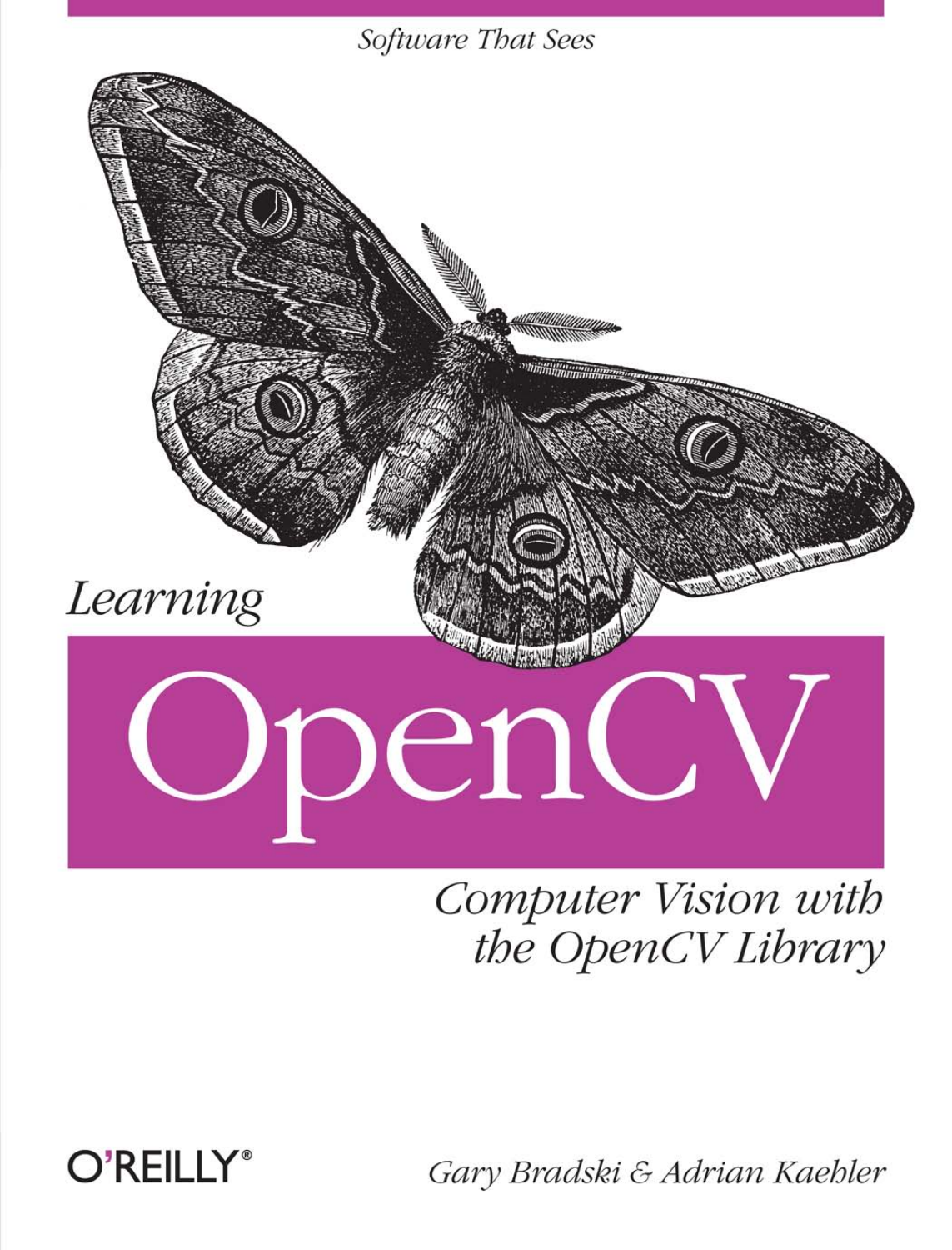# O'REILLY®

# Learning OpenCV



Learning OpenCV puts you in the middle of the rapidly expanding field of computer vision. Written by the creators of the free, open source OpenCV library, this book introduces you to computer vision

and demonstrates how you can quickly build applications that enable computers to "see" and make decisions based on the data they acquire.

Computer vision is everywhere-in security systems, manufacturing inspection systems, medical image analysis, unmanned aerial vehicles, and more. It ties Google Maps and Google Earth together, checks the pixels on LCD screens, and makes sure the stitches in your shirt are sewn properly. OpenCV provides an easy-to-use computer vision framework and a comprehensive library with more than 500 functions that can run vision code in real time.

Learning OpenCV will teach any developer or hobbyist to use the framework quickly with the help of hands-on exercises in each chapter. This book includes:

- A thorough introduction to OpenCV
- Getting input from cameras
- Transforming images
- Segmenting images and shape matching
- Pattern recognition, including face detection
- Tracking and motion in two and three dimensions
- 3D reconstruction from stereo vision
- Machine learning algorithms

Getting machines to see is a challenging but entertaining goal. Whether you want to build simple or sophisticated vision applications, *Learning OpenCV* is the book you need to get started.

#### www.oreilly.com

**US \$49.99 CAN \$49.99** ISBN: 978-0-596-51613-0 54999 9 780596 516130

"This library is useful for practitioners, and is an excellent tool for those entering the field; it is a set of computer vision algorithms that work as advertised."

> -William T. Freeman. **Computer Science and Artificial Intelligence** Laboratory, MIT

"Learning OpenCV will likely occupy a prominent spot on the bookshelf of almost anyone working in computer vision."

> -David Lowe, Professor of Computer Science, **University of British** Columbia

Dr. Gary Rost Bradski is a consulting professor in the CS department at Stanford University's AI Lab and senior scientist at Willow Garage, a robotics research institute/ incubator.

Dr. Adrian Kaehler, senior scientist at Applied Minds Corporation, conducts research in machine learning, statistical modeling, computer vision, and robotics.



Free online edition for 45 days with purchase of this book. Details on last page.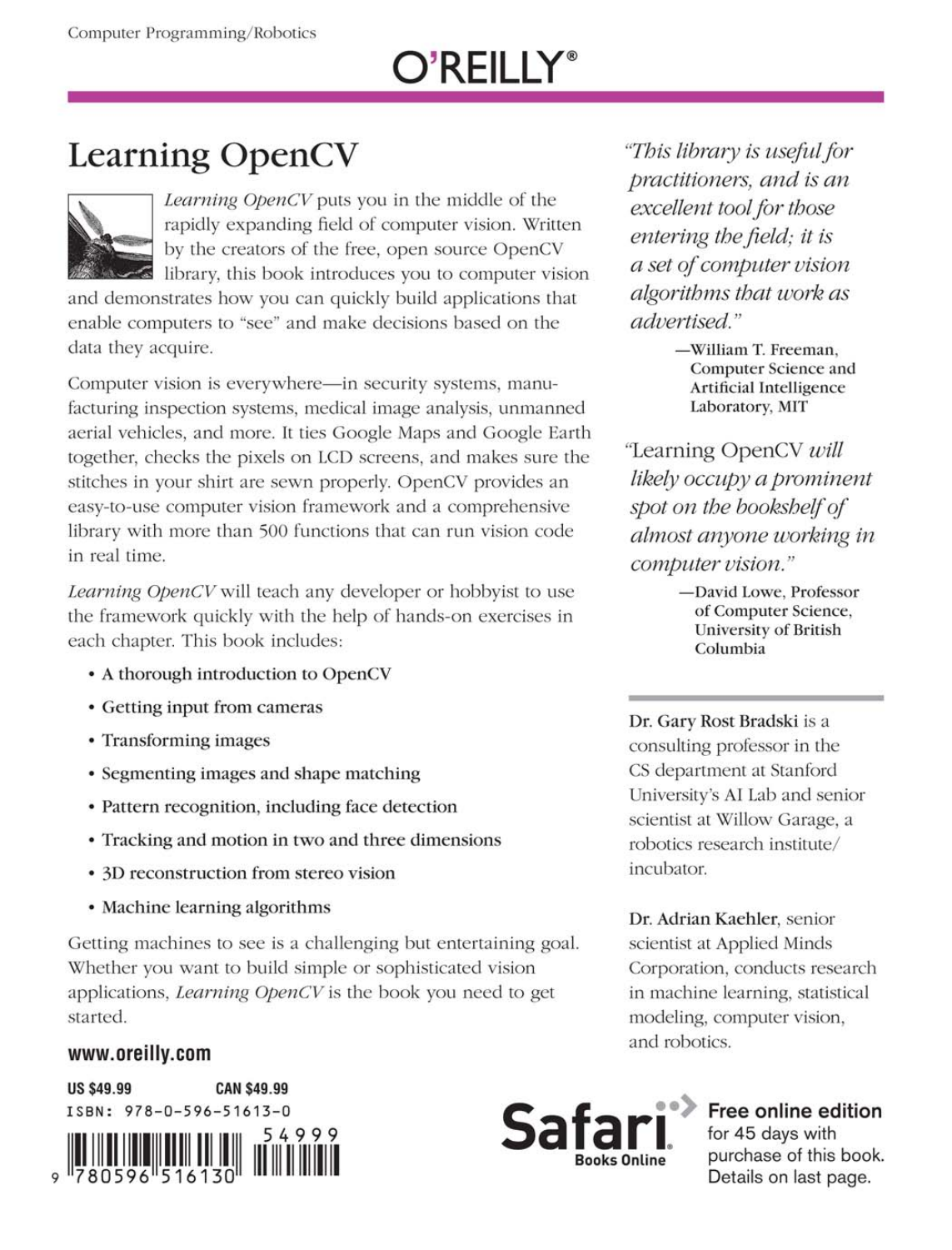# **Learning OpenCV**

*Gary Bradski and Adrian Kaehler*

Beijing · Cambridge · Farnham · Köln · Sebastopol · Taipei · Tokyo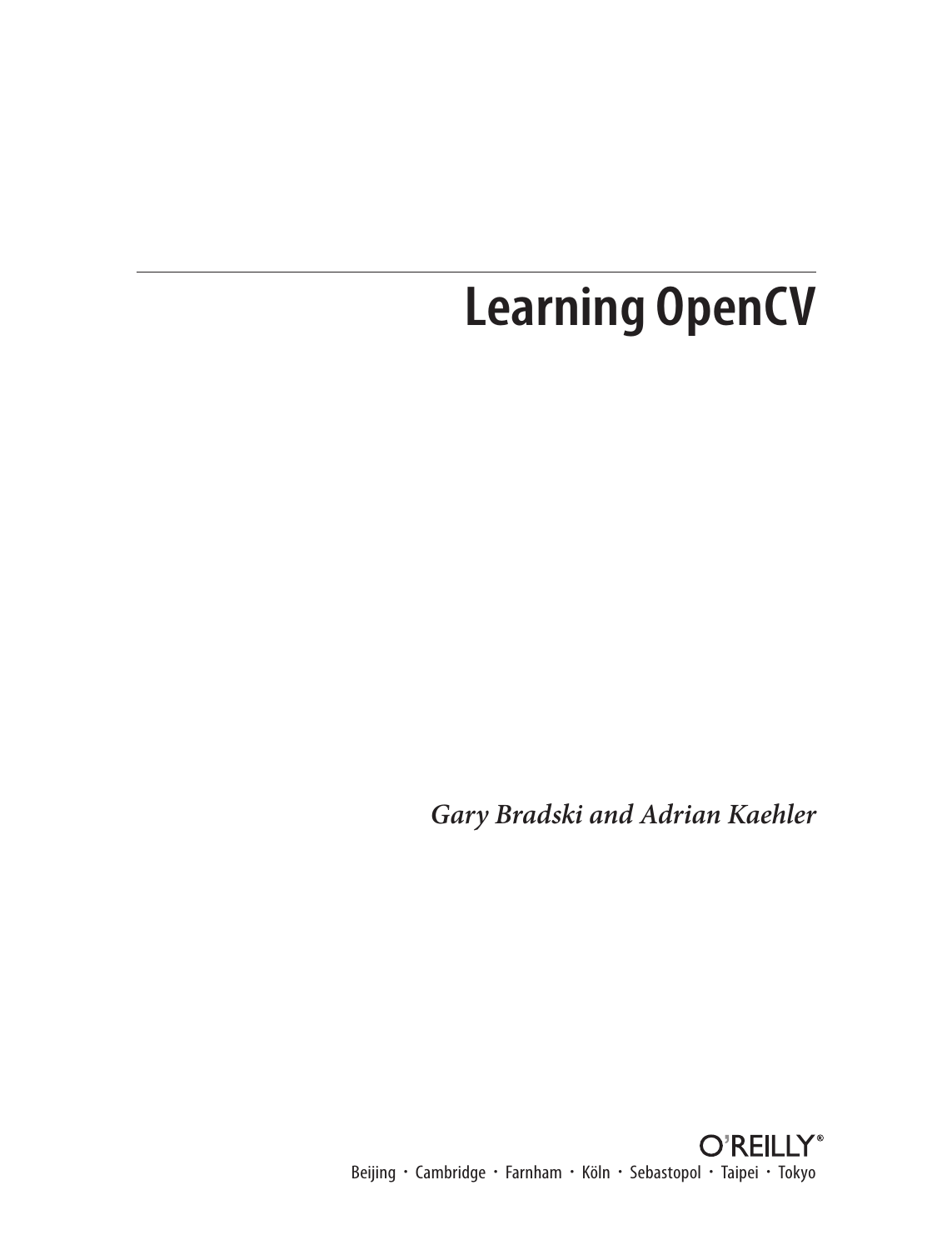#### **Learning OpenCV**

by Gary Bradski and Adrian Kaehler

Copyright © 2008 Gary Bradski and Adrian Kaehler. All rights reserved. Printed in the United States of America.

Published by O'Reilly Media, Inc., 1005 Gravenstein Highway North, Sebastopol, CA 95472.

O'Reilly books may be purchased for educational, business, or sales promotional use. Online editions are also available for most titles (*safari.oreilly.com*). For more information, contact our corporate/institutional sales department: (800) 998-9938 or *corporate@oreilly.com*.

**Editor:** Mike Loukides **Production Editor:** Rachel Monaghan **Production Services:** Newgen Publishing and Data Services

**Cover Designer:** Karen Montgomery **Interior Designer:** David Futato **Illustrator:** Robert Romano

#### **Printing History:**

September 2008: First Edition.

Nutshell Handbook, the Nutshell Handbook logo, and the O'Reilly logo are registered trademarks of O'Reilly Media, Inc. *Learning OpenCV*, the image of a giant peacock moth, and related trade dress are trademarks of O'Reilly Media, Inc.

Many of the designations used by manufacturers and sellers to distinguish their products are claimed as trademarks. Where those designations appear in this book, and O'Reilly Media, Inc. was aware of a trademark claim, the designations have been printed in caps or initial caps.

While every precaution has been taken in the preparation of this book, the publisher and authors assume no responsibility for errors or omissions, or for damages resulting from the use of the information contained herein.

RepKover.<br>■This book uses Repkover,™ a durable and flexible lay-flat binding.

ISBN: 978-0-596-51613-0  $[M]$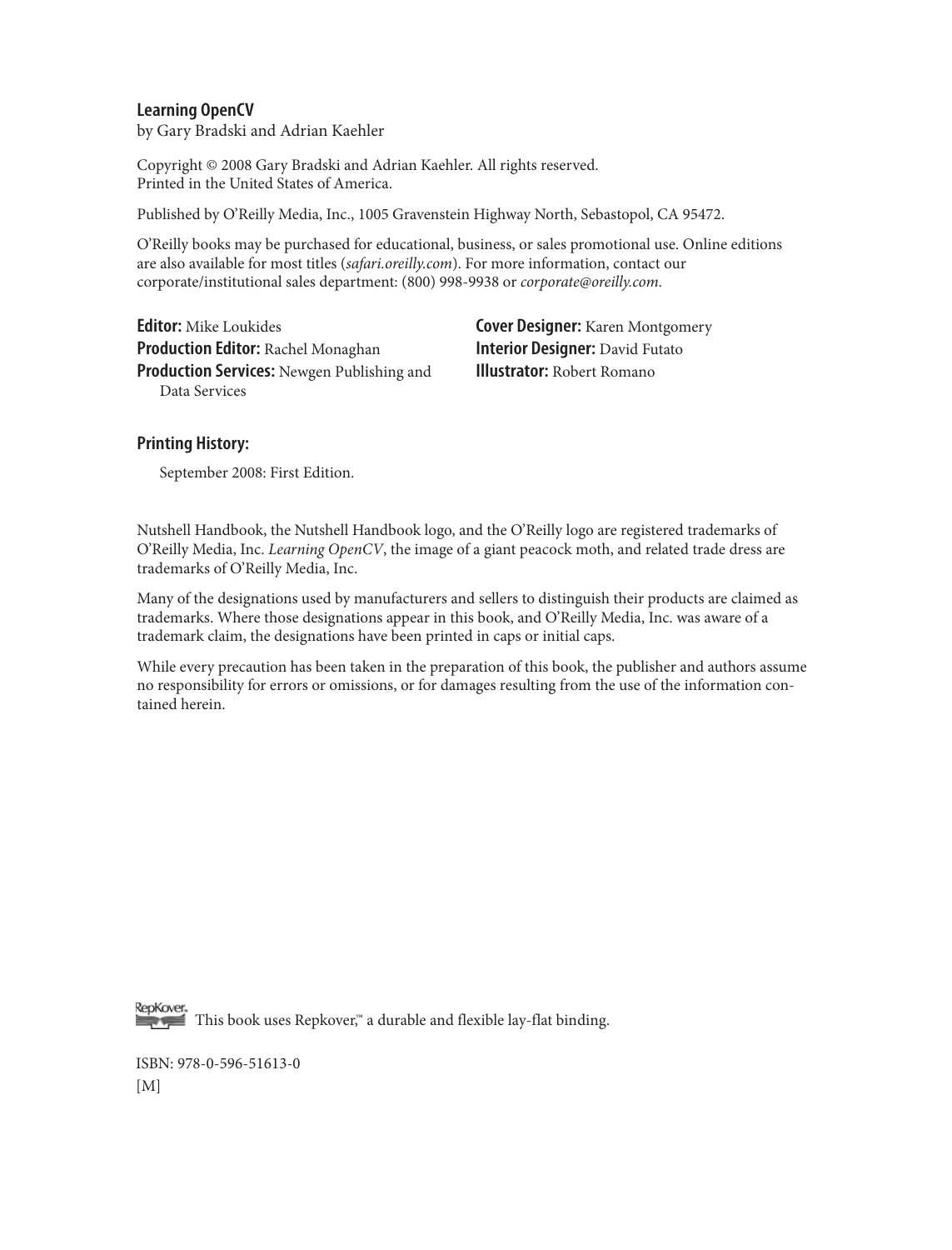# **Contents**

| 1. |                                   | $\mathbf{1}$   |
|----|-----------------------------------|----------------|
|    | What Is OpenCV?                   | 1              |
|    | Who Uses OpenCV?                  | $\mathbf{1}$   |
|    | What Is Computer Vision?          | $\overline{2}$ |
|    | The Origin of OpenCV              | 6              |
|    | Downloading and Installing OpenCV | 8              |
|    | Getting the Latest OpenCV via CVS | 10             |
|    | More OpenCV Documentation         | 11             |
|    | OpenCV Structure and Content      | 13             |
|    | Portability                       | 14             |
|    | Exercises                         | 15             |
| 2. |                                   | 16             |
|    | <b>Getting Started</b>            | 16             |
|    | First Program-Display a Picture   | 16             |
|    | Second Program-AVI Video          | 18             |
|    | Moving Around                     | 19             |
|    | A Simple Transformation           | 22             |
|    | A Not-So-Simple Transformation    | 24             |
|    | Input from a Camera               | 26             |
|    | Writing to an AVI File            | 27             |
|    | Onward                            | 29             |
|    | Exercises                         | 29             |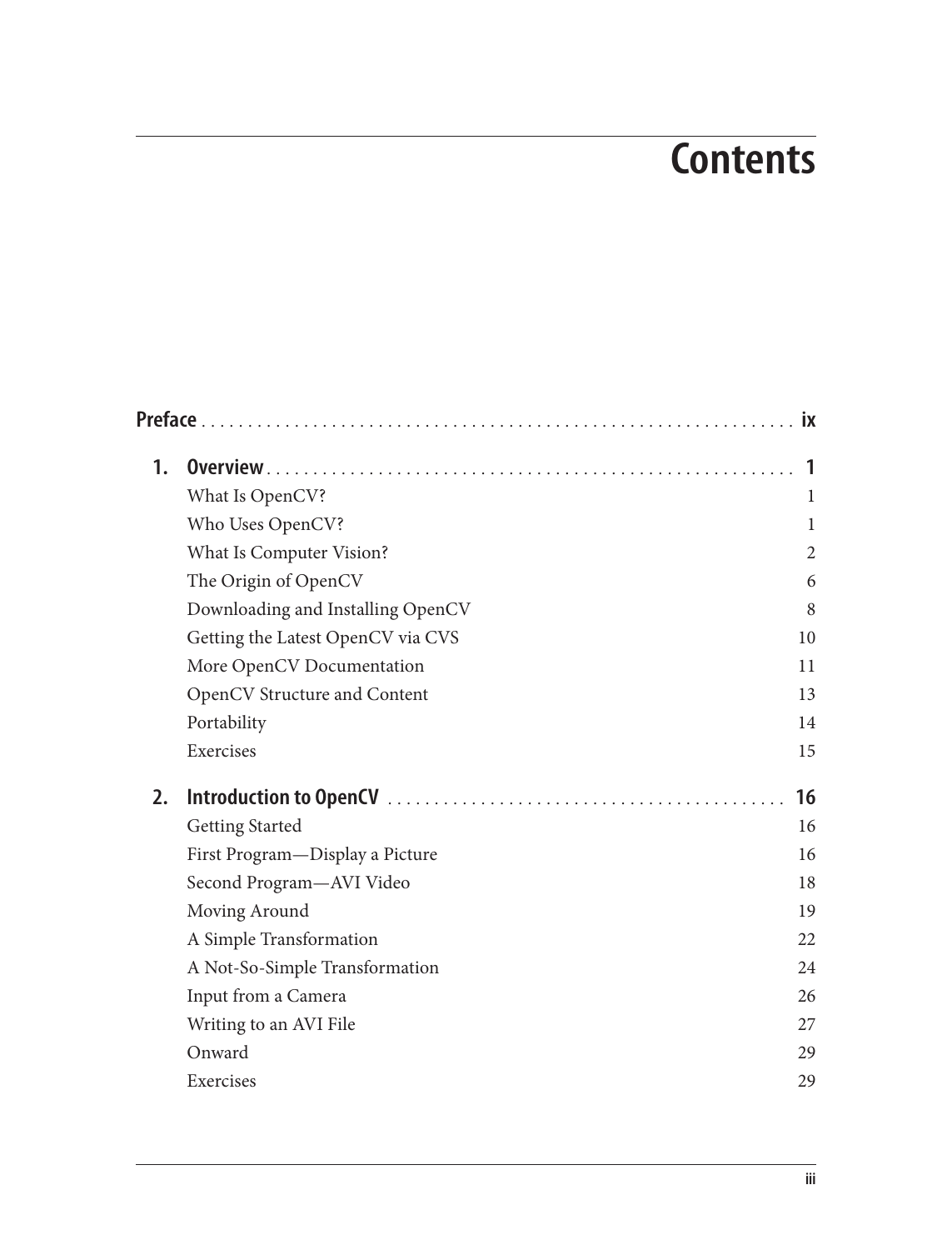| 3. |                                          | 31  |
|----|------------------------------------------|-----|
|    | OpenCV Primitive Data Types              | 31  |
|    | <b>CvMat Matrix Structure</b>            | 33  |
|    | IplImage Data Structure                  | 42  |
|    | Matrix and Image Operators               | 47  |
|    | Drawing Things                           | 77  |
|    | Data Persistence                         | 82  |
|    | <b>Integrated Performance Primitives</b> | 86  |
|    | Summary                                  | 87  |
|    | Exercises                                | 87  |
| 4. |                                          | 90  |
|    | A Portable Graphics Toolkit              | 90  |
|    | Creating a Window                        | 91  |
|    | Loading an Image                         | 92  |
|    | Displaying Images                        | 93  |
|    | Working with Video                       | 102 |
|    | ConvertImage                             | 106 |
|    | Exercises                                | 107 |
| 5. |                                          | 109 |
|    | Overview                                 | 109 |
|    | Smoothing                                | 109 |
|    | Image Morphology                         | 115 |
|    | Flood Fill                               | 124 |
|    | Resize                                   | 129 |
|    | Image Pyramids                           | 130 |
|    | Threshold                                | 135 |
|    | Exercises                                | 141 |
| 6. |                                          | 144 |
|    | Overview                                 | 144 |
|    | Convolution                              | 144 |
|    | Gradients and Sobel Derivatives          | 148 |
|    | Laplace                                  | 150 |
|    | Canny                                    | 151 |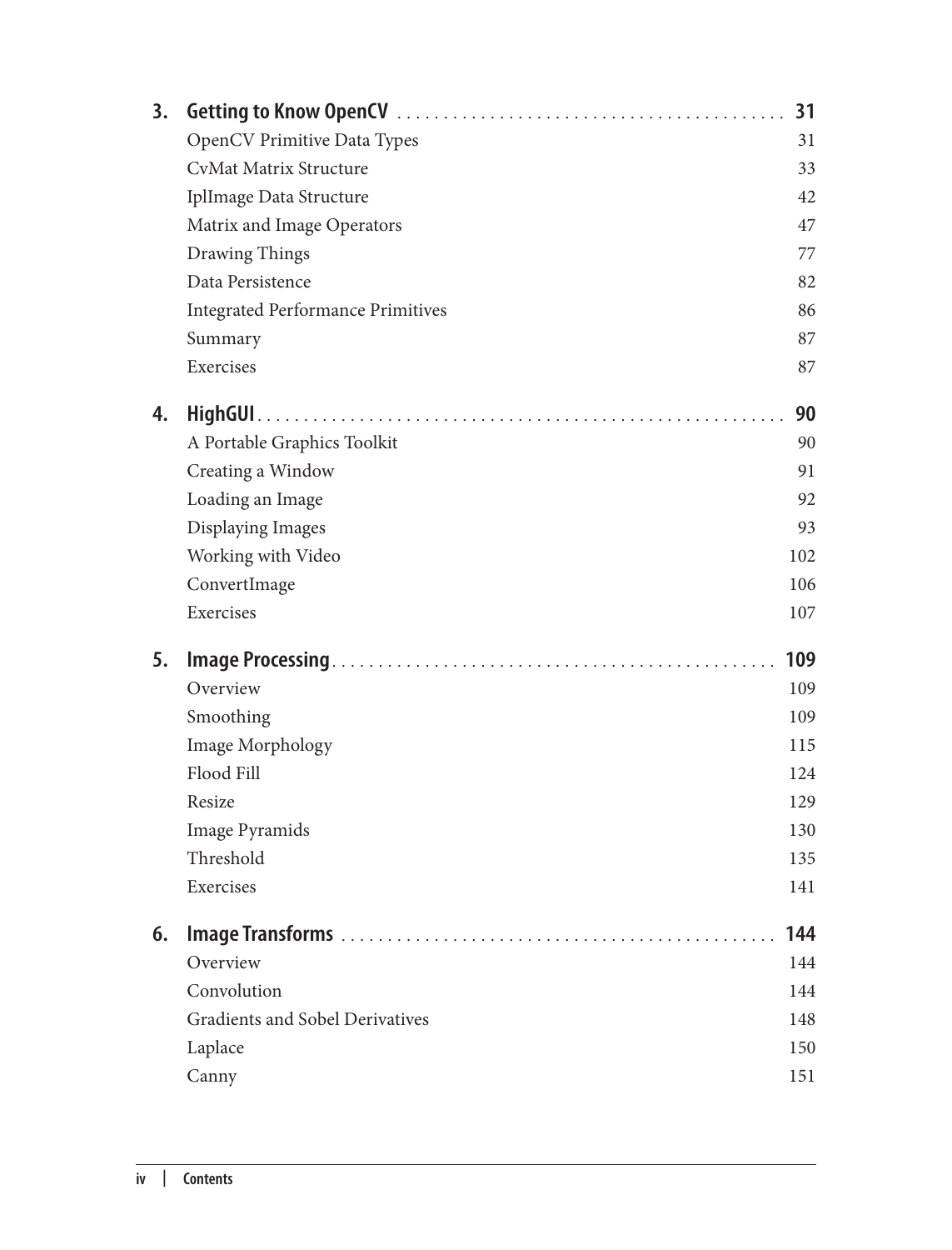|    | Hough Transforms                            | 153 |
|----|---------------------------------------------|-----|
|    | Remap                                       | 162 |
|    | Stretch, Shrink, Warp, and Rotate           | 163 |
|    | CartToPolar and PolarToCart                 | 172 |
|    | LogPolar                                    | 174 |
|    | Discrete Fourier Transform (DFT)            | 177 |
|    | Discrete Cosine Transform (DCT)             | 182 |
|    | <b>Integral Images</b>                      | 182 |
|    | Distance Transform                          | 185 |
|    | Histogram Equalization                      | 186 |
|    | Exercises                                   | 190 |
| 7. |                                             | 193 |
|    | Basic Histogram Data Structure              | 195 |
|    | <b>Accessing Histograms</b>                 | 198 |
|    | Basic Manipulations with Histograms         | 199 |
|    | Some More Complicated Stuff                 | 206 |
|    | Exercises                                   | 219 |
| 8. |                                             | 222 |
|    | Memory Storage                              | 222 |
|    | Sequences                                   | 223 |
|    | <b>Contour Finding</b>                      | 234 |
|    | Another Contour Example                     | 243 |
|    | More to Do with Contours                    | 244 |
|    | <b>Matching Contours</b>                    | 251 |
|    | Exercises                                   | 262 |
| 9. | Image Parts and Segmentation                | 265 |
|    | Parts and Segments                          | 265 |
|    | <b>Background Subtraction</b>               | 265 |
|    | Watershed Algorithm                         | 295 |
|    | Image Repair by Inpainting                  | 297 |
|    | Mean-Shift Segmentation                     | 298 |
|    |                                             |     |
|    | Delaunay Triangulation, Voronoi Tesselation | 300 |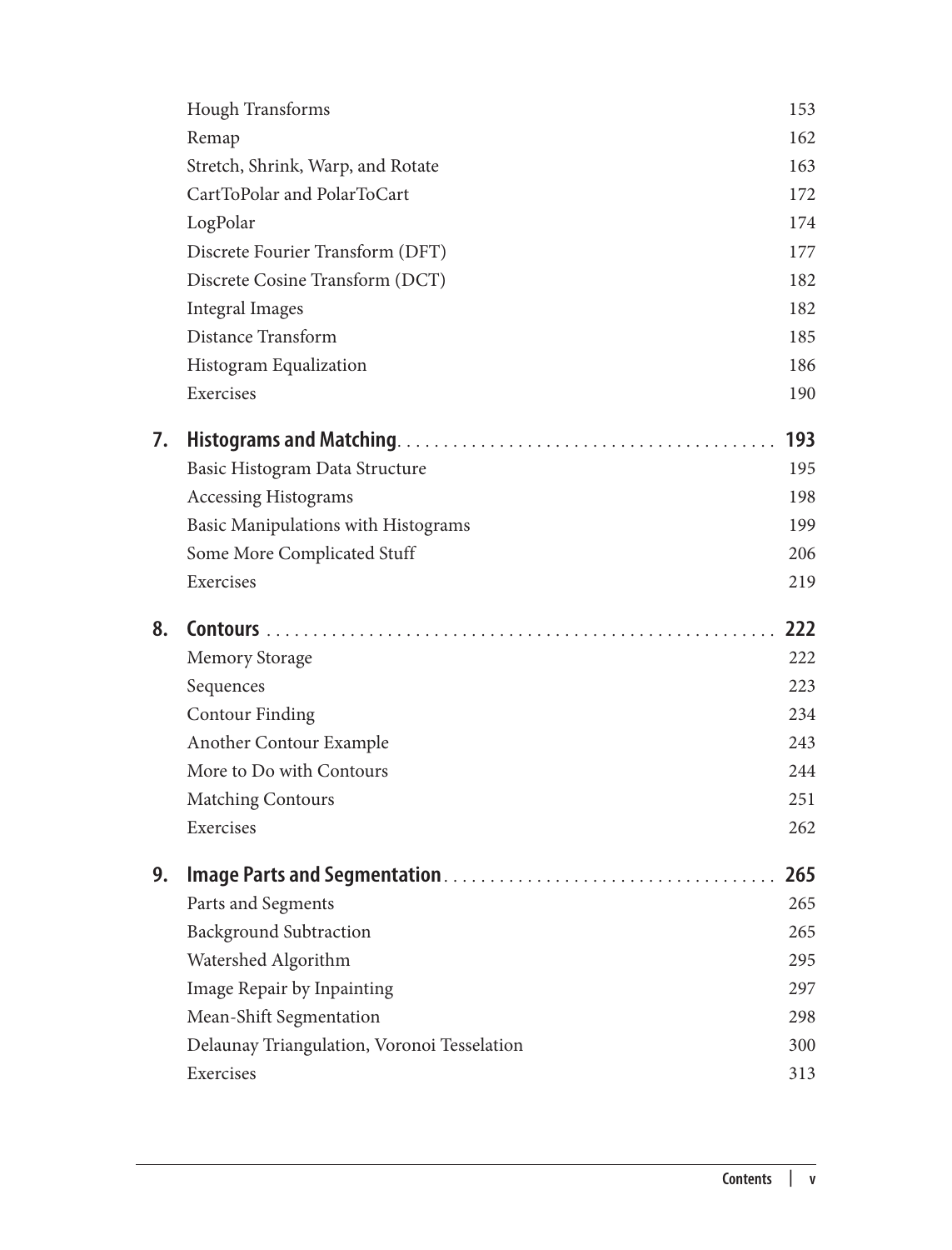| 10. |                                           | 316 |
|-----|-------------------------------------------|-----|
|     | The Basics of Tracking                    | 316 |
|     | <b>Corner Finding</b>                     | 316 |
|     | Subpixel Corners                          | 319 |
|     | <b>Invariant Features</b>                 | 321 |
|     | <b>Optical Flow</b>                       | 322 |
|     | Mean-Shift and Camshift Tracking          | 337 |
|     | Motion Templates                          | 341 |
|     | Estimators                                | 348 |
|     | The Condensation Algorithm                | 364 |
|     | Exercises                                 | 367 |
| 11. |                                           | 370 |
|     | Camera Model                              | 371 |
|     | Calibration                               | 378 |
|     | Undistortion                              | 396 |
|     | Putting Calibration All Together          | 397 |
|     | Rodrigues Transform                       | 401 |
|     | Exercises                                 | 403 |
| 12. |                                           | 405 |
|     | Projections                               | 405 |
|     | Affine and Perspective Transformations    | 407 |
|     | POSIT: 3D Pose Estimation                 | 412 |
|     | Stereo Imaging                            | 415 |
|     | Structure from Motion                     | 453 |
|     | Fitting Lines in Two and Three Dimensions | 454 |
|     | Exercises                                 | 458 |
| 13. |                                           | 459 |
|     | What Is Machine Learning                  | 459 |
|     | Common Routines in the ML Library         | 471 |
|     | Mahalanobis Distance                      | 476 |
|     | K-Means                                   | 479 |
|     | Naïve/Normal Bayes Classifier             | 483 |
|     | <b>Binary Decision Trees</b>              | 486 |
|     | Boosting                                  | 495 |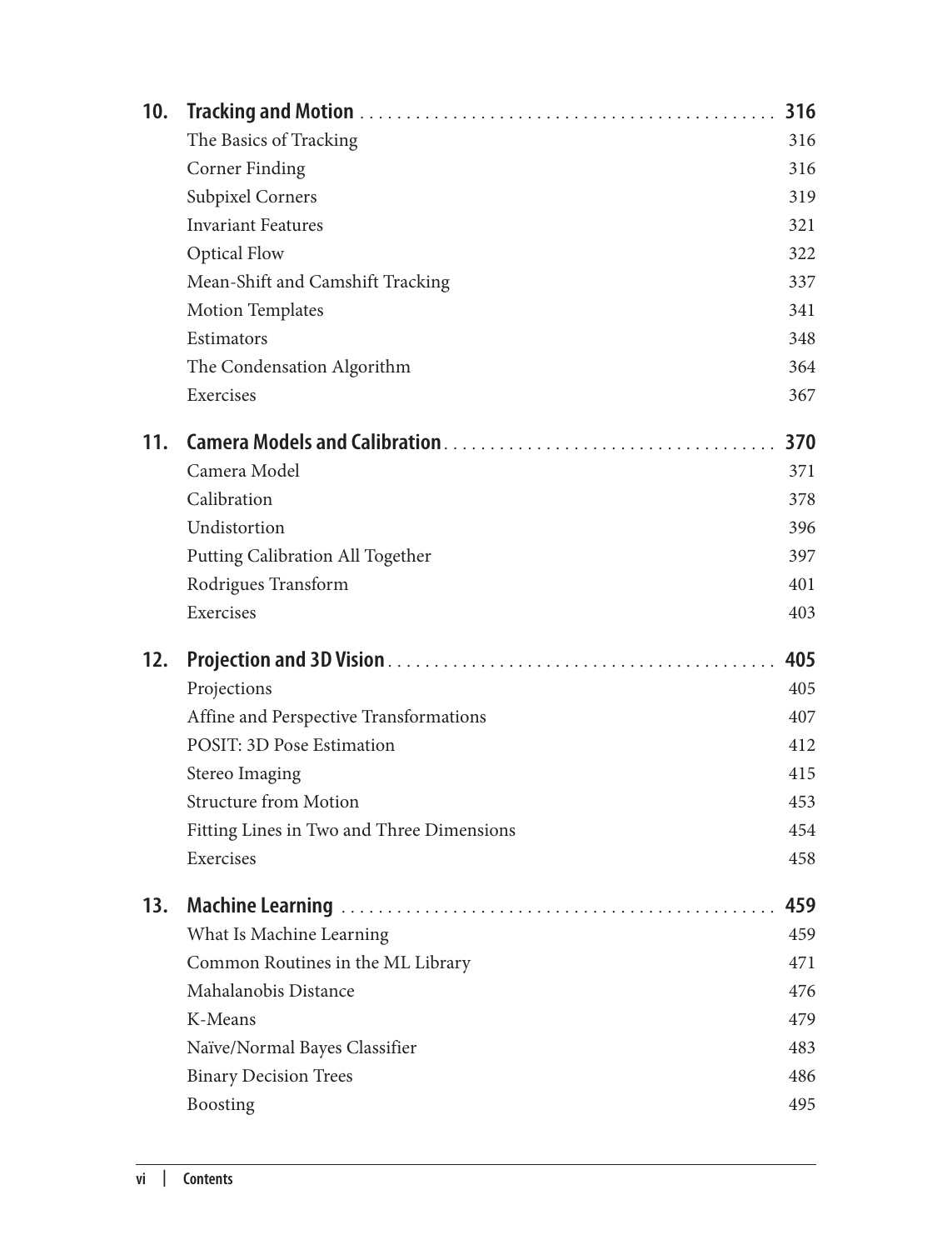|     | Random Trees                      | 501 |
|-----|-----------------------------------|-----|
|     | Face Detection or Haar Classifier | 506 |
|     | Other Machine Learning Algorithms | 516 |
|     | Exercises                         | 517 |
| 14. |                                   | 521 |
|     | Past and Future                   | 521 |
|     | Directions                        | 522 |
|     | OpenCV for Artists                | 525 |
|     | Afterword                         | 526 |
|     |                                   |     |
|     |                                   | 543 |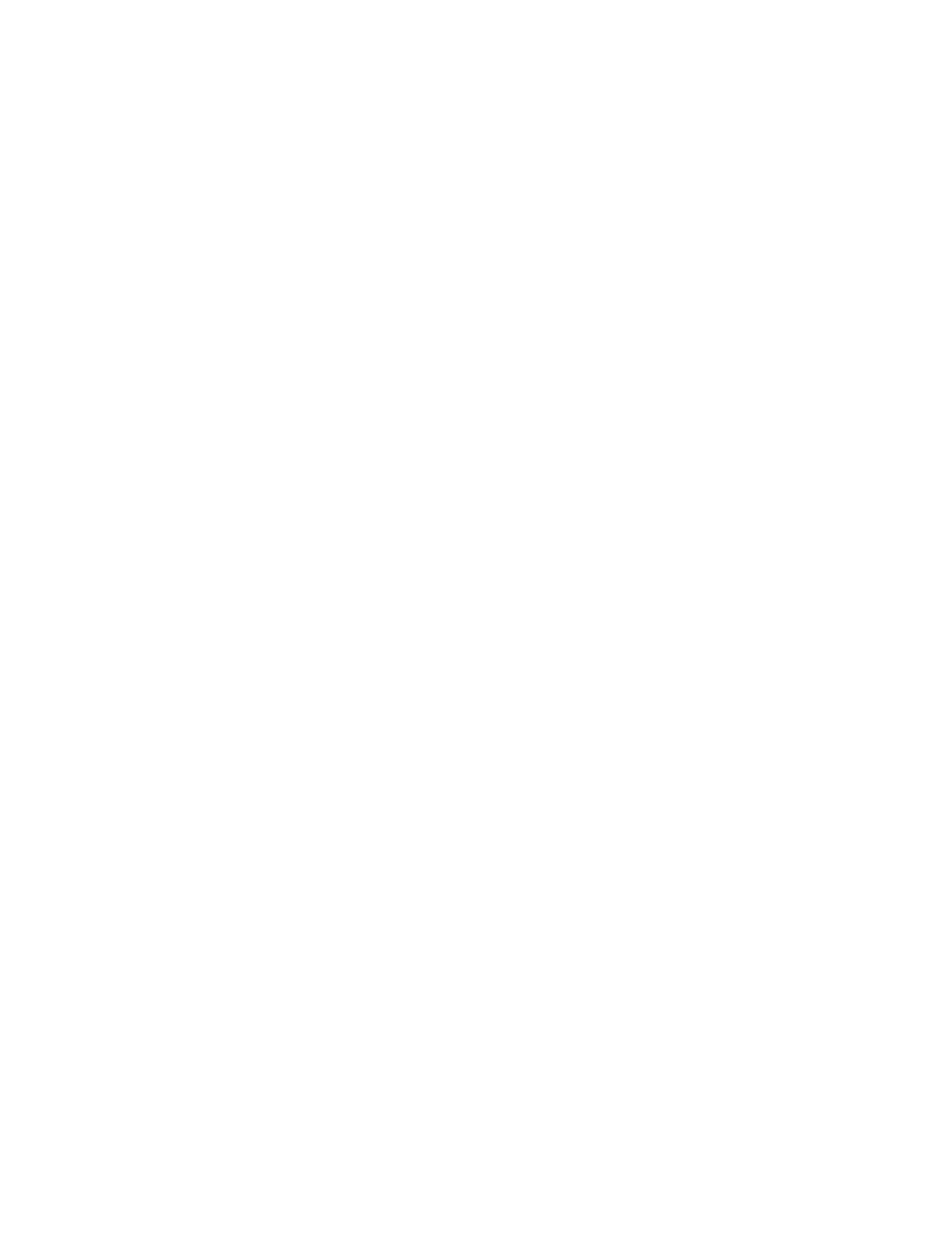# **Preface**

This book provides a working guide to the Open Source Computer Vision Library (OpenCV) and also provides a general background to the field of computer vision sufficient to use OpenCV effectively.

## **Purpose**

Computer vision is a rapidly growing field, partly as a result of both cheaper and more capable cameras, partly because of affordable processing power, and partly because vision algorithms are starting to mature. OpenCV itself has played a role in the growth of computer vision by enabling thousands of people to do more productive work in vision. With its focus on real-time vision, OpenCV helps students and professionals efficiently implement projects and jump-start research by providing them with a computer vision and machine learning infrastructure that was previously available only in a few mature research labs. The purpose of this text is to:

- Better document OpenCV—detail what function calling conventions really mean and how to use them correctly.
- Rapidly give the reader an intuitive understanding of how the vision algorithms work.
- Give the reader some sense of what algorithm to use and when to use it.
- Give the reader a boost in implementing computer vision and machine learning algorithms by providing many working coded examples to start from.
- Provide intuitions about how to fix some of the more advanced routines when something goes wrong.

Simply put, this is the text the authors wished we had in school and the coding reference book we wished we had at work.

This book documents a tool kit, OpenCV, that allows the reader to do interesting and fun things rapidly in computer vision. It gives an intuitive understanding as to how the algorithms work, which serves to guide the reader in designing and debugging vision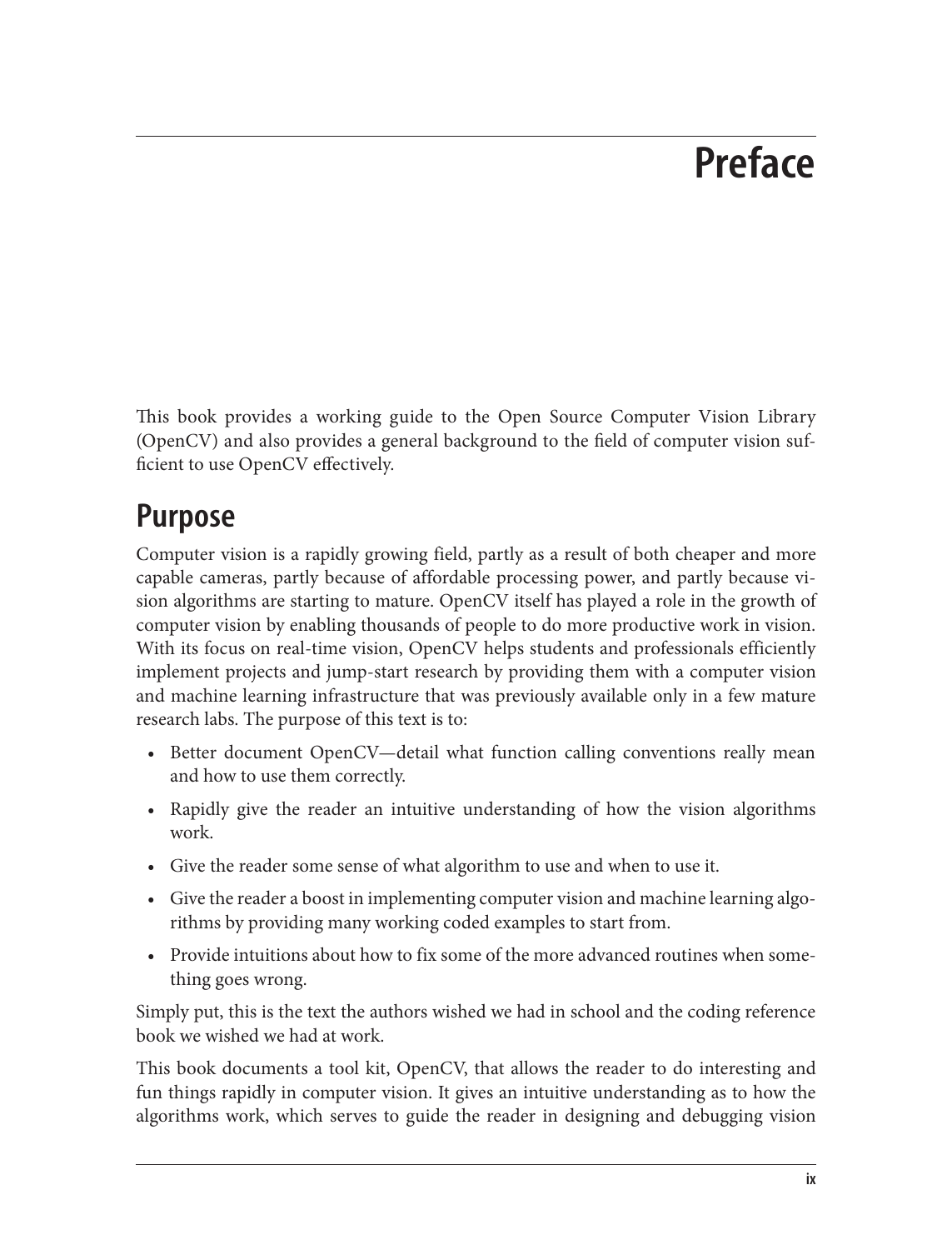applications and also to make the formal descriptions of computer vision and machine learning algorithms in other texts easier to comprehend and remember.

After all, it is easier to understand complex algorithms and their associated math when you start with an intuitive grasp of how those algorithms work.

#### **Who This Book Is For**

This book contains descriptions, working coded examples, and explanations of the computer vision tools contained in the OpenCV library. As such, it should be helpful to many different kinds of users.

*Professionals*

For those practicing professionals who need to rapidly implement computer vision systems, the sample code provides a quick framework with which to start. Our descriptions of the intuitions behind the algorithms can quickly teach or remind the reader how they work.

*Students*

As we said, this is the text we wish had back in school. The intuitive explanations, detailed documentation, and sample code will allow you to boot up faster in computer vision, work on more interesting class projects, and ultimately contribute new research to the field.

*Teachers*

Computer vision is a fast-moving field. We've found it effective to have the students rapidly cover an accessible text while the instructor fills in formal exposition where needed and supplements with current papers or guest lecturers from experts. The students can meanwhile start class projects earlier and attempt more ambitious tasks.

*Hobbyists*

Computer vision is fun, here's how to hack it.

We have a strong focus on giving readers enough intuition, documentation, and working code to enable rapid implementation of real-time vision applications.

#### **What This Book Is Not**

This book is not a formal text. We do go into mathematical detail at various points,\* but it is all in the service of developing deeper intuitions behind the algorithms or to make clear the implications of any assumptions built into those algorithms. We have not attempted a formal mathematical exposition here and might even incur some wrath along the way from those who do write formal expositions.

This book is not for theoreticians because it has more of an "applied" nature. The book will certainly be of general help, but is not aimed at any of the specialized niches in computer vision (e.g., medical imaging or remote sensing analysis).

\* Always with a warning to more casual users that they may skip such sections.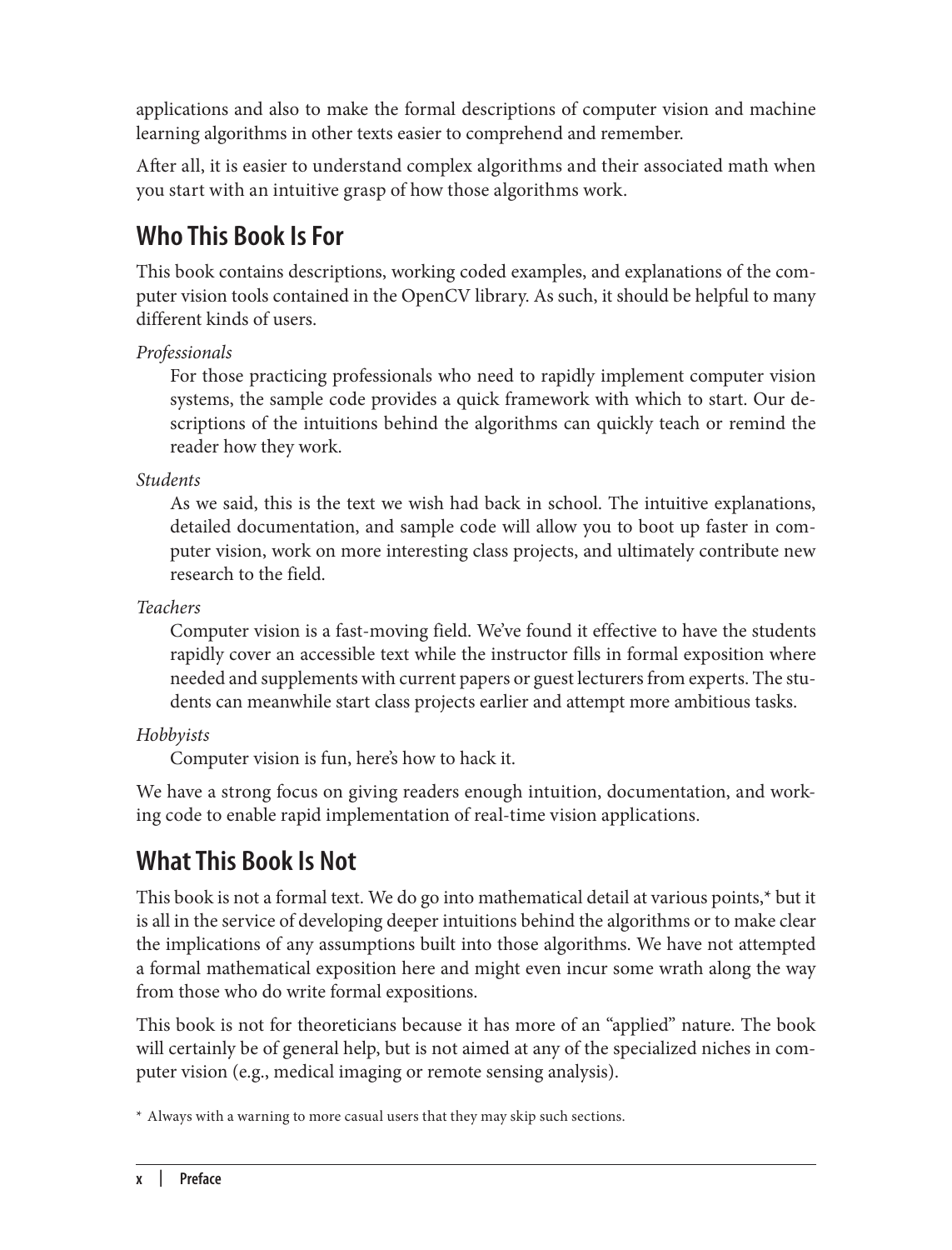That said, it is the belief of the authors that having read the explanations here first, a student will not only learn the theory better but remember it longer. Therefore, this book would make a good adjunct text to a theoretical course and would be a great text for an introductory or project-centric course.

# **About the Programs in This Book**

All the program examples in this book are based on OpenCV version 2.0. The code should definitely work under Linux or Windows and probably under OS-X, too. Source code for the examples in the book can be fetched from this book's website (*http://www.oreilly .com/catalog/9780596516130*). OpenCV can be loaded from its source forge site (*http:// sourceforge.net/projects/opencvlibrary*).

OpenCV is under ongoing development, with official releases occurring once or twice a year. As a rule of thumb, you should obtain your code updates from the source forge CVS server (*http://sourceforge.net/cvs/?group\_id=22870*).

# **Prerequisites**

For the most part, readers need only know how to program in C and perhaps some C++. Many of the math sections are optional and are labeled as such. The mathematics involves simple algebra and basic matrix algebra, and it assumes some familiarity with solution methods to least-squares optimization problems as well as some basic knowledge of Gaussian distributions, Bayes' law, and derivatives of simple functions.

The math is in support of developing intuition for the algorithms. The reader may skip the *math* and the algorithm descriptions, using only the function definitions and code examples to get vision applications up and running.

### **How This Book Is Best Used**

This text need not be read in order. It can serve as a kind of user manual: look up the function when you need it; read the function's description if you want the gist of how it works "under the hood". The intent of this book is more tutorial, however. It gives you a basic understanding of computer vision along with details of how and when to use selected algorithms.

This book was written to allow its use as an adjunct or as a primary textbook for an undergraduate or graduate course in computer vision. The basic strategy with this method is for students to read the book for a rapid overview and then supplement that reading with more formal sections in other textbooks and with papers in the field. There are exercises at the end of each chapter to help test the student's knowledge and to develop further intuitions.

You could approach this text in any of the following ways.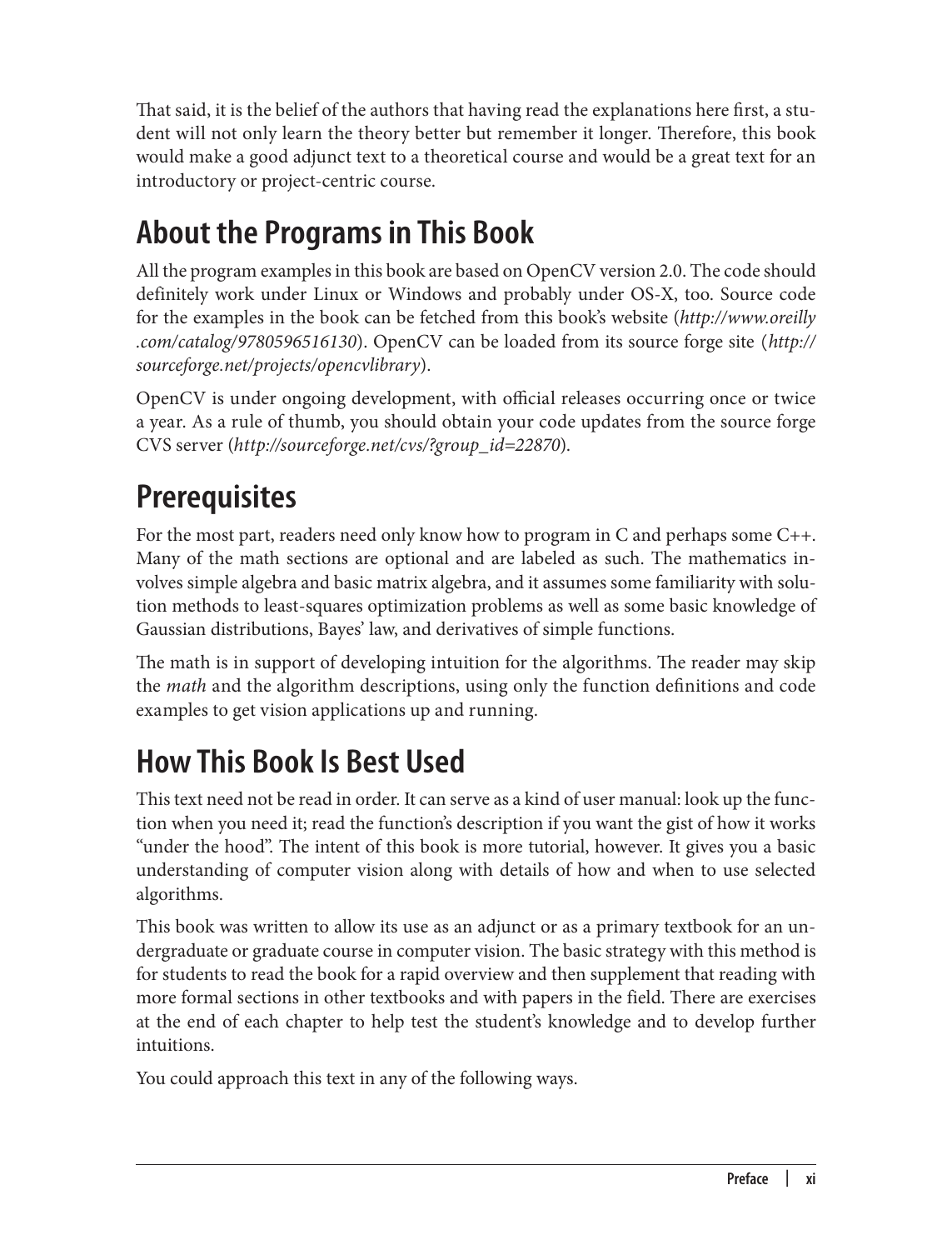#### *Grab Bag*

Go through Chapters 1–3 in the first sitting, then just hit the appropriate chapters or sections as you need them. This book does not have to be read in sequence, except for Chapters 11 and 12 (Calibration and Stereo).

#### *Good Progress*

Read just two chapters a week until you've covered Chapters 1–12 in six weeks (Chapter 13 is a special case, as discussed shortly). Start on projects and start in detail on selected areas in the field, using additional texts and papers as appropriate.

#### *The Sprint*

Just cruise through the book as fast as your comprehension allows, covering Chapters 1–12. Then get started on projects and go into detail on selected areas in the field using additional texts and papers. This is probably the choice for professionals, but it might also suit a more advanced computer vision course.

Chapter 13 is a long chapter that gives a general background to machine learning in addition to details behind the machine learning algorithms implemented in OpenCV and how to use them. Of course, machine learning is integral to object recognition and a big part of computer vision, but it's a field worthy of its own book. Professionals should find this text a suitable launching point for further explorations of the literature—or for just getting down to business with the code in that part of the library. This chapter should probably be considered optional for a typical computer vision class.

This is how the authors like to teach computer vision: Sprint through the course content at a level where the students get the gist of how things work; then get students started on meaningful class projects while the instructor supplies depth and formal rigor in selected areas by drawing from other texts or papers in the field. This same method works for quarter, semester, or two-term classes. Students can get quickly up and running with a general understanding of their vision task and working code to match. As they begin more challenging and time-consuming projects, the instructor helps them develop and debug complex systems. For longer courses, the projects themselves can become instructional in terms of project management. Build up working systems first; refine them with more knowledge, detail, and research later. The goal in such courses is for each project to aim at being worthy of a conference publication and with a few project papers being published subsequent to further (postcourse) work.

### **Conventions Used in This Book**

The following typographical conventions are used in this book:

*Italic* 

Indicates new terms, URLs, email addresses, filenames, file extensions, path names, directories, and Unix utilities.

Constant width

Indicates commands, options, switches, variables, attributes, keys, functions, types, classes, namespaces, methods, modules, properties, parameters, values, objects,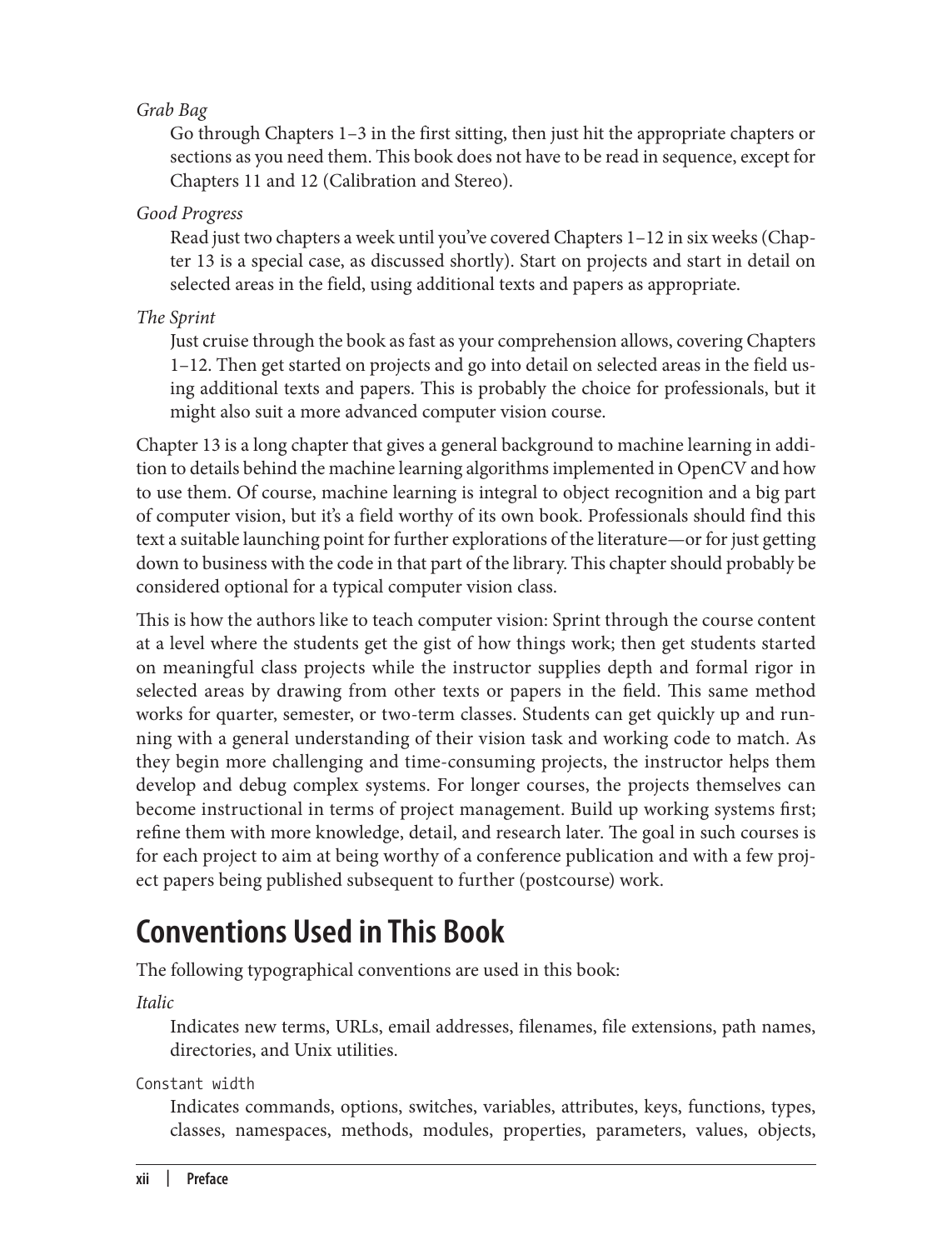events, event handlers, XMLtags, HTMLtags, the contents of files, or the output from commands.

#### **Constant width bold**

Shows commands or other text that should be typed literally by the user. Also used for emphasis in code samples.

#### *Constant width italic*

Shows text that should be replaced with user-supplied values.

 $[ \ldots ]$ 

Indicates a reference to the bibliography.



Shows text that should be replaced with user-supplied values. his icon signifies a tip, suggestion, or general note.



This icon indicates a warning or caution.

# **Using Code Examples**

OpenCV is free for commercial or research use, and we have the same policy on the code examples in the book. Use them at will for homework, for research, or for commercial products. We would very much appreciate referencing this book when you do, but it is not required. Other than how it helped with your homework projects (which is best kept a secret), we would like to hear how you are using computer vision for academic research, teaching courses, and in commercial products when you do use OpenCV to help you. Again, not required, but you are always invited to drop us a line.

### **Safari® Books Online**

# Safari<sup>"</sup>

When you see a Safari® Books Online icon on the cover of your favorite technology book, that means the book is available online through the O'Reilly Network Safari Bookshelf.

Safari offers a solution that's better than e-books. It's virtual library that lets you easily search thousands of top tech books, cut and paste code samples, download chapters, and find quick answers when you need the most accurate, current information. Try it for free at *http://safari.oreilly.com*.

### **We'd Like to Hear from You**

Please address comments and questions concerning this book to the publisher:

O'Reilly Media, Inc. 1005 Gravenstein Highway North Sebastopol, CA 95472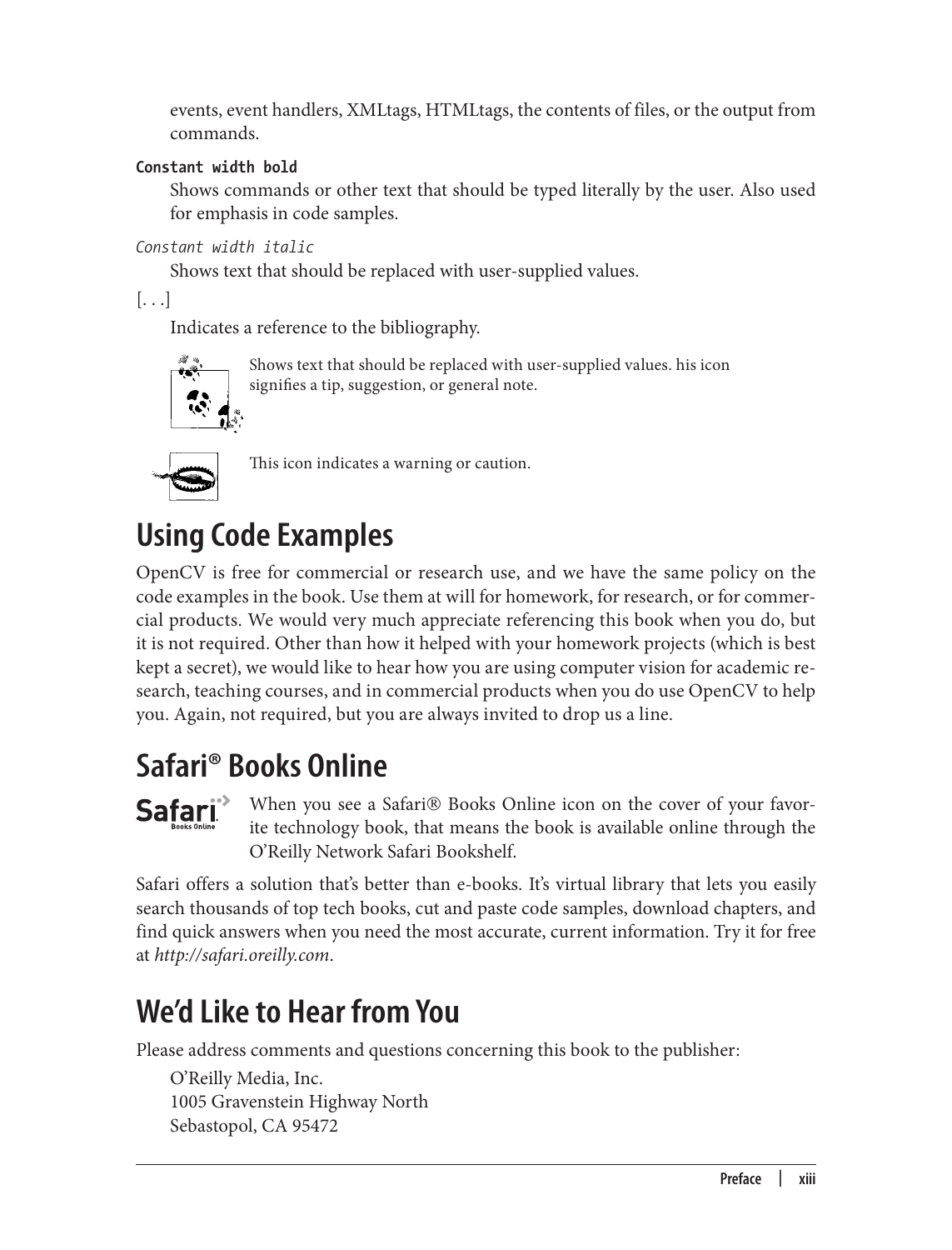800-998-9938 (in the United States or Canada) 707-829-0515 (international or local) 707-829-0104 (fax)

We have a web page for this book, where we list examples and any plans for future editions. You can access this information at:

*http://www.oreilly.com/catalog/9780596516130/*

You can also send messages electronically. To be put on the mailing list or request a catalog, send an email to:

*info@oreilly.com* 

To comment on the book, send an email to:

*bookquestions@oreilly.com*

For more information about our books, conferences, Resource Centers, and the O'Reilly Network, see our website at:

*http://www.oreilly.com*

# **Acknowledgments**

A long-term open source effort sees many people come and go, each contributing in different ways. The list of contributors to this library is far too long to list here, but see the .../opencv/docs/HTML/Contributors/doc\_contributors.html file that ships with OpenCV.

#### **Thanks for Help on OpenCV**

Intel is where the library was born and deserves great thanks for supporting this project the whole way through. Open source needs a champion and enough development support in the beginning to achieve critical mass. Intel gave it both. There are not many other companies where one could have started and maintained such a project through good times and bad. Along the way, OpenCV helped give rise to—and now takes (optional) advantage of—Intel's Integrated Performance Primitives, which are hand-tuned assembly language routines in vision, signal processing, speech, linear algebra, and more. Thus the lives of a great commercial product and an open source product are intertwined.

Mark Holler, a research manager at Intel, allowed OpenCV to get started by knowingly turning a blind eye to the inordinate amount of time being spent on an unofficial project back in the library's earliest days. As divine reward, he now grows wine up in Napa's Mt. Vieder area. Stuart Taylor in the Performance Libraries group at Intel enabled OpenCV by letting us "borrow" part of his Russian software team. Richard Wirt was key to its continued growth and survival. As the first author took on management responsibility at Intel, lab director Bob Liang let OpenCV thrive; when Justin Rattner became CTO, we were able to put OpenCV on a more firm foundation under Software Technology Lab—supported by software guru Shinn-Horng Lee and indirectly under his manager, Paul Wiley. Omid Moghadam helped advertise OpenCV in the early days. Mohammad Haghighat and Bill Butera were great as technical sounding boards. Nuriel Amir, Denver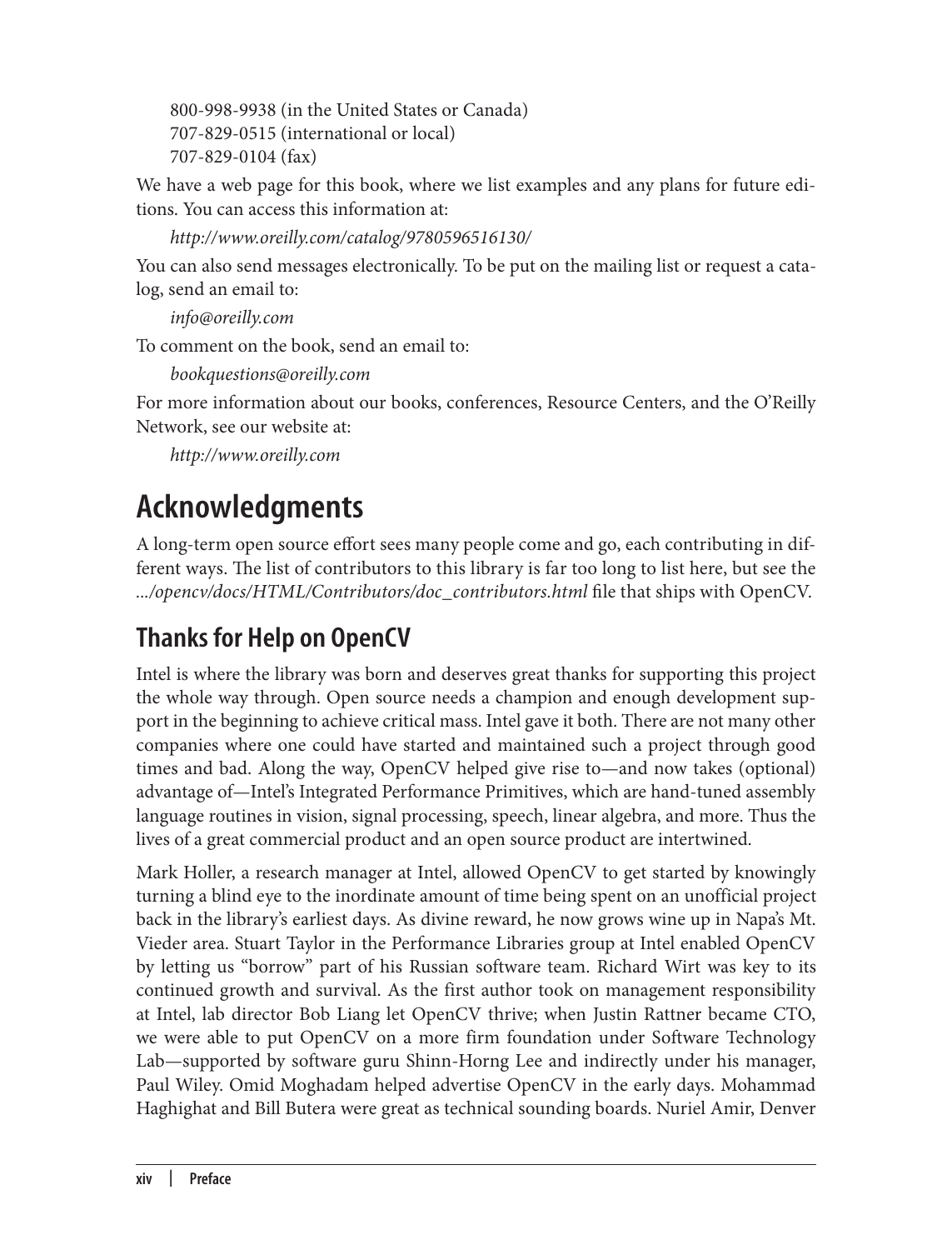Dash, John Mark Agosta, and Marzia Polito were of key assistance in launching the machine learning library. Rainer Lienhart, Jean-Yves Bouguet, Radek Grzeszczuk, and Ara Nefian were able technical contributors to OpenCV and great colleagues along the way; the first is now a professor, the second is now making use of OpenCV in some well-known Google projects, and the others are staffing research labs and start-ups. There were many other technical contributors too numerous to name.

On the software side, some individuals stand out for special mention, especially on the Russian software team. Chief among these is the Russian lead programmer Vadim Pisarevsky, who developed large parts of the library and also managed and nurtured the library through the lean times when boom had turned to bust; he, if anyone, is the true hero of the library. His technical insights have also been of great help during the writing of this book. Giving him managerial support and protection in the lean years was Valery Kuriakin, a man of great talent and intellect. Victor Eruhimov was there in the beginning and stayed through most of it. We thank Boris Chudinovich for all of the contour components.

Finally, very special thanks go to Willow Garage [WG], not only for its steady financial backing to OpenCV's future development but also for supporting one author (and providing the other with snacks and beverages) during the final period of writing this book.

#### **Thanks for Help on the Book**

While preparing this book, we had several key people contributing advice, reviews, and suggestions. Thanks to John Markoff, Technology Reporter at the *New York Times* for encouragement, key contacts, and general writing advice born of years in the trenches. To our reviewers, a special thanks go to Evgeniy Bart, physics postdoc at CalTech, who made many helpful comments on every chapter; Kjerstin Williams at Applied Minds, who did detailed proofs and verification until the end; John Hsu at Willow Garage, who went through all the example code; and Vadim Pisarevsky, who read each chapter in detail, proofed the function calls and the code, and also provided several coding examples. There were many other partial reviewers. Jean-Yves Bouguet at Google was of great help in discussions on the calibration and stereo chapters. Professor Andrew Ng at Stanford University provided useful early critiques of the machine learning chapter. There were numerous other reviewers for various chapters—our thanks to all of them. Of course, any errors result from our own ignorance or misunderstanding, not from the advice we received.

Finally, many thanks go to our editor, Michael Loukides, for his early support, numerous edits, and continued enthusiasm over the long haul.

#### **Gary Adds . . .**

With three young kids at home, my wife Sonya put in more work to enable this book than I did. Deep thanks and love—even OpenCV gives her recognition, as you can see in the face detection section example image. Further back, my technical beginnings started with the physics department at the University of Oregon followed by undergraduate years at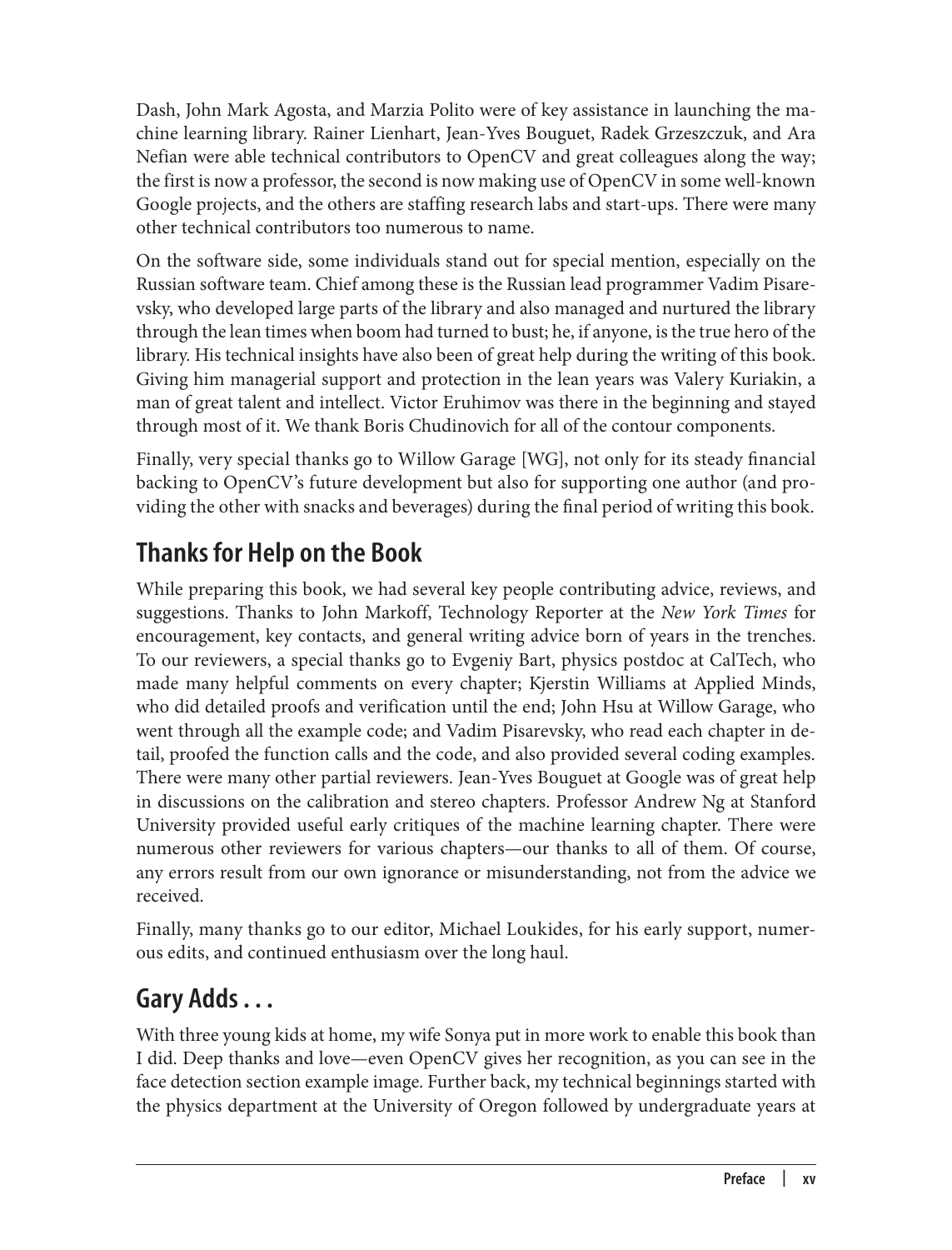UC Berkeley. For graduate school, I'd like to thank my advisor Steve Grossberg and Gail Carpenter at the Center for Adaptive Systems, Boston University, where I first cut my academic teeth. Though they focus on mathematical modeling of the brain and I have ended up firmly on the engineering side of AI, I think the perspectives I developed there have made all the difference. Some of my former colleagues in graduate school are still close friends and gave advice, support, and even some editing of the book: thanks to Frank Guenther, Andrew Worth, Steve Lehar, Dan Cruthirds, Allen Gove, and Krishna Govindarajan.

I specially thank Stanford University, where I'm currently a consulting professor in the AI and Robotics lab. Having close contact with the best minds in the world definitely rubs off, and working with Sebastian Thrun and Mike Montemerlo to apply OpenCV on Stanley (the robot that won the \$2M DARPA Grand Challenge) and with Andrew Ng on STAIR (one of the most advanced personal robots) was more technological fun than a person has a right to have. It's a department that is currently hitting on all cylinders and simply a great environment to be in. In addition to Sebastian Thrun and Andrew Ng there, I thank Daphne Koller for setting high scientific standards, and also for letting me hire away some key interns and students, as well as Kunle Olukotun and Christos Kozyrakis for many discussions and joint work. I also thank Oussama Khatib, whose work on control and manipulation has inspired my current interests in visually guided robotic manipulation. Horst Haussecker at Intel Research was a great colleague to have, and his own experience in writing a book helped inspire my effort.

Finally, thanks once again to Willow Garage for allowing me to pursue my lifelong robotic dreams in a great environment featuring world-class talent while also supporting my time on this book and supporting OpenCV itself.

#### **Adrian Adds . . .**

Coming from a background in theoretical physics, the arc that brought me through supercomputer design and numerical computing on to machine learning and computer vision has been a long one. Along the way, many individuals stand out as key contributors. I have had many wonderful teachers, some formal instructors and others informal guides. I should single out Professor David Dorfan of UC Santa Cruz and Hartmut Sadrozinski of SLAC for their encouragement in the beginning, and Norman Christ for teaching me the fine art of computing with the simple edict that "if you can not make the computer do it, you don't know what you are talking about". Special thanks go to James Guzzo, who let me spend time on this sort of thing at Intel—even though it was miles from what I was supposed to be doing—and who encouraged my participation in the Grand Challenge during those years. Finally, I want to thank Danny Hillis for creating the kind of place where all of this technology can make the leap to wizardry and for encouraging my work on the book while at Applied Minds.

I also would like to thank Stanford University for the extraordinary amount of support I have received from them over the years. From my work on the Grand Challenge team with Sebastian Thrun to the STAIR Robot with Andrew Ng, the Stanford AI Lab was always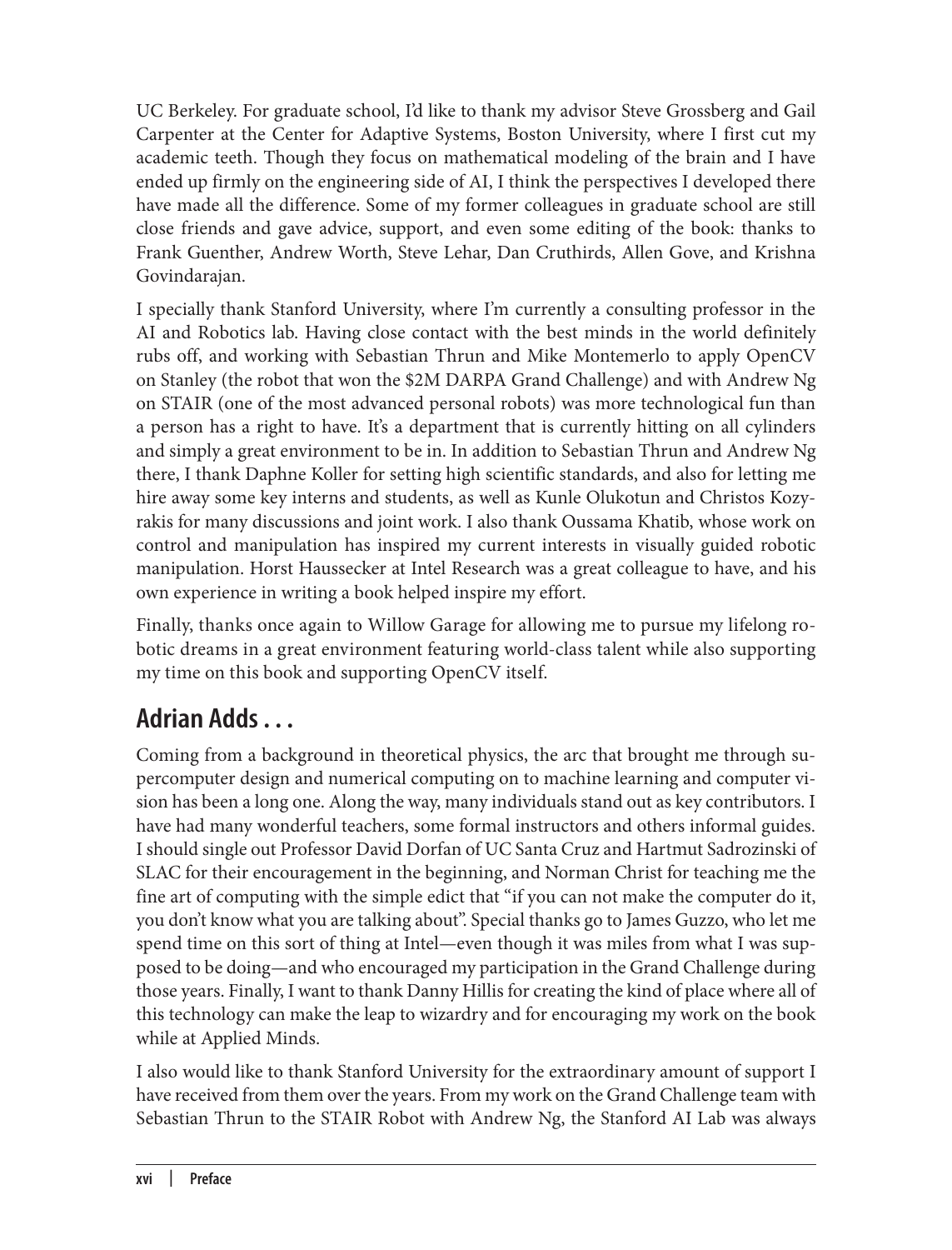generous with office space, financial support, and most importantly ideas, enlightening conversation, and (when needed) simple instruction on so many aspects of vision, robotics, and machine learning. I have a deep gratitude to these people, who have contributed so significantly to my own growth and learning.

No acknowledgment or thanks would be meaningful without a special thanks to my lady Lyssa, who never once faltered in her encouragement of this project or in her willingness to accompany me on trips up and down the state to work with Gary on this book. My thanks and my love go to her.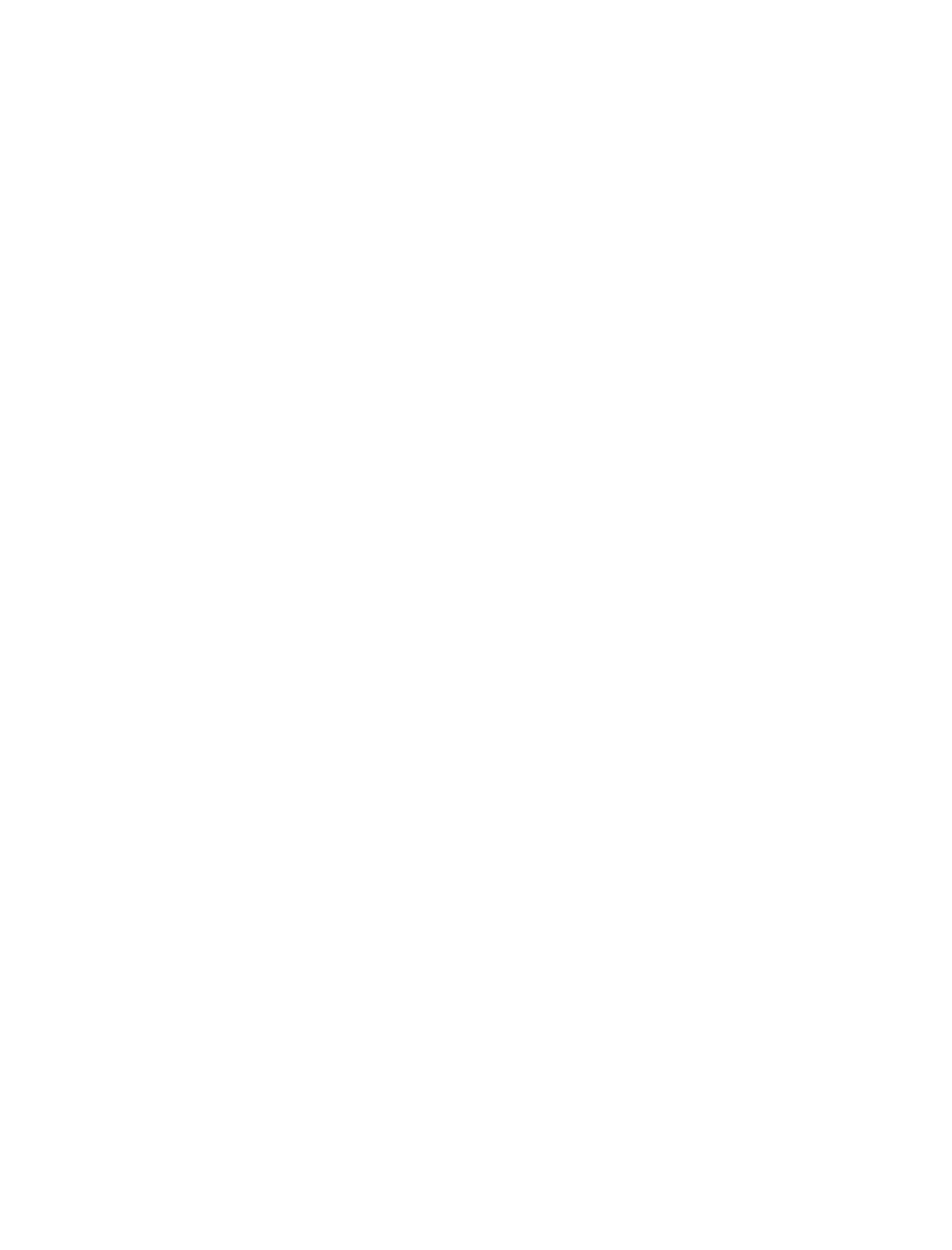# **CHAPTER 1 Overview**

### **What Is OpenCV?**

OpenCV [OpenCV] is an open source (see *http://opensource.org*) computer vision library available from http://SourceForge.net/projects/opencvlibrary. The library is written in C and C++ and runs under Linux, Windows and Mac OS X. There is active development on interfaces for Python, Ruby, Matlab, and other languages.

OpenCV was designed for computational efficiency and with a strong focus on realtime applications. OpenCV is written in optimized C and can take advantage of multicore processors. If you desire further automatic optimization on Intel architectures [Intel], you can buy Intel's Integrated Performance Primitives (IPP) libraries [IPP], which consist of low-level optimized routines in many different algorithmic areas. OpenCV automatically uses the appropriate IPP library at runtime if that library is installed.

One of OpenCV's goals is to provide a simple-to-use computer vision infrastructure that helps people build fairly sophisticated vision applications quickly. The OpenCV library contains over 500 functions that span many areas in vision, including factory product inspection, medical imaging, security, user interface, camera calibration, stereo vision, and robotics. Because computer vision and machine learning often go hand-inhand, OpenCV also contains a full, general-purpose Machine Learning Library (MLL). This sublibrary is focused on statistical pattern recognition and clustering. The MLL is highly useful for the vision tasks that are at the core of OpenCV's mission, but it is general enough to be used for any machine learning problem.

### **Who Uses OpenCV?**

Most computer scientists and practical programmers are aware of some facet of the role that computer vision plays. But few people are aware of all the ways in which computer vision is used. For example, most people are somewhat aware of its use in surveillance, and many also know that it is increasingly being used for images and video on the Web. A few have seen some use of computer vision in game interfaces. Yet few people realize that most aerial and street-map images (such as in Google's Street View) make heavy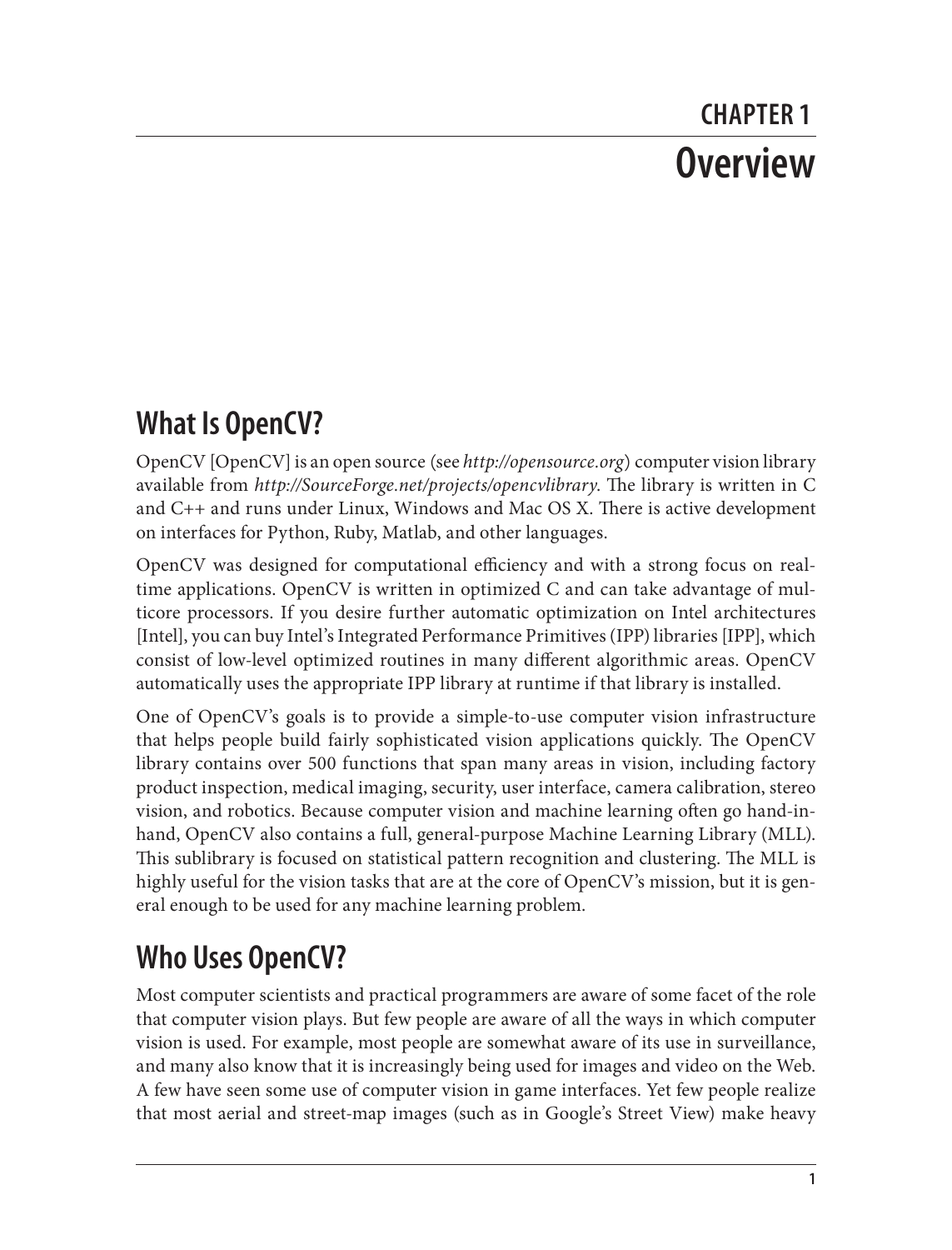use of camera calibration and image stitching techniques. Some are aware of niche applications in safety monitoring, unmanned flying vehicles, or biomedical analysis. But few are aware how pervasive machine vision has become in manufacturing: virtually everything that is mass-produced has been automatically inspected at some point using computer vision.

The open source license for OpenCV has been structured such that you can build a commercial product using all or part of OpenCV. You are under no obligation to opensource your product or to return improvements to the public domain, though we hope you will. In part because of these liberal licensing terms, there is a large user community that includes people from major companies (IBM, Microsoft , Intel, SONY, Siemens, and Google, to name only a few) and research centers (such as Stanford, MIT, CMU, Cambridge, and INRIA). There is a Yahoo groups forum where users can post questions and discussion at *http://groups.yahoo.com/group/OpenCV*; it has about 20,000 members. OpenCV is popular around the world, with large user communities in China, Japan, Russia, Europe, and Israel.

Since its alpha release in January 1999, OpenCV has been used in many applications, products, and research efforts. These applications include stitching images together in satellite and web maps, image scan alignment, medical image noise reduction, object analysis, security and intrusion detection systems, automatic monitoring and safety systems, manufacturing inspection systems, camera calibration, military applications, and unmanned aerial, ground, and underwater vehicles. It has even been used in sound and music recognition, where vision recognition techniques are applied to sound spectrogram images. OpenCV was a key part of the vision system in the robot from Stanford, "Stanley", which won the \$2M DARPA Grand Challenge desert robot race [Thrun06].

# **What Is Computer Vision?**

Computer vision\* is the transformation of data from a still or video camera into either a decision or a new representation. All such transformations are done for achieving some particular goal. The input data may include some contextual information such as "the camera is mounted in a car" or "laser range finder indicates an object is 1 meter away". The decision might be "there is a person in this scene" or "there are 14 tumor cells on this slide". A new representation might mean turning a color image into a grayscale image or removing camera motion from an image sequence.

Because we are such visual creatures, it is easy to be fooled into thinking that computer vision tasks are easy. How hard can it be to find, say, a car when you are staring at it in an image? Your initial intuitions can be quite misleading. The human brain divides the vision signal into many channels that stream different kinds of information into your brain. Your brain has an attention system that identifies, in a task-dependent

<sup>\*</sup> Computer vision is a vast field. This book will give you a basic grounding in the field, but we also recommend texts by Trucco [Trucco98] for a simple introduction, Forsyth [Forsyth03] as a comprehensive reference, and Hartley [Hartley06] and Faugeras [Faugeras93] for how 3D vision really works.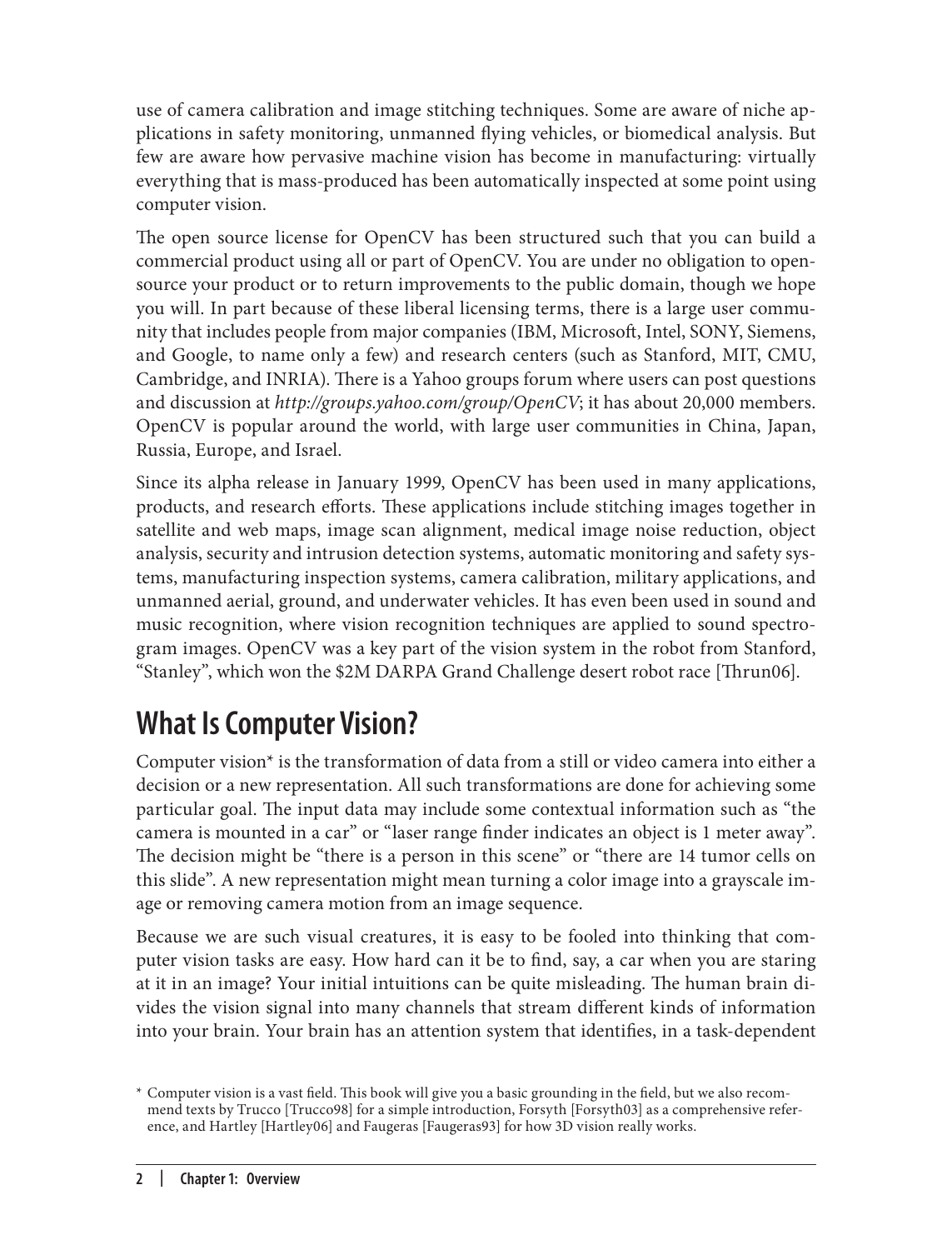way, important parts of an image to examine while suppressing examination of other areas. There is massive feedback in the visual stream that is, as yet, little understood. There are widespread associative inputs from muscle control sensors and all of the other senses that allow the brain to draw on cross-associations made from years of living in the world. The feedback loops in the brain go back to all stages of processing including the hardware sensors themselves (the eyes), which mechanically control lighting via the iris and tune the reception on the surface of the retina.

In a machine vision system, however, a computer receives a grid of numbers from the camera or from disk, and that's it. For the most part, there's no built-in pattern recognition, no automatic control of focus and aperture, no cross-associations with years of experience. For the most part, vision systems are still fairly naïve. Figure 1-1 shows a picture of an automobile. In that picture we see a side mirror on the driver's side of the car. What the *computer* "sees" is just a grid of numbers. Any given number within that grid has a rather large noise component and so by itself gives us little information, but this grid of numbers is all the computer "sees". Our task then becomes to turn this noisy grid of numbers into the perception: "side mirror". Figure 1-2 gives some more insight into why computer vision is so hard.

| <b>Diess</b><br>ac//Etu/I<br><b>ADV</b><br>ia Research Lab. |                                                                          |                                                                           |                                                                           |                                                                            |                                                                            |                                                                            |                                                                            |                                                                            |                                                                            |                                                                          |                                                                        |                                                                        |
|-------------------------------------------------------------|--------------------------------------------------------------------------|---------------------------------------------------------------------------|---------------------------------------------------------------------------|----------------------------------------------------------------------------|----------------------------------------------------------------------------|----------------------------------------------------------------------------|----------------------------------------------------------------------------|----------------------------------------------------------------------------|----------------------------------------------------------------------------|--------------------------------------------------------------------------|------------------------------------------------------------------------|------------------------------------------------------------------------|
|                                                             |                                                                          |                                                                           |                                                                           | But the camera sees this:                                                  |                                                                            |                                                                            |                                                                            |                                                                            |                                                                            |                                                                          |                                                                        |                                                                        |
|                                                             | 194<br>180<br>114<br>87<br>102<br>94<br>68<br>41<br>20<br>50<br>72<br>67 | 210<br>189<br>126<br>103<br>112<br>95<br>71<br>56<br>41<br>50<br>59<br>61 | 201<br>190<br>140<br>115<br>106<br>79<br>69<br>68<br>69<br>57<br>53<br>58 | 212<br>221<br>188<br>154<br>131<br>104<br>98<br>99<br>75<br>69<br>66<br>65 | 199<br>209<br>176<br>143<br>122<br>105<br>89<br>63<br>56<br>75<br>84<br>75 | 213<br>205<br>165<br>142<br>138<br>124<br>92<br>45<br>41<br>75<br>92<br>78 | 215<br>191<br>152<br>149<br>152<br>129<br>98<br>60<br>51<br>73<br>84<br>76 | 195<br>167<br>140<br>153<br>147<br>113<br>95<br>82<br>73<br>74<br>74<br>73 | 178<br>147<br>170<br>173<br>128<br>107<br>89<br>58<br>55<br>53<br>57<br>59 | 158<br>115<br>106<br>101<br>84<br>87<br>88<br>76<br>70<br>68<br>72<br>75 | 182<br>129<br>78<br>57<br>58<br>69<br>76<br>74<br>63<br>59<br>63<br>69 | 209<br>163<br>88<br>57<br>66<br>67<br>67<br>65<br>44<br>37<br>42<br>50 |

*Figure 1-1. To a computer, the car's side mirror is just a grid of numbers*

In fact, the problem, as we have posed it thus far, is worse than hard; it is formally impossible to solve. Given a two-dimensional (2D) view of a 3D world, there is no unique way to reconstruct the 3D signal. Formally, such an ill-posed problem has no unique or definitive solution. The same 2D image could represent any of an infinite combination of 3D scenes, even if the data were perfect. However, as already mentioned, the data is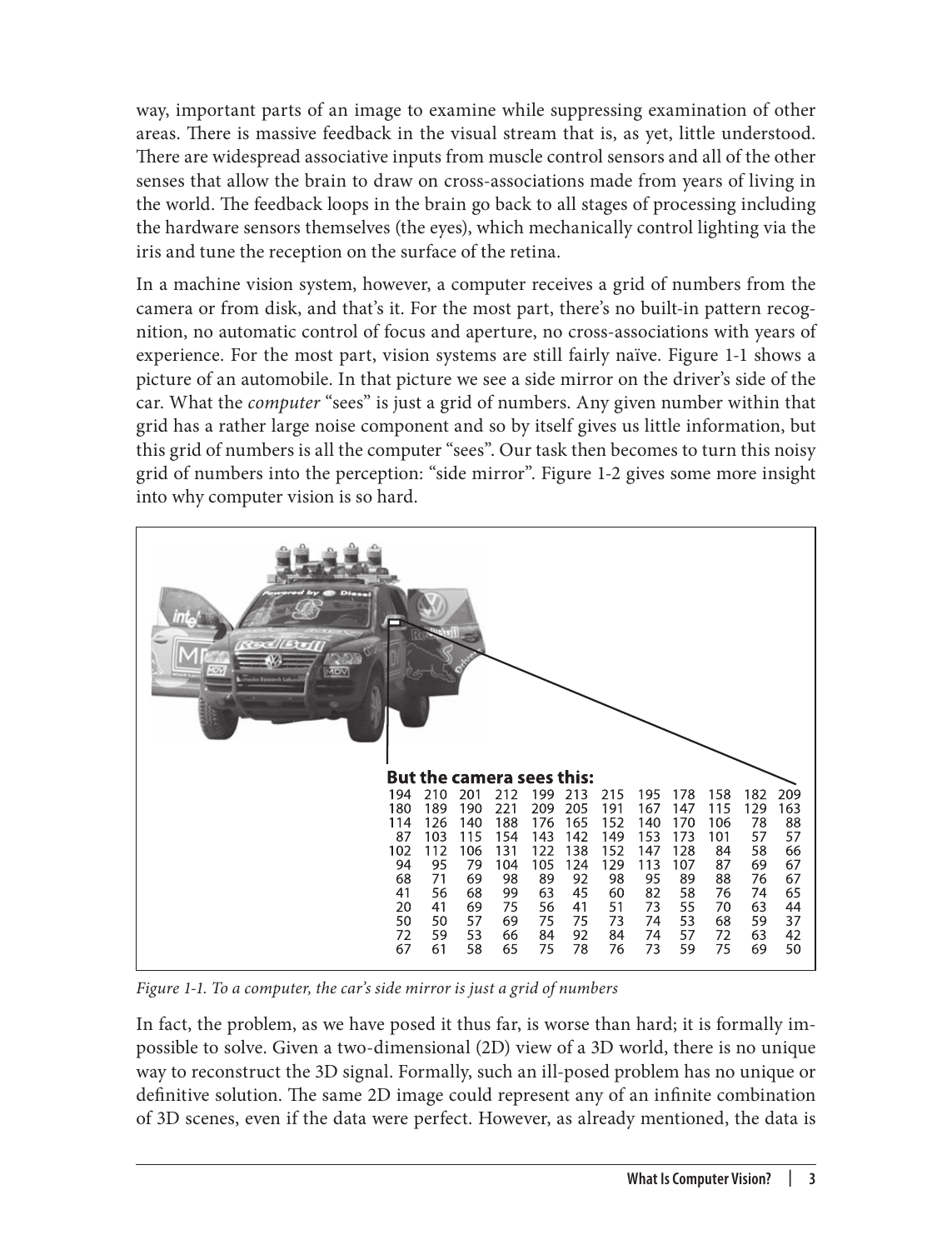

Figure 1-2. The ill-posed nature of vision: the 2D appearance of objects can change radically with *viewpoint*

corrupted by noise and distortions. Such corruption stems from variations in the world (weather, lighting, reflections, movements), imperfections in the lens and mechanical setup, finite integration time on the sensor (motion blur), electrical noise in the sensor or other electronics, and compression artifacts after image capture. Given these daunting challenges, how can we make any progress?

In the design of a practical system, additional contextual knowledge can often be used to work around the limitations imposed on us by visual sensors. Consider the example of a mobile robot that must find and pick up staplers in a building. The robot might use the facts that a desk is an object found inside offices and that staplers are mostly found on desks. This gives an implicit size reference; staplers must be able to fit on desks. It also helps to eliminate falsely "recognizing" staplers in impossible places (e.g., on the ceiling or a window). The robot can safely ignore a 200-foot advertising blimp shaped like a stapler because the blimp lacks the prerequisite wood-grained background of a desk. In contrast, with tasks such as image retrieval, all stapler images in a database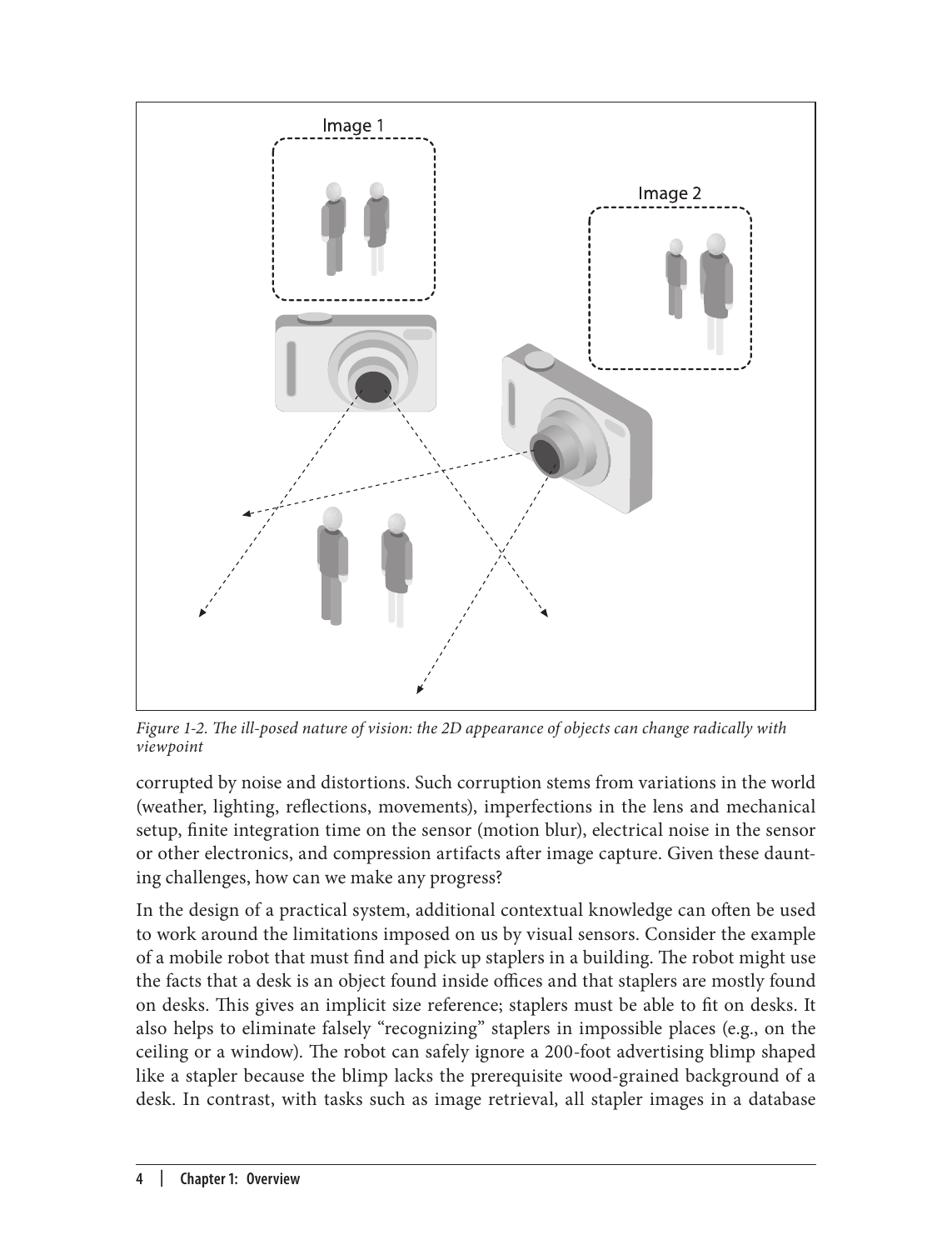may be of real staplers and so large sizes and other unusual configurations may have been implicitly precluded by the assumptions of those who took the photographs. That is, the photographer probably took pictures only of real, normal-sized staplers. People also tend to center objects when taking pictures and tend to put them in characteristic orientations. Thus, there is often quite a bit of unintentional implicit information within photos taken by people.

Contextual information can also be modeled explicitly with machine learning techniques. Hidden variables such as size, orientation to gravity, and so on can then be correlated with their values in a labeled training set. Alternatively, one may attempt to measure hidden bias variables by using additional sensors. The use of a laser range finder to measure depth allows us to accurately measure the size of an object.

The next problem facing computer vision is noise. We typically deal with noise by using statistical methods. For example, it may be impossible to detect an edge in an image merely by comparing a point to its immediate neighbors. But if we look at the statistics over a local region, edge detection becomes much easier. A real edge should appear as a string of such immediate neighbor responses over a local region, each of whose orientation is consistent with its neighbors. It is also possible to compensate for noise by taking statistics over time. Still other techniques account for noise or distortions by building explicit models learned directly from the available data. For example, because lens distortions are well understood, one need only learn the parameters for a simple polynomial model in order to describe—and thus correct almost completely—such distortions.

The actions or decisions that computer vision attempts to make based on camera data are performed in the context of a specific purpose or task. We may want to remove noise or damage from an image so that our security system will issue an alert if someone tries to climb a fence or because we need a monitoring system that counts how many people cross through an area in an amusement park. Vision software for robots that wander through office buildings will employ different strategies than vision software for stationary security cameras because the two systems have significantly different contexts and objectives. As a general rule: the more constrained a computer vision context is, the more we can rely on those constraints to simplify the problem and the more reliable our final solution will be.

OpenCV is aimed at providing the basic tools needed to solve computer vision problems. In some cases, high-level functionalities in the library will be sufficient to solve the more complex problems in computer vision. Even when this is not the case, the basic components in the library are complete enough to enable creation of a complete solution of your own to almost any computer vision problem. In the latter case, there are several tried-and-true methods of using the library; all of them start with solving the problem using as many available library components as possible. Typically, after you've developed this first-draft solution, you can see where the solution has weaknesses and then fix those weaknesses using your own code and cleverness (better known as "solve the problem you actually have, not the one you imagine"). You can then use your draft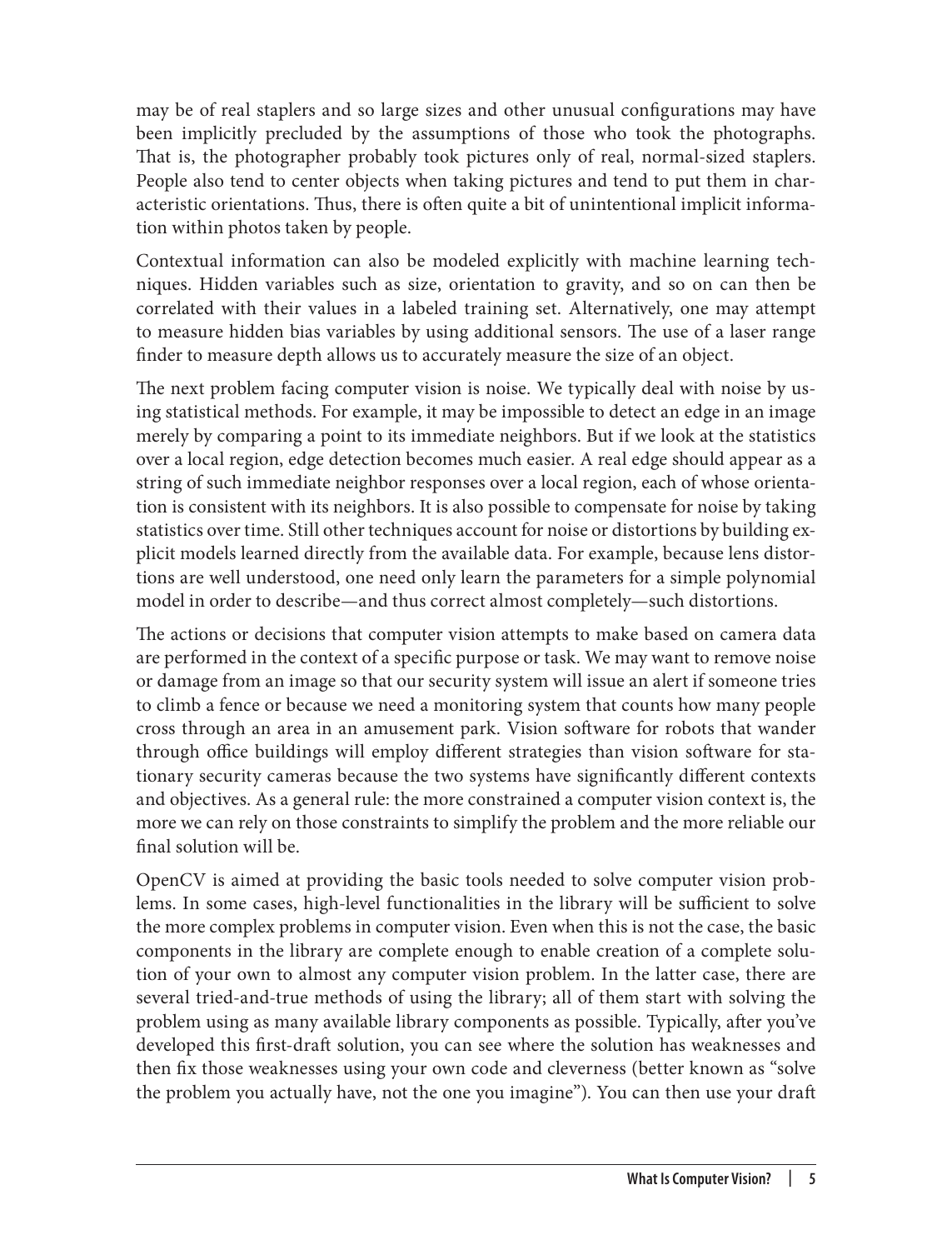solution as a benchmark to assess the improvements you have made. From that point, whatever weaknesses remain can be tackled by exploiting the context of the larger system in which your problem solution is embedded.

# **The Origin of OpenCV**

OpenCV grew out of an Intel Research initiative to advance CPU-intensive applications. Toward this end, Intel launched many projects including real-time ray tracing and 3D display walls. One of the authors working for Intel at that time was visiting universities and noticed that some top university groups, such as the MIT Media Lab, had welldeveloped and internally open computer vision infrastructures—code that was passed from student to student and that gave each new student a valuable head start in developing his or her own vision application. Instead of reinventing the basic functions from scratch, a new student could begin by building on top of what came before.

Thus, OpenCV was conceived as a way to make computer vision infrastructure universally available. With the aid of Intel's Performance Library Team,\* OpenCV started with a core of implemented code and algorithmic specifications being sent to members of Intel's Russian library team. This is the "where" of OpenCV: it started in Intel's research lab with collaboration from the Software Performance Libraries group together with implementation and optimization expertise in Russia.

Chief among the Russian team members was Vadim Pisarevsky, who managed, coded, and optimized much of OpenCV and who is still at the center of much of the OpenCV effort. Along with him, Victor Eruhimov helped develop the early infrastructure, and Valery Kuriakin managed the Russian lab and greatly supported the effort. There were several goals for OpenCV at the outset:

- Advance vision research by providing not only open but also optimized code for basic vision infrastructure. No more reinventing the wheel.
- Disseminate vision knowledge by providing a common infrastructure that developers could build on, so that code would be more readily readable and transferable.
- Advance vision-based commercial applications by making portable, performanceoptimized code available for free—with a license that did not require commercial applications to be open or free themselves.

Those goals constitute the "why" of OpenCV. Enabling computer vision applications would increase the need for fast processors. Driving upgrades to faster processors would generate more income for Intel than selling some extra soft ware. Perhaps that is why this open and free code arose from a hardware vendor rather than a software company. In some sense, there is more room to be innovative at software within a hardware company.

In any open source effort, it's important to reach a critical mass at which the project becomes self-sustaining. There have now been approximately two million downloads

<sup>\*</sup> Shinn Lee was of key help.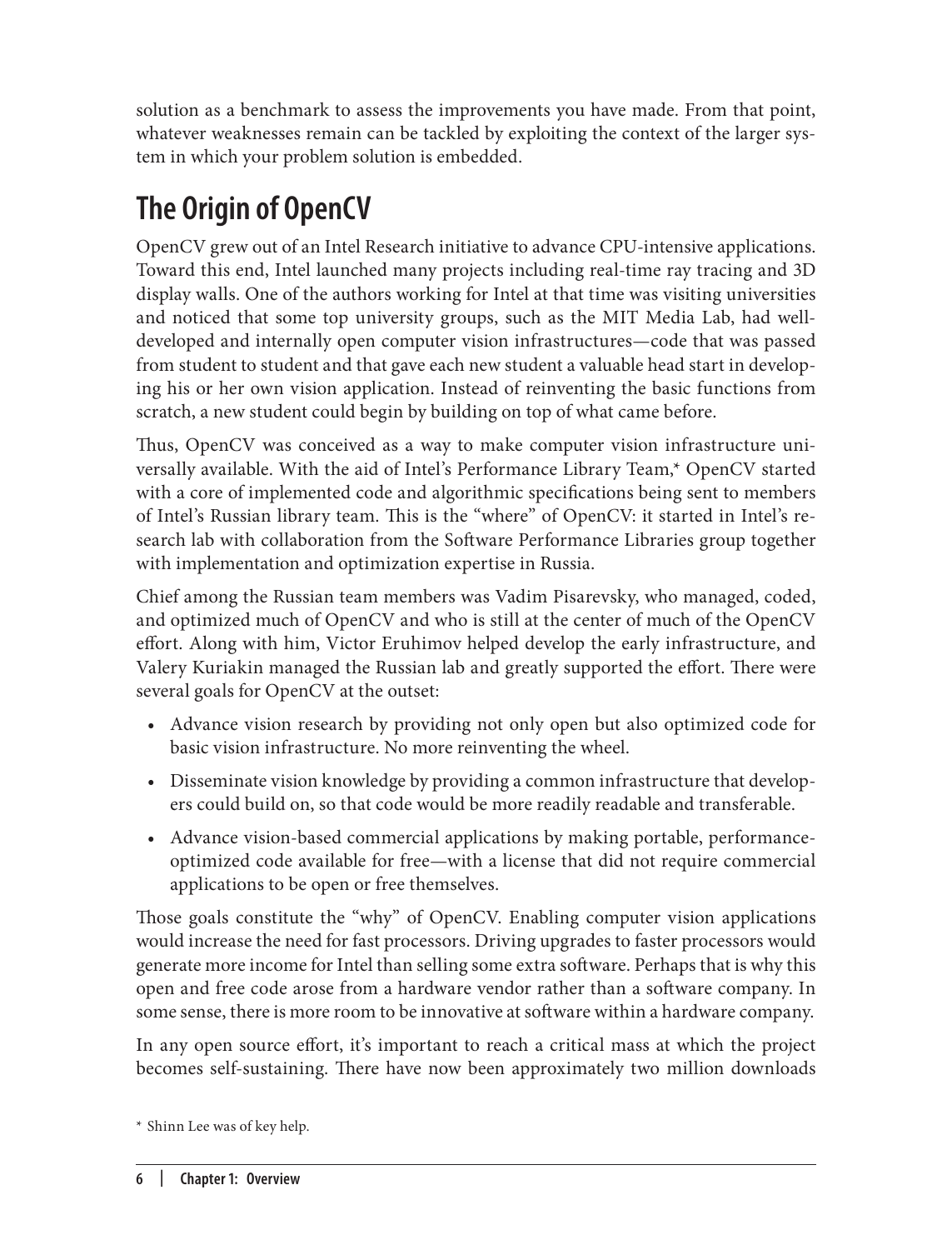of OpenCV, and this number is growing by an average of 26,000 downloads a month. The user group now approaches 20,000 members. OpenCV receives many user contributions, and central development has largely moved outside of Intel.\* OpenCV's past timeline is shown in Figure 1-3. Along the way, OpenCV was affected by the dot-com boom and bust and also by numerous changes of management and direction. During these fluctuations, there were times when OpenCV had no one at Intel working on it at all. However, with the advent of multicore processors and the many new applications of computer vision, OpenCV's value began to rise. Today, OpenCV is an active area of development at several institutions, so expect to see many updates in multicamera calibration, depth perception, methods for mixing vision with laser range finders, and better pattern recognition as well as a lot of support for robotic vision needs. For more information on the future of OpenCV, see Chapter 14.



*Figure 1-3. OpenCV timeline*

#### **Speeding Up OpenCV with IPP**

Because OpenCV was "housed" within the Intel Performance Primitives team and several primary developers remain on friendly terms with that team, OpenCV exploits the hand-tuned, highly optimized code in IPP to speed itself up. The improvement in speed from using IPP can be substantial. Figure 1-4 compares two other vision libraries, LTI [LTI] and VXL [VXL], against OpenCV and OpenCV using IPP. Note that performance was a key goal of OpenCV; the library needed the ability to run vision code in real time.

OpenCV is written in performance-optimized C and C++ code. It does *not* depend in any way on IPP. If IPP is present, however, OpenCV will automatically take advantage of IPP by loading IPP's dynamic link libraries to further enhance its speed.

<sup>\*</sup> As of this writing, Willow Garage [WG] (*www.willowgarage.com*), a robotics research institute and incubator, is actively supporting general OpenCV maintenance and new development in the area of robotics applications.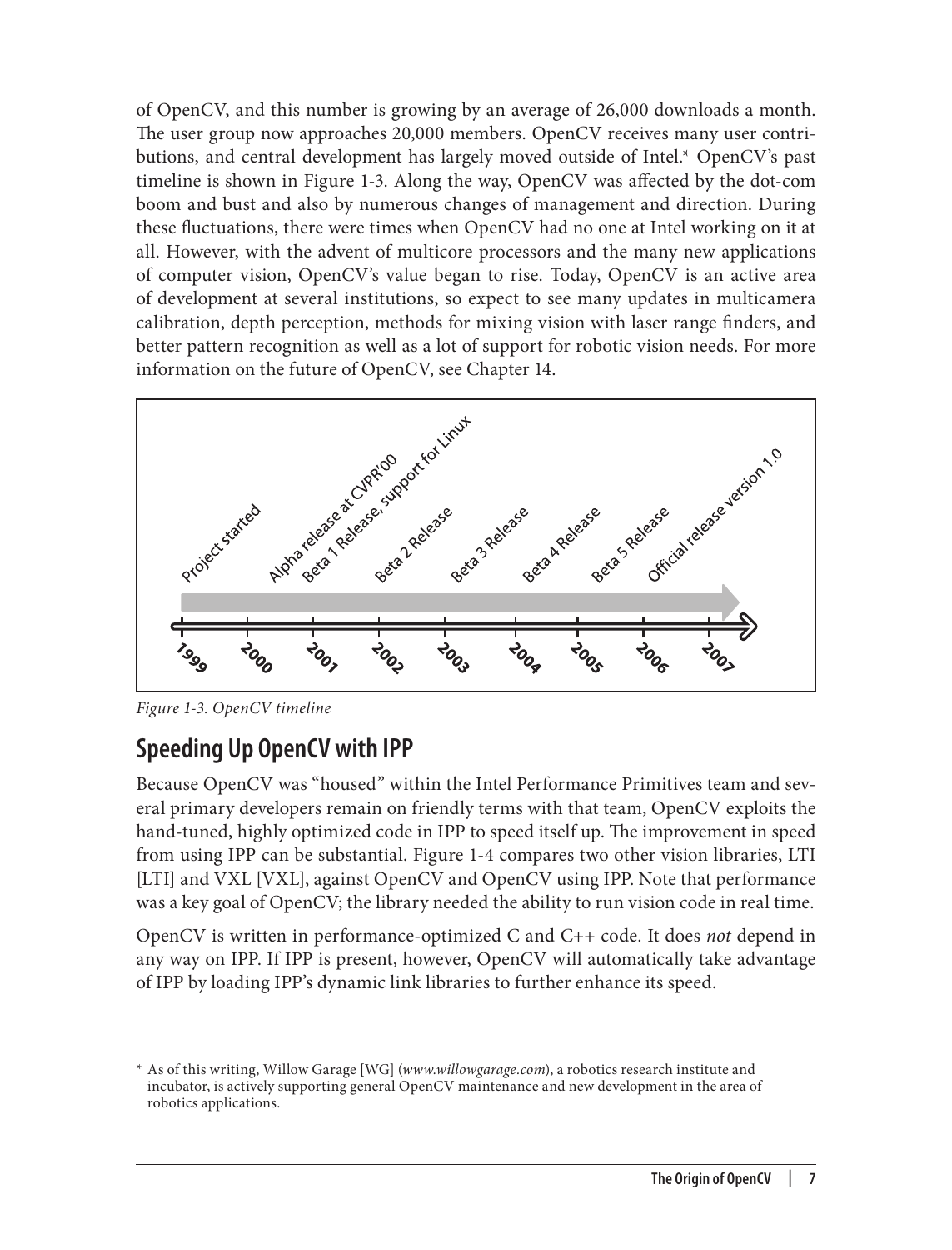

*Figure 1-4. Two other vision libraries (LTI and VXL) compared with OpenCV (without and with IPP) on four different performance benchmarks: the four bars for each benchmark indicate scores proportional to run time for each of the given libraries; in all cases, OpenCV outperforms the other libraries and OpenCV with IPP outperforms OpenCV without IPP*

#### **Who Owns OpenCV?**

Although Intel started OpenCV, the library is and always was intended to promote commercial and research use. It is therefore open and free, and the code itself may be used or embedded (in whole or in part) in other applications, whether commercial or research. It does not force your application code to be open or free. It does not require that you return improvements back to the library—but we hope that you will.

# **Downloading and Installing OpenCV**

The main OpenCV site is on SourceForge at *http://SourceForge.net/projects/opencvlibrary* and the OpenCV Wiki [OpenCV Wiki] page is at *http://opencvlibrary.SourceForge.net*. For Linux, the source distribution is the file *opency-1.0.0.tar.gz*; for Windows, you want *OpenCV\_1.0.exe*. However, the most up-to-date version is always on the CVS server at SourceForge.

#### **Install**

Once you download the libraries, you must install them. For detailed installation instructions on Linux or Mac OS, see the text file named *INSTALL* directly under the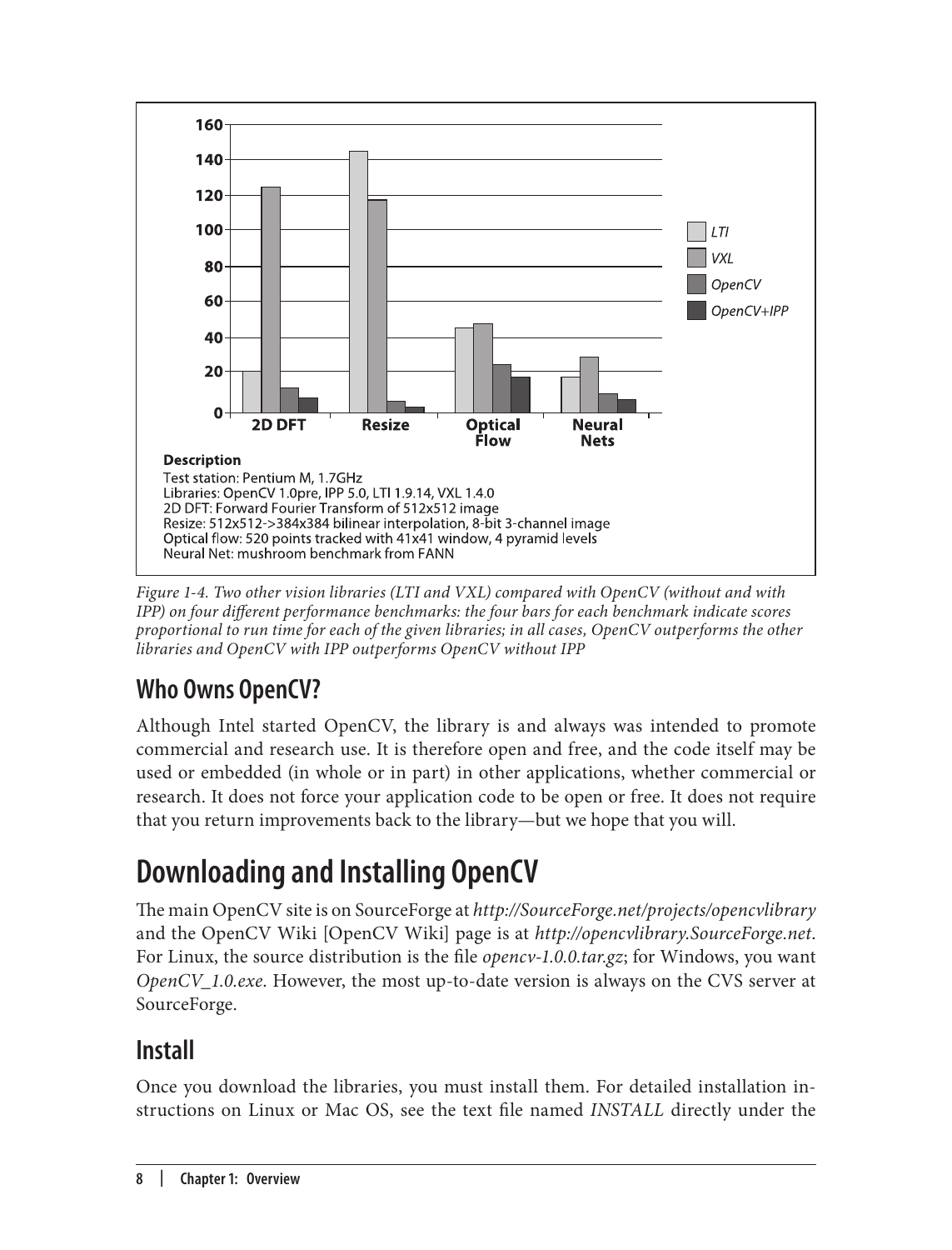.../opency/ directory; this file also describes how to build and run the OpenCV testing routines. *INSTALL* lists the additional programs you'll need in order to become an OpenCV developer, such as *autoconf*, *automake*, *libtool*, and *swig*.

#### **Windows**

Get the executable installation from SourceForge and run it. It will install OpenCV, register DirectShow filters, and perform various post-installation procedures. You are now ready to start using OpenCV. You can always go to the *.../opencv/\_make* directory and open *opencv.sln* with MSVC++ or MSVC.NET 2005, or you can open *opencv.dsw* with lower ver sions of MSVC++ and build debug versions or rebuild release versions of the library.\*

To add the commercial IPP performance optimizations to Windows, obtain and install IPP from the Intel site (*http://www.intel.com/software/products/ipp/index.htm*); use version 5.1 or later. Make sure the appropriate binary folder (e.g., *c:/program files/ intel/ipp/5.1/ia32/bin*) is in the system path. IPP should now be automatically detected by OpenCV and loaded at runtime (more on this in Chapter 3).

#### **Linux**

Prebuilt binaries for Linux are not included with the Linux version of OpenCV owing to the large variety of versions of GCC and GLIBC in different distributions (SuSE, Debian, Ubuntu, etc.). If your distribution doesn't offer OpenCV, you'll have to build it from sources as detailed in the *.../opencv*/INSTALL file.

To build the libraries and demos, you'll need GTK+ 2.x or higher, including headers. You'll also need *pkgconfig*, *libpng*, *zlib*, *libjpeg*, *libtiff*, and *libjasper* with development files. You'll need Python 2.3, 2.4, or 2.5 with headers installed (developer package). You will also need *libavcodec* and the other *libav\** libraries (including headers) from *ffmpeg* 0.4.9-pre1 or later (*svn checkout svn://svn.mplayerhq.hu/ffmpeg/trunk ffmpeg*).

Download ffmpeg from *http://ffmpeg.mplayerhq.hu/download.html*.<sup>†</sup> The ffmpeg program has a lesser general public license (LGPL). To use it with non-GPL software (such as OpenCV), build and use a shared ffmpg library:

```
$> ./configure --enable-shared
$> make
$> sudo make install
```
You will end up with: */usr/local/lib/libavcodec.so.\**, */usr/local/lib/libavformat.so.\**, */usr/local/lib/libavutil.so.\**, and include fi les under various */usr/local/include/libav\**.

To build OpenCV once it is downloaded:‡

<sup>\*</sup> It is important to know that, although the Windows distribution contains binary libraries for release builds, it does not contain the debug builds of these libraries. It is therefore likely that, before developing with OpenCV, you will want to open the solution file and build these libraries for yourself.

<sup>†</sup> You can check out ff mpeg by: *svn checkout svn://svn.mplayerhq.hu/ff mpeg/trunk ff mpeg.*

<sup>‡</sup> To build OpenCV using Red Hat Package Managers (RPMs), use **rpmbuild -ta OpenCV-x.y.z.tar.gz** (for RPM 4.x or later), or **rpm -ta OpenCV-x.y.z.tar.gz** (for earlier versions of RPM), where *OpenCV-x.y.z.tar .gz* should be put in /usr/src/redhat/SOURCES/ or a similar directory. Then install OpenCV using **rpm** -i **OpenCV-x.y.z.\*.rpm**.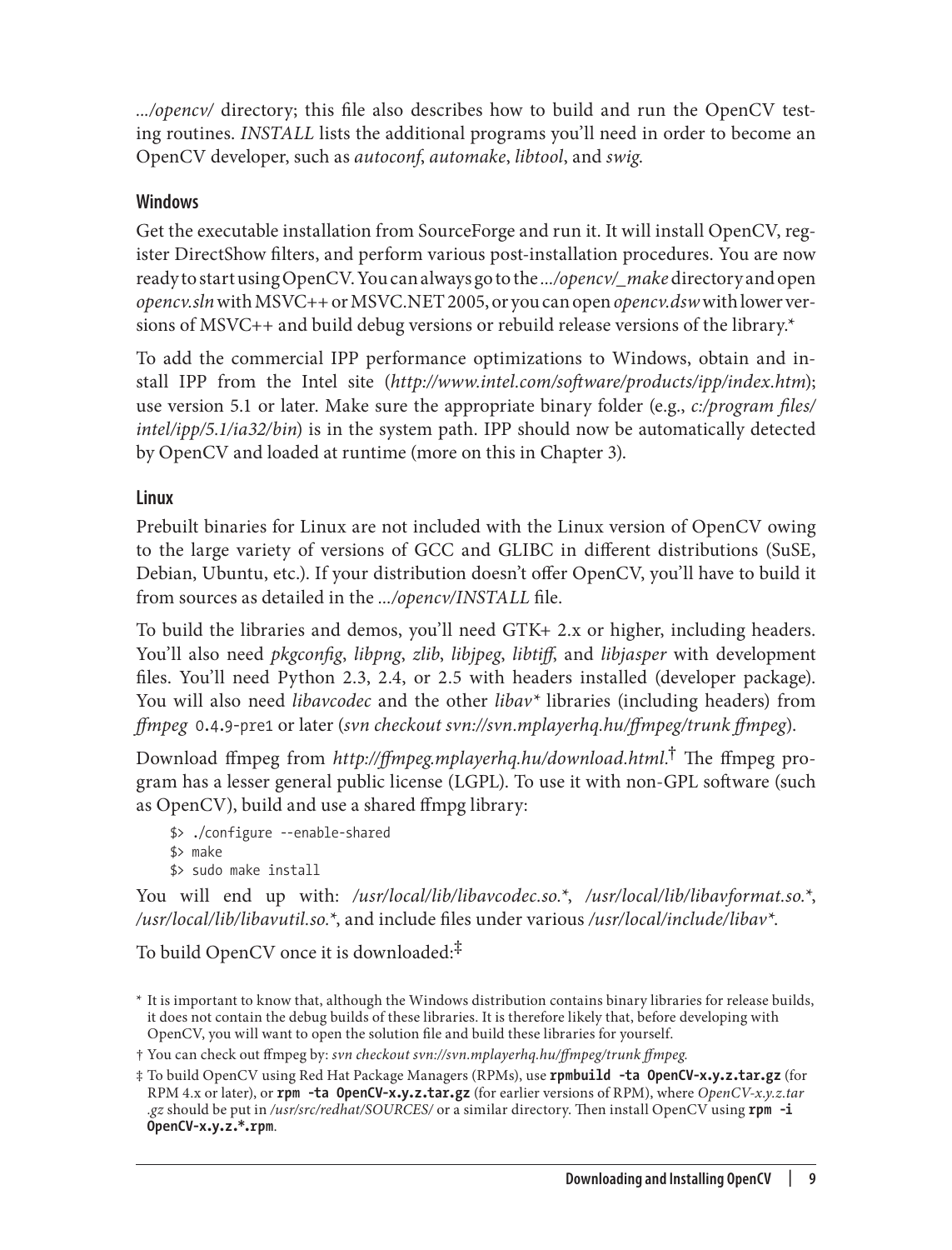```
$> ./configure
$> make
$> sudo make install
$> sudo ldconfig
```
After installation is complete, the default installation path is /usr/local/lib/ and /usr/ *local/include/opencv/*. Hence you need to add */usr/local/lib/* to */etc/ld.so.conf* (and run ldconfig afterwards) or add it to the LD LIBRARY PATH environment variable; then you are done.

To add the commercial IPP performance optimizations to Linux, install IPP as described previously. Let's assume it was installed in */opt/intel/ipp/5.1/ia32/*. Add *<your install\_path>/bin/* and *<your install\_path>/bin/linux32* LD\_LIBRARY\_PATH in your initialization script (*.bashrc* or similar):

```
LD_LIBRARY_PATH=/opt/intel/ipp/5.1/ia32/bin:/opt/intel/ipp/5.1
/ia32/bin/linux32:$LD_LIBRARY_PATH
export LD_LIBRARY_PATH
```
Alternatively, you can add *<your install\_path>/bin* and *<your install\_path>/bin/linux32*, one per line, to /etc/ld.so.conf and then run *ldconfig* as root (or use sudo).

That's it. Now OpenCV should be able to locate IPP shared libraries and make use of them on Linux. See *.../opencv/INSTALL* for more details.

#### **MacOS X**

As of this writing, full functionality on MacOS X is a priority but there are still some limitations (e.g., writing AVIs); these limitations are described in *.../opencv/INSTALL*.

The requirements and building instructions are similar to the Linux case, with the following exceptions:

- By default, Carbon is used instead of GTK+.
- By default, QuickTime is used instead of ffmpeg.
- pkg-config is optional (it is used explicitly only in the *samples/c/build\_all.sh* script).
- RPM and ldconfig are not supported by default. Use configure+make+sudo make install to build and install OpenCV, update LD\_LIBRARY\_PATH (unless ./configure --prefix=/usr is used).

For full functionality, you should install *libpng*, *libtiff*, *libjpeg* and *libjasper* from *darwinports* and/or *fink* and make them available to *./configure* (see ./configure --help). For the most current information, see the OpenCV Wiki at *http://opencvlibrary .SourceForge.net/* and the Mac-specifi c page *http://opencvlibrary.SourceForge.net/ Mac\_OS\_X\_OpenCV\_Port*.

### **Getting the Latest OpenCV via CVS**

OpenCV is under active development, and bugs are often fixed rapidly when bug reports contain accurate descriptions and code that demonstrates the bug. However,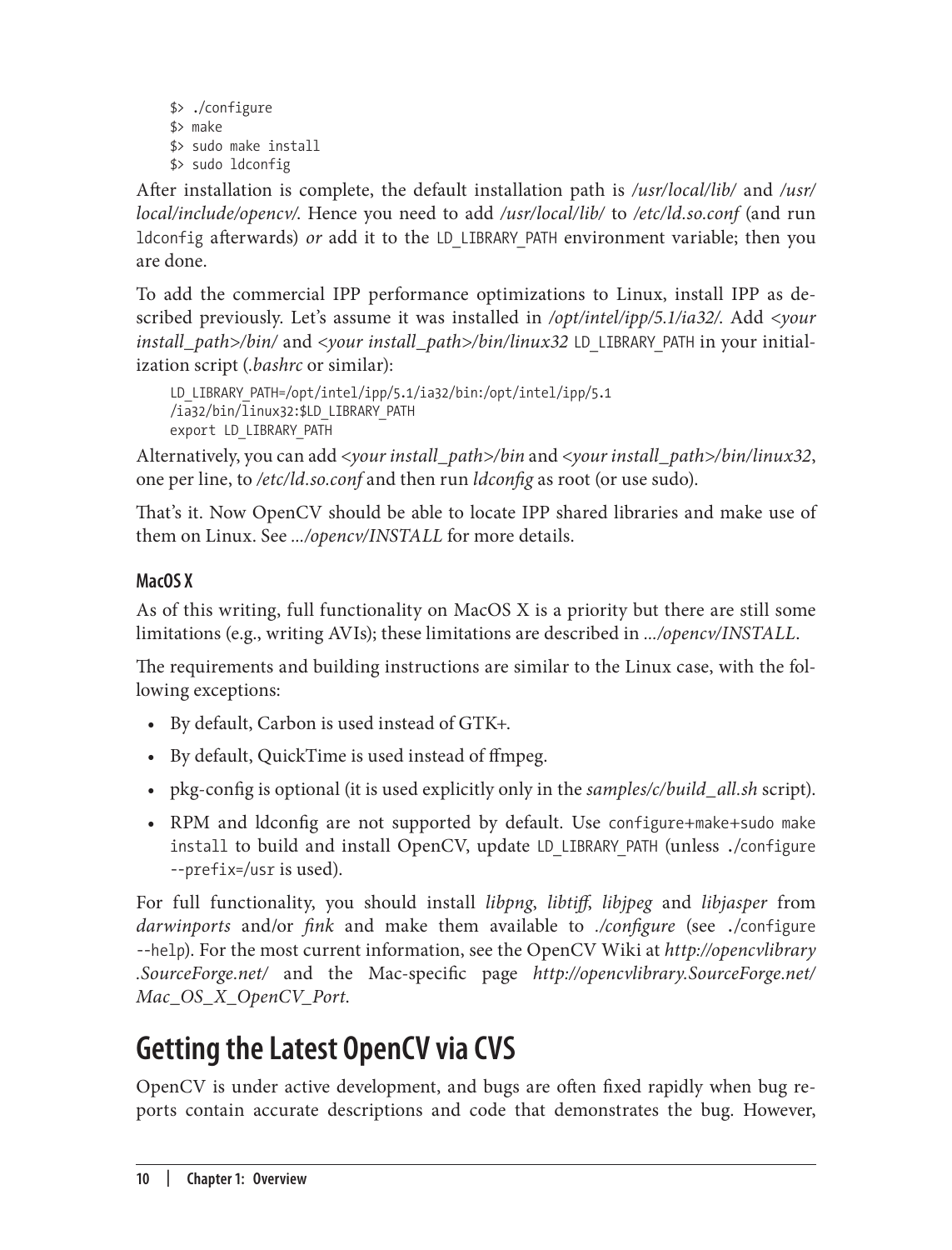official OpenCV releases occur only once or twice a year. If you are seriously developing a project or product, you will probably want code fixes and updates as soon as they become available. To do this, you will need to access OpenCV's Concurrent Versions System (CVS) on SourceForge.

This isn't the place for a tutorial in CVS usage. If you've worked with other open source projects then you're probably familiar with it already. If you haven't, check out *Essential CVS* by Jennifer Vesperman (O'Reilly). A command-line CVS client ships with Linux, OS X, and most UNIX-like systems. For Windows users, we recommend TortoiseCVS (*http://www.tortoisecvs.org/*), which integrates nicely with Windows Explorer.

On Windows, if you want the latest OpenCV from the CVS repository then you'll need to access the CVSROOT directory:

**:pserver:anonymous@opencvlibrary.cvs.sourceforge.net:2401/cvsroot/opencvlibrary** On Linux, you can just use the following two commands:

```
cvs -d:pserver:anonymous@opencvlibrary.cvs.sourceforge.net:/cvsroot/opencvlibrary 
login
```
When asked for password, hit return. Then use:

```
cvs -z3 -d:pserver:anonymous@opencvlibrary.cvs.sourceforge.net:/cvsroot/opencvlibrary 
co -P opencv
```
### **More OpenCV Documentation**

The primary documentation for OpenCV is the HTML documentation that ships with the source code. In addition to this, the OpenCV Wiki and the older HTML documentation are available on the Web.

#### **Documentation Available in HTML**

OpenCV ships with html-based user documentation in the *.../opencv/docs* subdirectory. Load the *index.htm* file, which contains the following links.

*CXCORE*

Contains data structures, matrix algebra, data transforms, object persistence, memory management, error handling, and dynamic loading of code as well as drawing, text and basic math.

*CV*

Contains image processing, image structure analysis, motion and tracking, pattern recognition, and camera calibration.

*Machine Learning (ML)*

Contains many clustering, classification and data analysis functions.

*HighGUI*

Contains user interface GUI and image/video storage and recall.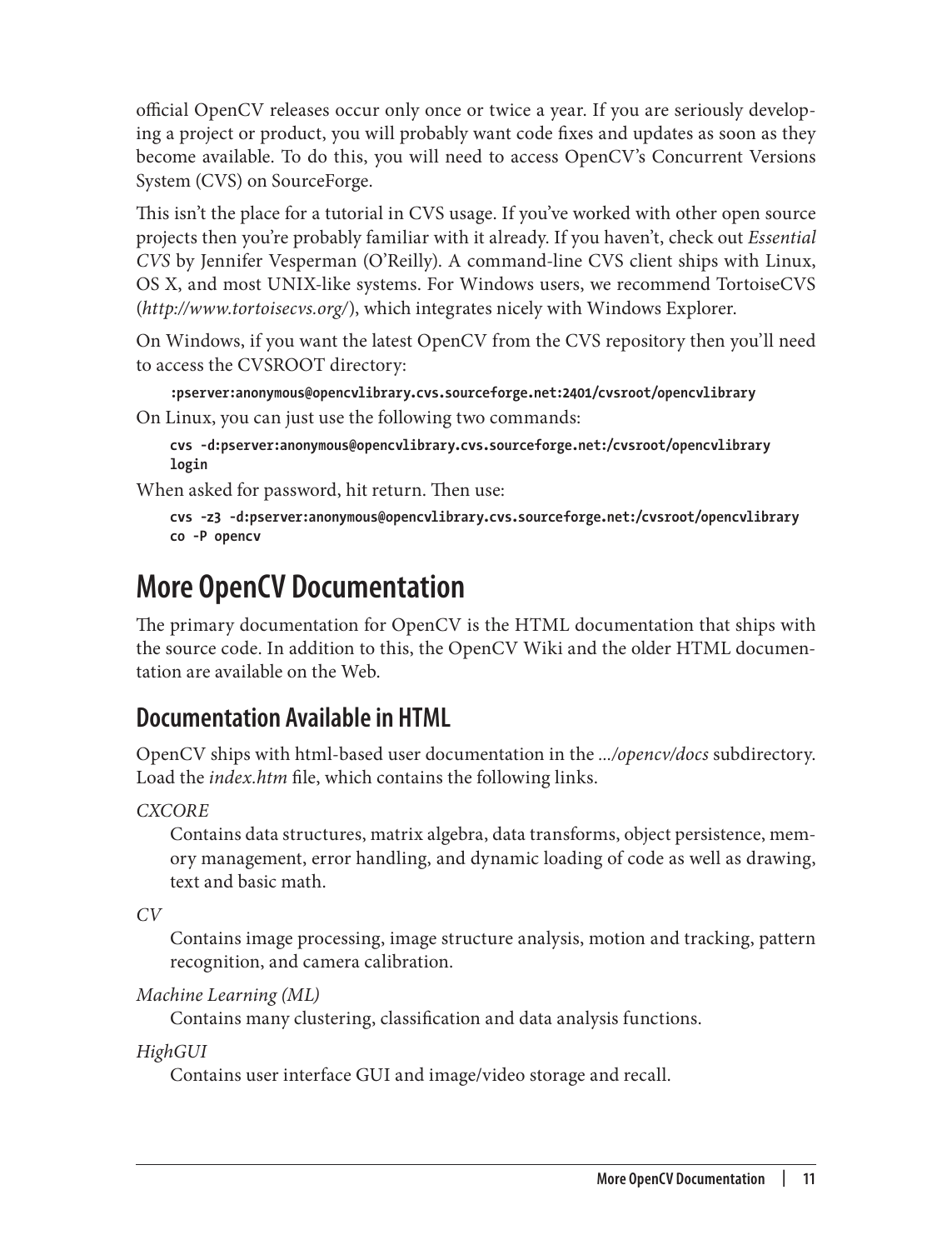#### *CVCAM* Camera interface.

*Haartraining*

How to train the boosted cascade object detector. This is in the *.../opencv/apps/ HaarTraining/doc/haartraining.htm* file.

The .../opency/docs directory also contains *IPLMAN.pdf*, which was the original manual for OpenCV. It is now defunct and should be used with caution, but it does include detailed descriptions of algorithms and of what image types may be used with a particular algorithm. Of course, the first stop for such image and algorithm details is the book you are reading now.

#### **Documentation via the Wiki**

OpenCV's documentation Wiki is more up-to-date than the html pages that ship with OpenCV and it also features additional content as well. The Wiki is located at *http:// opencvlibrary.SourceForge.net*. It includes information on:

- Instructions on compiling OpenCV using Eclipse IDE
- Face recognition with OpenCV
- Video surveillance library
- Tutorials
- Camera compatibility
- Links to the Chinese and the Korean user groups

Another Wiki, located at *http://opencvlibrary.SourceForge.net/CvAux*, is the only documentation of the auxiliary functions discussed in "OpenCV Structure and Content" (next section). CvAux includes the following functional areas:

- Stereo correspondence
- View point morphing of cameras
- 3D tracking in stereo
- Eigen object (PCA) functions for object recognition
- Embedded hidden Markov models (HMMs)

This Wiki has been translated into Chinese at *http://www.opencv.org.cn/index.php/ %E9%A6%96%E9%A1%B5*.

Regardless of your documentation source, it is often hard to know:

- Which image type (floating, integer, byte; 1–3 channels) works with which function
- Which functions work in place
- Details of how to call the more complex functions (e.g., contours)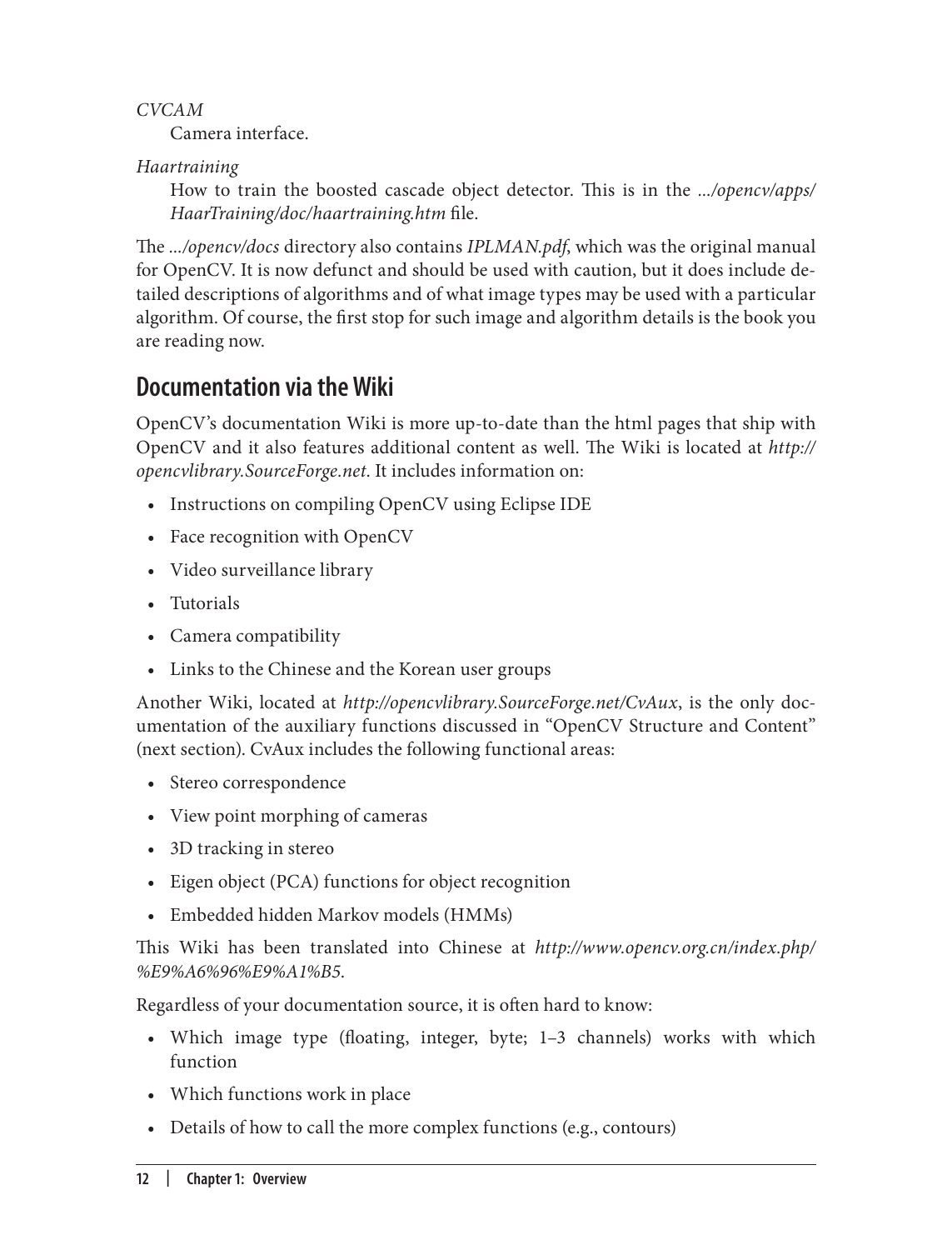- Details about running many of the examples in the *…/opencv/samples/c/* directory
- *What* to do, not just how
- How to set parameters of certain functions

One aim of this book is to address these problems.

### **OpenCV Structure and Content**

OpenCV is broadly structured into five main components, four of which are shown in Figure 1-5. The CV component contains the basic image processing and higher-level computer vision algorithms; ML is the machine learning library, which includes many statistical classifiers and clustering tools. HighGUI contains I/O routines and functions for storing and loading video and images, and CXCore contains the basic data structures and content.



Figure 1-5. The basic structure of OpenCV

Figure 1-5 does not include CvAux, which contains both defunct areas (embedded HMM face recognition) and experimental algorithms (background/foreground segmentation). CvAux is not particularly well documented in the Wiki and is not documented at all in the *.../opencv/docs* subdirectory. CvAux covers:

- Eigen objects, a computationally efficient recognition technique that is, in essence, a template matching procedure
- 1D and 2D hidden Markov models, a statistical recognition technique solved by dynamic programming
- Embedded HMMs (the observations of a parent HMM are themselves HMMs)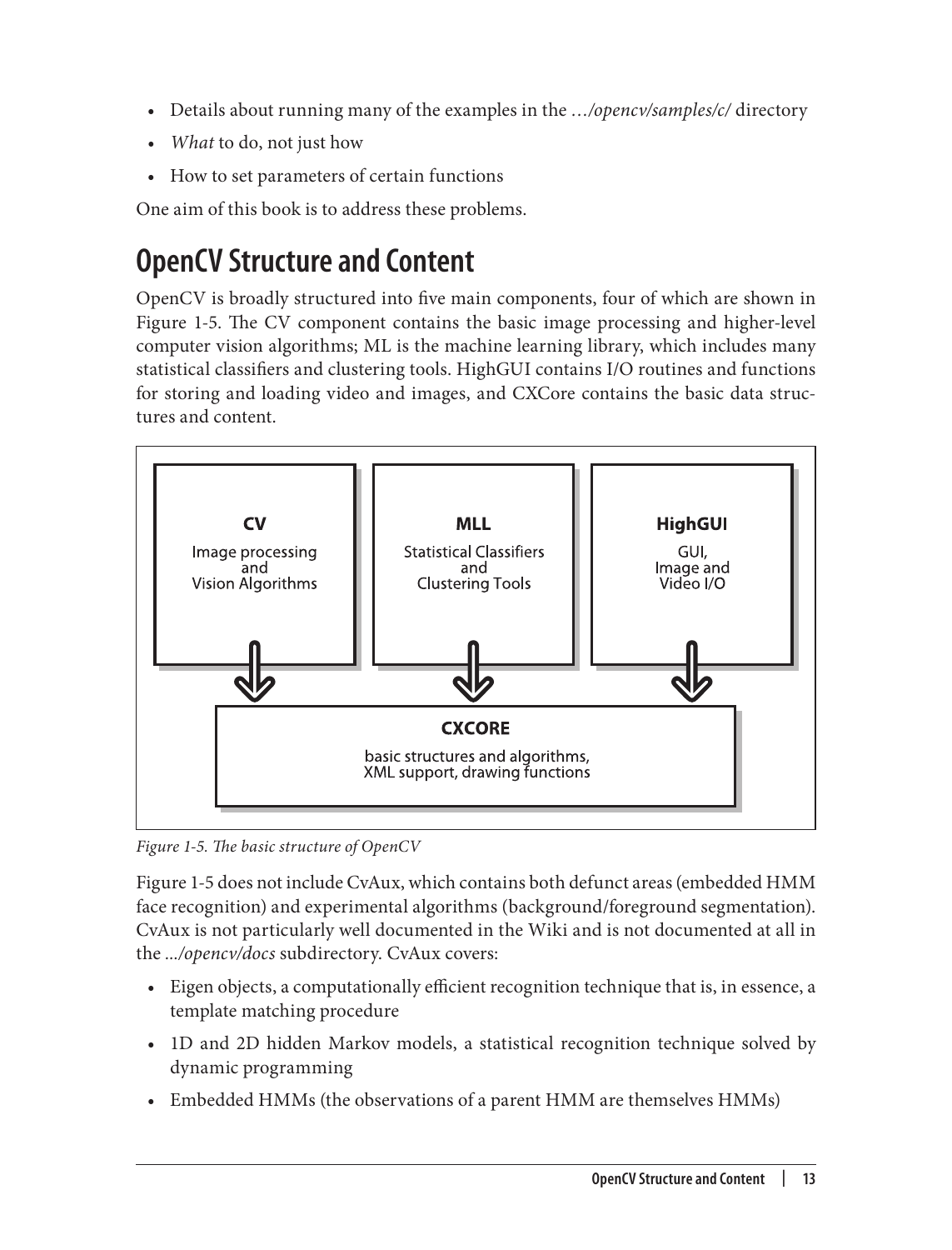- Gesture recognition from stereo vision support
- Extensions to Delaunay triangulation, sequences, and so forth
- Stereo vision
- Shape matching with region contours
- Texture descriptors
- Eye and mouth tracking
- 3D tracking
- Finding skeletons (central lines) of objects in a scene
- Warping intermediate views between two camera views
- Background-foreground segmentation
- Video surveillance (see Wiki FAQ for more documentation)
- Camera calibration C++ classes (the C functions and engine are in CV)

Some of these features may migrate to CV in the future; others probably never will.

# **Portability**

OpenCV was designed to be portable. It was originally written to compile across Borland  $C_{++}$ , MSV $C_{++}$ , and the Intel compilers. This meant that the C and  $C_{++}$  code had to be fairly standard in order to make cross-platform support easier. Figure 1-6 shows the platforms on which OpenCV is known to run. Support for 32-bit Intel architecture (IA32) on Windows is the most mature, followed by Linux on the same architecture. Mac OS X portability became a priority only after Apple started using Intel processors. (The OS X port isn't as mature as the Windows or Linux versions, but this is changing rapidly.) These are followed by 64-bit support on extended memory (EM64T) and the 64-bit Intel architecture (IA64). The least mature portability is on Sun hardware and other operating systems.

If an architecture or OS doesn't appear in Figure 1-6, this doesn't mean there are no OpenCV ports to it. OpenCV has been ported to almost every commercial system, from PowerPC Macs to robotic dogs. OpenCV runs well on AMD's line of processors, and even the further optimizations available in IPP will take advantage of multimedia extensions (MMX) in AMD processors that incorporate this technology.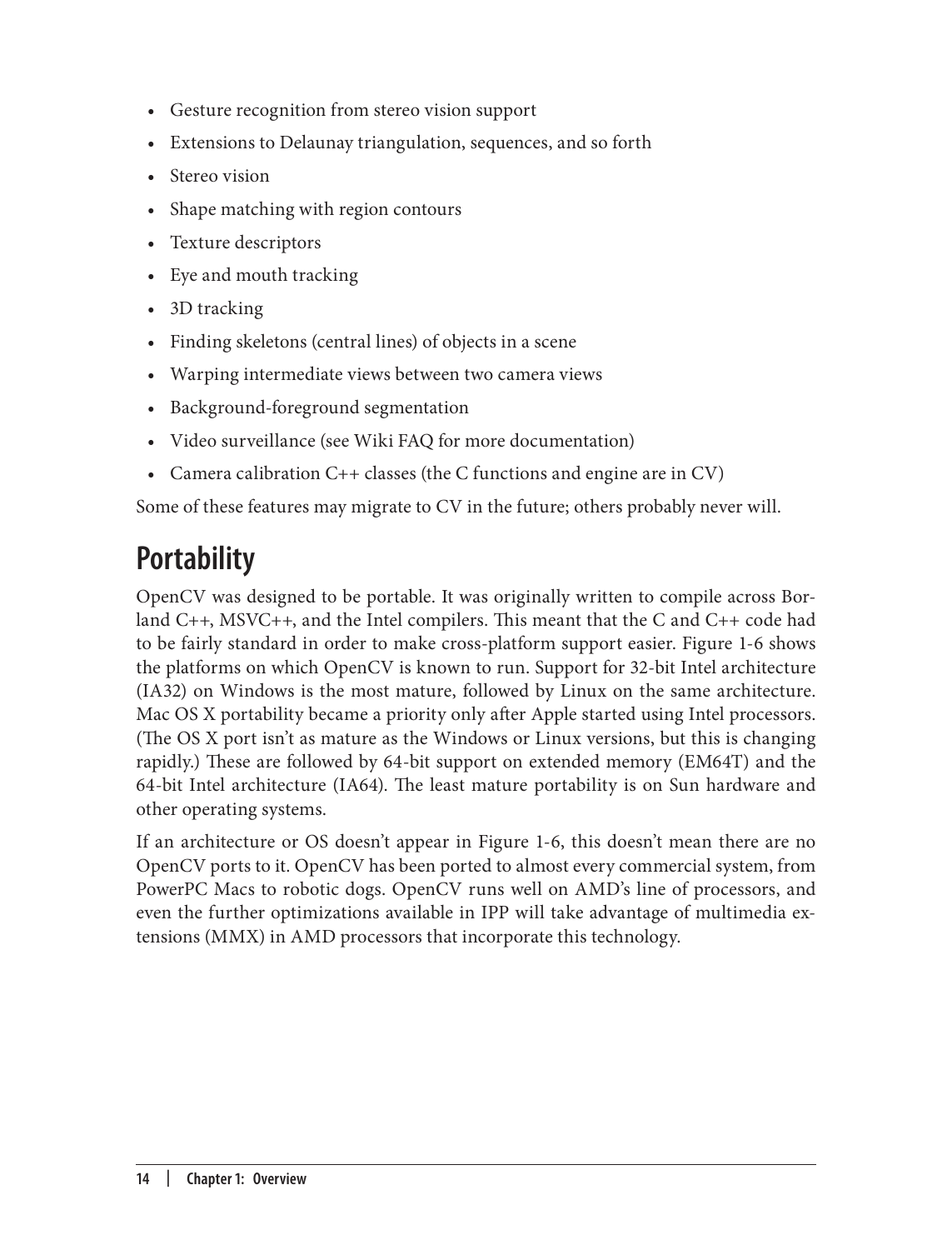|                             | <b>IA32</b>                                                        | EM64T                                                      | <b>IA64</b>                                 | Other (PPC,<br>Sparc)                         |
|-----------------------------|--------------------------------------------------------------------|------------------------------------------------------------|---------------------------------------------|-----------------------------------------------|
| Windows                     | $\checkmark$ (w. IPP;<br>MSVC6,<br>.NET2005+OMP,<br>ICC, GCC, BCC) | $\checkmark$ (w. IPP;<br>MSVC6+PSDK.NE<br>T2005+OMP, PSDK) | $\pm$ (w. IPP;<br>PSDK, some<br>tests fail) | N/A                                           |
| Linux                       | (w. IPP;<br>GCC, BCC)                                              | $\checkmark$ (w. IPP; GCC,<br>BCC)                         | $\checkmark$ (GCC, ICC)                     | $\boldsymbol{\times}$                         |
| <b>MacOSX</b>               | (w. IPP, GCC,<br>native APIs)                                      | ? (not tested)                                             | N/A                                         | $\checkmark$ (iMac G5, GCC,<br>native APIs)   |
| Others<br>(BSD,<br>Solaris) | ×                                                                  | $\bm{\times}$                                              | ×                                           | Reported to build<br>on UltraSparc<br>Solaris |

Figure 1-6. OpenCV portability guide for release 1.0: operating systems are shown on the left; com*puter architecture types across top*

#### **Exercises**

- 1. Download and install the latest release of OpenCV. Compile it in debug and release mode.
- 2. Download and build the latest CVS update of OpenCV.
- 3. Describe at least three ambiguous aspects of converting 3D inputs into a 2D representation. How would you overcome these ambiguities?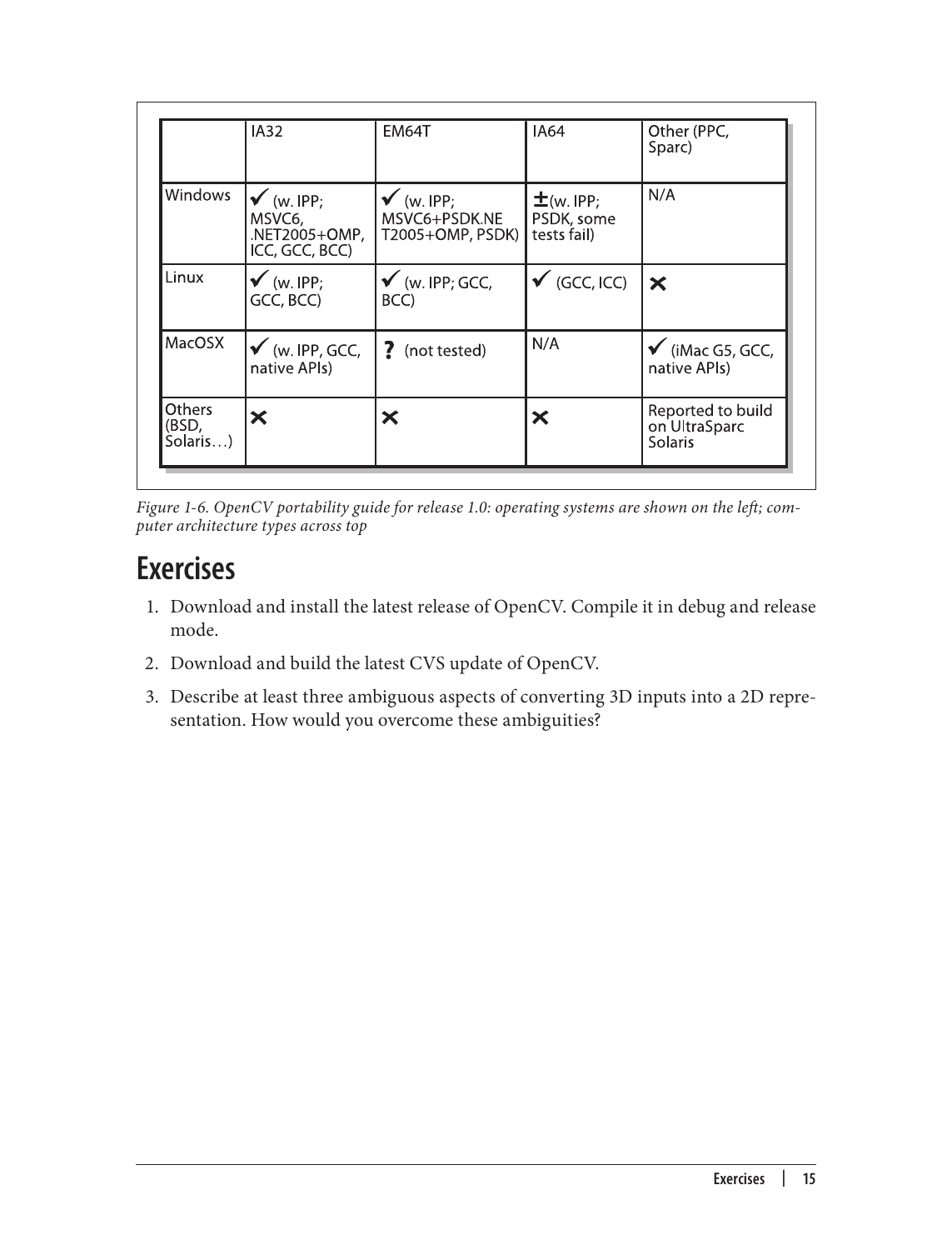# **CHAPTER 2 Introduction to OpenCV**

### **Getting Started**

After installing the OpenCV library, our first task is, naturally, to get started and make something interesting happen. In order to do this, we will need to set up the programming environment.

In Visual Studio, it is necessary to create a project and to configure the setup so that (a) the libraries *highgui.lib*, *cxcore.lib*, *ml.lib*, and *cv.lib* are linked\* and (b) the preprocessor will search the OpenCV *…/opency/\*/include* directories for header files. These "include" directories will typically be named something like *C:/program fi les/opencv/ cv/include*, † *…/opencv/cxcore/include*, *…/opencv/ml/include*, and *…/opencv/otherlibs/ highgui*. Once you've done this, you can create a new C file and start your first program.



Certain key header files can make your life much easier. Many useful macros are in the header files .../opencv/cxcore/include/cxtypes.h and *cxmisc.h*. These can do things like initialize structures and arrays in one line, sort lists, and so on. The most important headers for compiling are *.../cv/include/cv.h* and *…/cxcore/include/cxcore.h* for computer vision, *…/otherlibs/highgui/highgui.h* for I/O, and *…/ml/include/ml.h* for machine learning.

#### **First Program—Display a Picture**

OpenCV provides utilities for reading from a wide array of image file types as well as from video and cameras. These utilities are part of a toolkit called HighGUI, which is included in the OpenCV package. We will use some of these utilities to create a simple program that opens an image and displays it on the screen. See Example 2-1.

<sup>\*</sup> For debug builds, you should link to the libraries *highguid.lib*, *cxcored.lib*, *mld.lib*, and *cvd.lib*.

<sup>†</sup> *C:/program fi les/* is the default installation of the OpenCV directory on Windows, although you can choose to install it elsewhere. To avoid confusion, from here on we'll use "*…/opencv/*" to mean the path to the opencv directory on your system.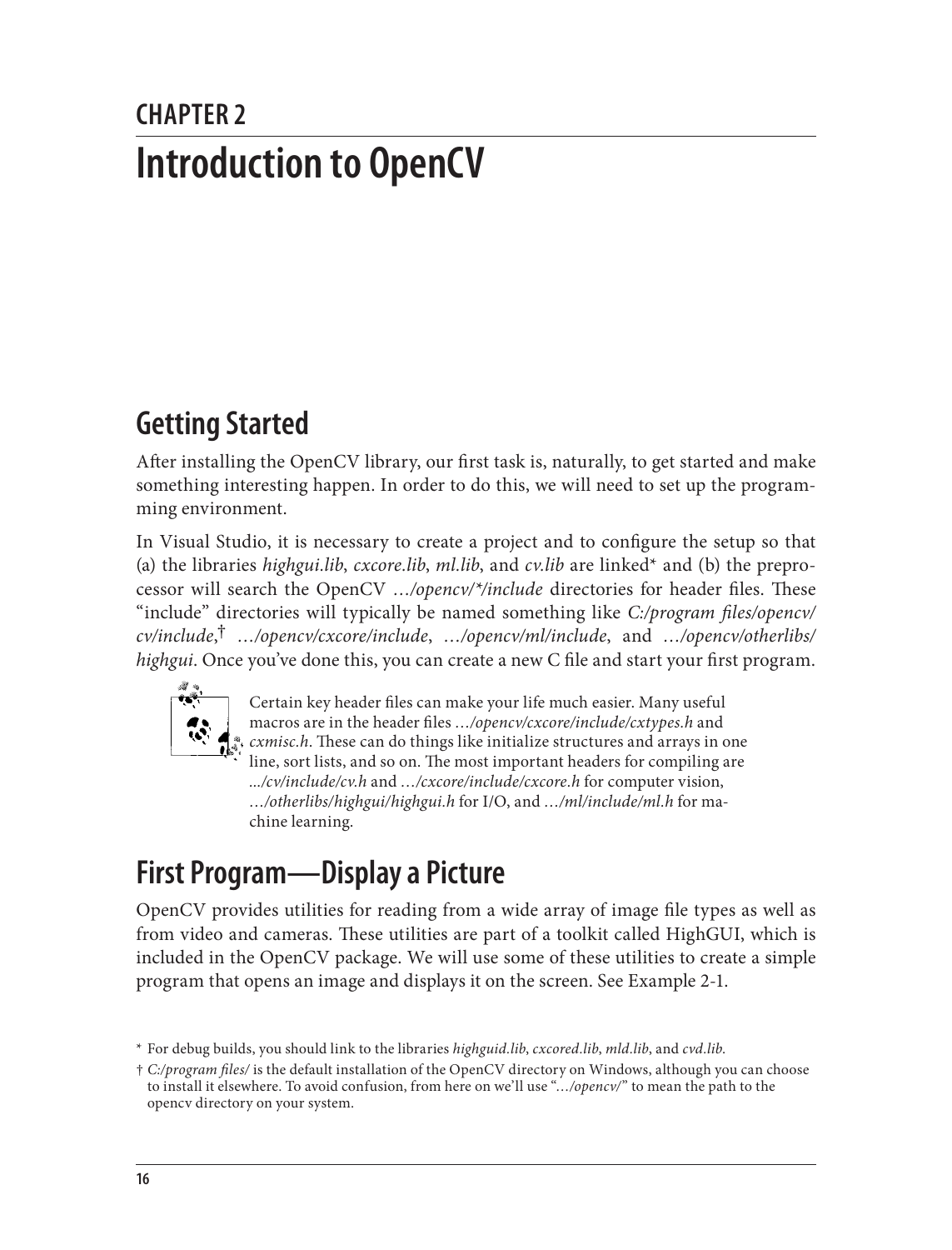*Example 2-1. A simple OpenCV program that loads an image from disk and displays it on the screen* #include "highgui.h"

```
int main( int argc, char** argv ) {
     IplImage* img = cvLoadImage( argv[1] );
    cvNamedWindow( "Example1", CV_WINDOW_AUTOSIZE );
    cvShowImage( "Example1", img );
    cvWaitKey(0);
    cvReleaseImage( &img );
    cvDestroyWindow( "Example1" );
}
```
When compiled and run from the command line with a single argument, this program loads an image into memory and displays it on the screen. It then waits until the user presses a key, at which time it closes the window and exits. Let's go through the program line by line and take a moment to understand what each command is doing.

IplImage\* img = cvLoadImage( argv[1] );

This line loads the image.\* The function cyloadImage() is a high-level routine that determines the file format to be loaded based on the file name; it also automatically allocates the memory needed for the image data structure. Note that cvLoadImage() can read a wide variety of image formats, including BMP, DIB, JPEG, JPE, PNG, PBM, PGM, PPM, SR, RAS, and TIFF. A pointer to an allocated image data structure is then returned. This structure, called IplImage, is the OpenCV construct with which you will deal the most. OpenCV uses this structure to handle all kinds of images: single-channel, multichannel, integer-valued, floating-point-valued, et cetera. We use the pointer that cvLoadImage() returns to manipulate the image and the image data.

```
cvNamedWindow( "Example1", CV WINDOW AUTOSIZE );
```
Another high-level function, cvNamedWindow(), opens a window on the screen that can contain and display an image. This function, provided by the HighGUI library, also assigns a name to the window (in this case, "Example1"). Future HighGUI calls that interact with this window will refer to it by this name.

The second argument to cyNamedWindow() defines window properties. It may be set either to 0 (the default value) or to CV\_WINDOW\_AUTOSIZE. In the former case, the size of the window will be the same regardless of the image size, and the image will be scaled to fit within the window. In the latter case, the window will expand or contract automatically when an image is loaded so as to accommodate the image's true size.

```
cvShowImage( "Example1", img );
```
Whenever we have an image in the form of an IplImage\* pointer, we can display it in an existing window with cvShowImage(). The cvShowImage() function requires that a named window already exist (created by cvNamedWindow()). On the call to cvShowImage(), the

 $*$  A proper program would check for the existence of argy $[1]$  and, in its absence, deliver an instructional error message for the user. We will abbreviate such necessities in this book and assume that the reader is cultured enough to understand the importance of error-handling code.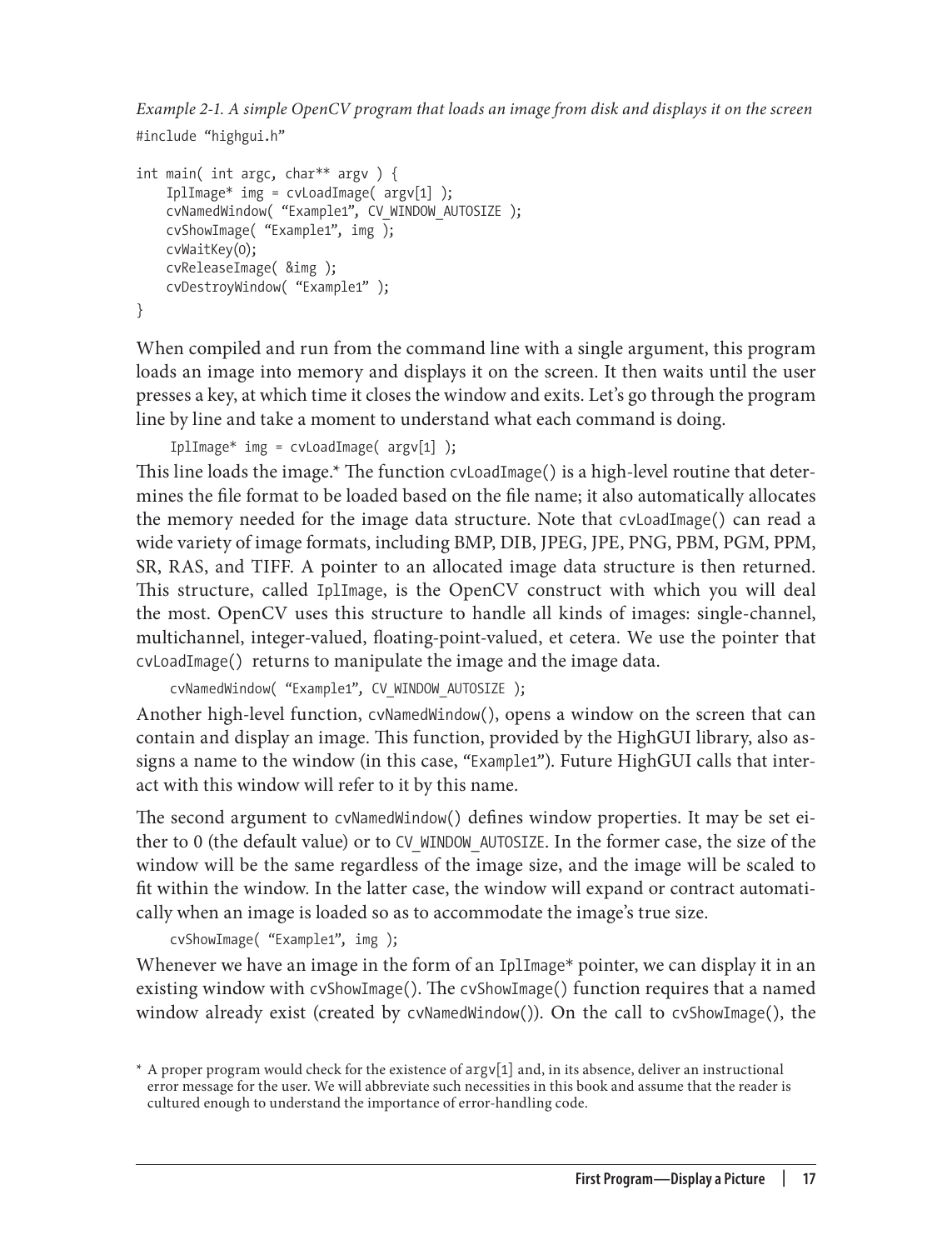window will be redrawn with the appropriate image in it, and the window will resize itself as appropriate if it was created using the CV WINDOW AUTOSIZE flag.

```
cvWaitKey(0);
```
The cvWaitKey() function asks the program to stop and wait for a keystroke. If a positive argument is given, the program will wait for that number of milliseconds and then continue even if nothing is pressed. If the argument is set to 0 or to a negative number, the program will wait indefinitely for a keypress.

```
cvReleaseImage( &img );
```
Once we are through with an image, we can free the allocated memory. OpenCV expects a pointer to the IplImage\* pointer for this operation. After the call is completed, the pointer img will be set to NULL.

```
cvDestroyWindow( "Example1" );
```
Finally, we can destroy the window itself. The function cvDestroyWindow() will close the window and de-allocate any associated memory usage (including the window's internal image buffer, which is holding a copy of the pixel information from  $\frac{1}{2}$  For a simple program, you don't really have to call cvDestroyWindow() or cvReleaseImage() because all the resources and windows of the application are closed automatically by the operating system upon exit, but it's a good habit anyway.

Now that we have this simple program we can toy around with it in various ways, but we don't want to get ahead of ourselves. Our next task will be to construct a very simple almost as simple as this one—program to read in and display an AVI video file. After that, we will start to tinker a little more.

# **Second Program—AVI Video**

Playing a video with OpenCV is almost as easy as displaying a single picture. The only new issue we face is that we need some kind of loop to read each frame in sequence; we may also need some way to get out of that loop if the movie is too boring. See Example 2-2.

*Example 2-2. A simple OpenCV program for playing a video file from disk* #include "highgui.h"

```
int main( int argc, char** argv ) {
    cvNamedWindow( "Example2", CV_WINDOW_AUTOSIZE );
    CvCapture* capture = cvCreateFileCapture( argv[1] );
    IplImage* frame;
   while(1) {
         frame = cvQueryFrame( capture );
         if( !frame ) break;
         cvShowImage( "Example2", frame );
        char c = cvWaitKey(33);if( c == 27 ) break;
 }
     cvReleaseCapture( &capture );
    cvDestroyWindow( "Example2" );
}
```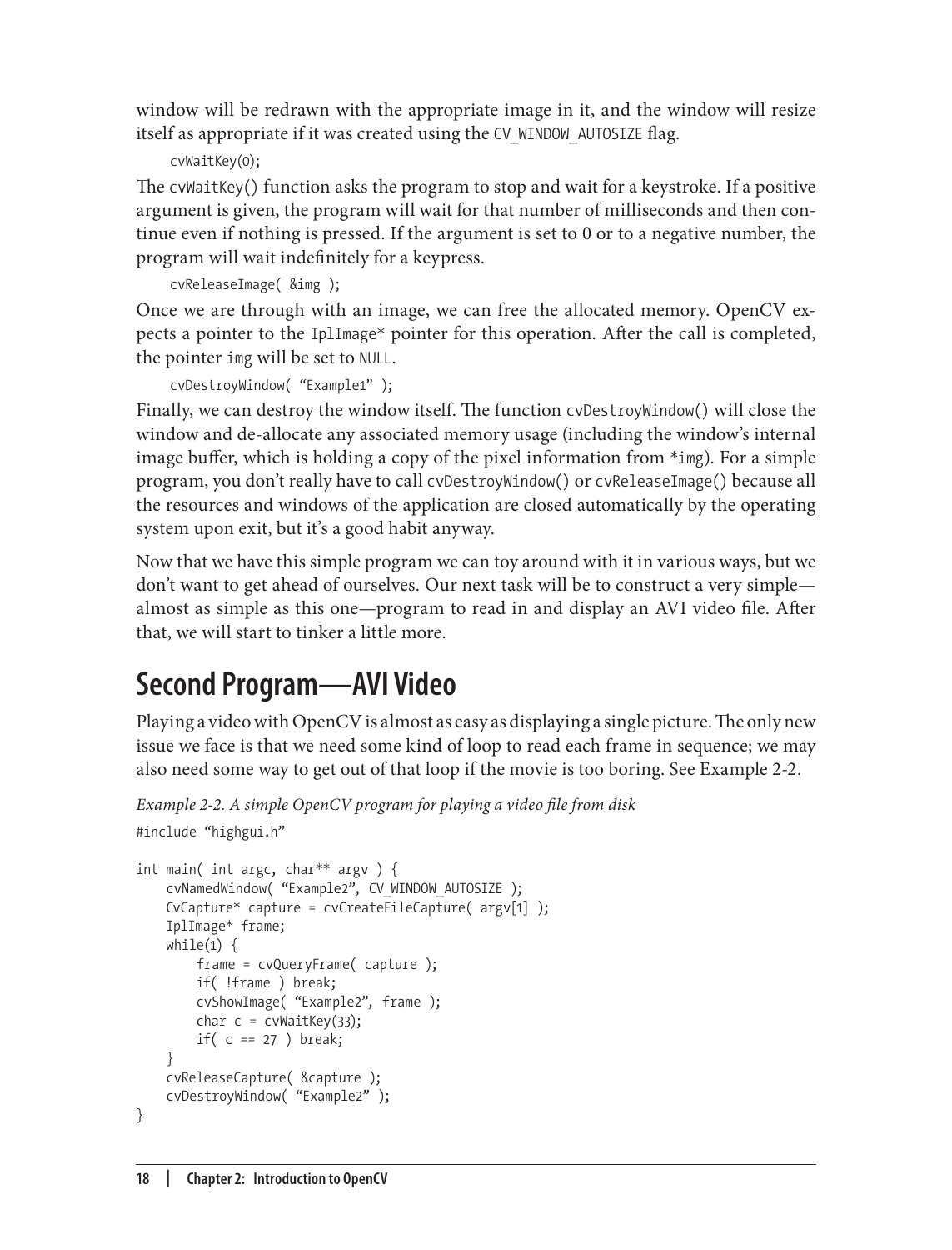Here we begin the function main() with the usual creation of a named window, in this case "Example2". Things get a little more interesting after that.

```
CvCapture* capture = cvCreateFileCapture( argv[1] );
```
The function cvCreateFileCapture() takes as its argument the name of the AVI file to be loaded and then returns a pointer to a CvCapture structure. This structure contains all of the information about the AVI file being read, including state information. When created in this way, the CvCapture structure is initialized to the beginning of the AVI.

```
frame = cvQueryFrame( capture );
```
Once inside of the while(1) loop, we begin reading from the AVI file.  $cvQueryFrame()$ takes as its argument a pointer to a CvCapture structure. It then grabs the next video frame into memory (memory that is actually part of the CvCapture structure). A pointer is returned to that frame. Unlike cvLoadImage, which actually allocates memory for the image, cvQueryFrame uses memory already allocated in the CvCapture structure. Thus it will not be necessary (or wise) to call cvReleaseImage() for this "frame" pointer. Instead, the frame image memory will be freed when the CvCapture structure is released.

```
c = cvWaitKey(33);if( c == 27 ) break;
```
Once we have displayed the frame, we then wait for 33 ms.\* If the user hits a key, then c will be set to the ASCII value of that key; if not, then it will be set to  $-1$ . If the user hits the Esc key (ASCII 27), then we will exit the read loop. Otherwise, 33 ms will pass and we will just execute the loop again.

It is worth noting that, in this simple example, we are not explicitly controlling the speed of the video in any intelligent way. We are relying solely on the timer in cvWaitKey() to pace the loading of frames. In a more sophisticated application it would be wise to read the actual frame rate from the CvCapture structure (from the AVI) and behave accordingly!

```
cvReleaseCapture( &capture );
```
When we have exited the read loop—because there was no more video data or because the user hit the Esc key—we can free the memory associated with the CvCapture structure. This will also close any open file handles to the AVI file.

# **Moving Around**

OK, that was great. Now it's time to tinker around, enhance our toy programs, and explore a little more of the available functionality. The first thing we might notice about the AVI player of Example 2-2 is that it has no way to move around quickly within the video. Our next task will be to add a slider bar, which will give us this ability.

<sup>\*</sup> You can wait any amount of time you like. In this case, we are simply assuming that it is correct to play the video at 30 frames per second and allow user input to interrupt between each frame (thus we pause for input 33 ms between each frame). In practice, it is better to check the CvCapture structure returned by cvCaptureFromCamera() in order to determine the actual frame rate (more on this in Chapter 4).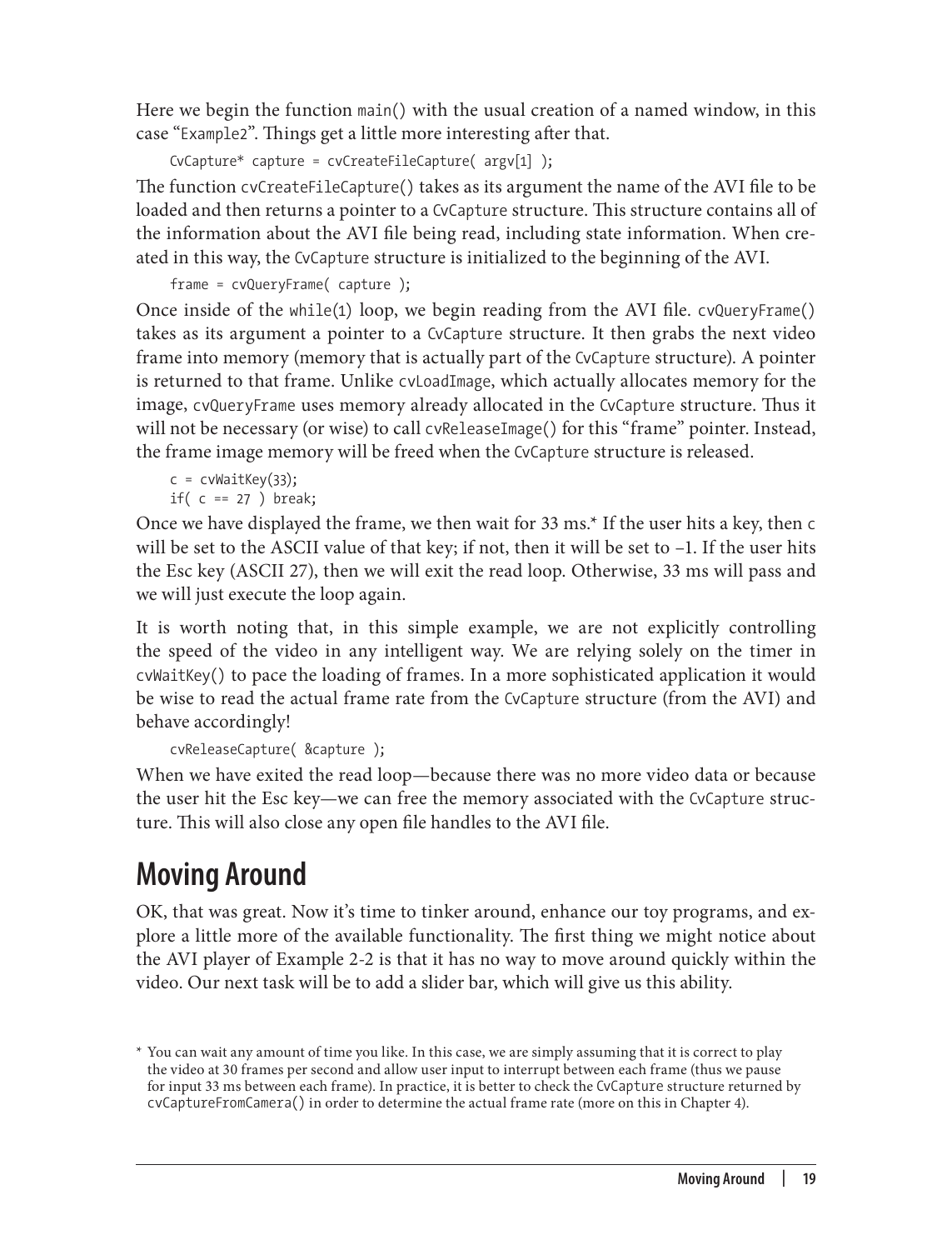The HighGUI toolkit provides a number of simple instruments for working with images and video beyond the simple display functions we have just demonstrated. One especially useful mechanism is the slider, which enables us to jump easily from one part of a video to another. To create a slider, we call cvCreateTrackbar() and indicate which window we would like the trackbar to appear in. In order to obtain the desired functionality, we need only supply a callback that will perform the relocation. Example 2-3 gives the details.

*Example 2-3. Program to add a trackbar slider to the basic viewer window: when the slider is moved, the function onTrackbarSlide() is called and then passed to the slider's new value*

```
#include "cv.h"
#include "highgui.h"
int g slider position = 0;
CvCapture* gcapture = NULL;void onTrackbarSlide(int pos) {
    cvSetCaptureProperty(
        g_capture,
         CV_CAP_PROP_POS_FRAMES,
         pos
    );
}
int main( int argc, char** argv ) {
   cvNamedWindow( "Example3", CV WINDOW AUTOSIZE );
   g capture = cvCreateFileCapture(argv[1]);
     int frames = (int) cvGetCaptureProperty(
         g_capture,
        CV_CAP_PROP_FRAME_COUNT
    );
   if( frames!= 0 ) {
       cvCreateTrackbar(
           "Position",
           "Example3",
           &g_slider_position,
           frames,
           onTrackbarSlide
       );
    }
    IplImage* frame;
    // While loop (as in Example 2) capture & show video
 …
    // Release memory and destroy window
…
    return(0);
}
```
In essence, then, the strategy is to add a global variable to represent the slider position and then add a callback that updates this variable and relocates the read position in the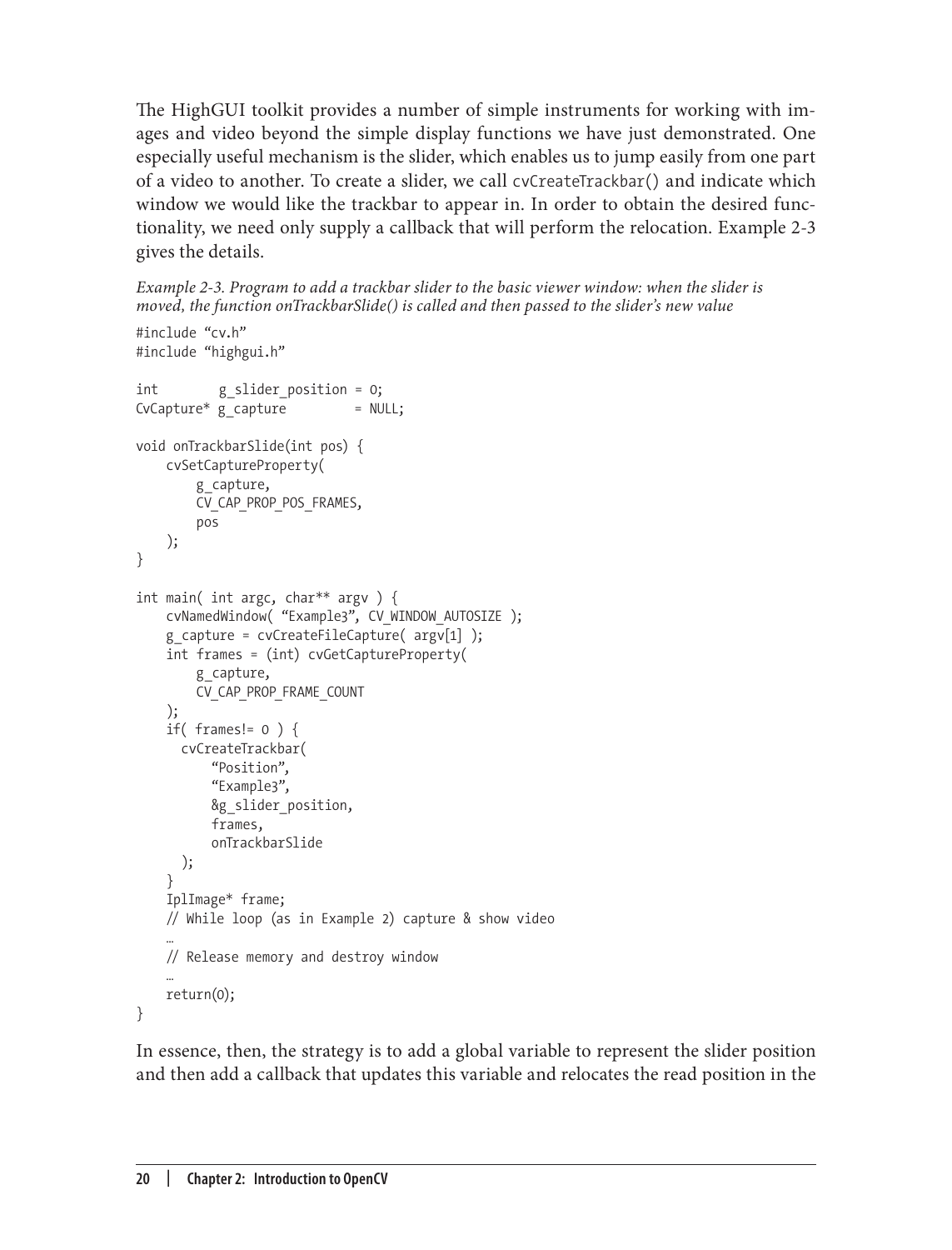video. One call creates the slider and attaches the callback, and we are off and running.\* Let's look at the details.

```
int g slider position = 0;
CvCapture* g_capture = NULL;
```
First we define a global variable for the slider position. The callback will need access to the capture object, so we promote that to a global variable. Because we are nice people and like our code to be readable and easy to understand, we adopt the convention of adding a leading g\_to any global variable.

```
void onTrackbarSlide(int pos) {
     cvSetCaptureProperty(
     g_capture,
     CV_CAP_PROP_POS_FRAMES,
     pos
  );
```
Now we define a callback routine to be used when the user pokes the slider. This routine will be passed to a 32-bit integer, which will be the slider position.

The call to cvSetCaptureProperty() is one we will see often in the future, along with its counterpart cvGetCaptureProperty(). These routines allow us to configure (or query in the latter case) various properties of the CvCapture object. In this case we pass the argument CV\_CAP\_PROP\_POS\_FRAMES, which indicates that we would like to set the read position in units of frames. (We can use AVI\_RATIO instead of FRAMES if we want to set the position as a fraction of the overall video length). Finally, we pass in the new value of the position. Because HighGUI is highly civilized, it will automatically handle such issues as the possibility that the frame we have requested is not a key-frame; it will start at the previous key-frame and fast forward up to the requested frame without us having to fuss with such details.

```
int frames = (int) cvGetCaptureProperty(
     g_capture,
     CV_CAP_PROP_FRAME_COUNT
);
```
As promised, we use cvGetCaptureProperty()when we want to query some data from the CvCapture structure. In this case, we want to find out how many frames are in the video so that we can calibrate the slider (in the next step).

```
if( frames!= 0 ) {
   cvCreateTrackbar(
        "Position",
        "Example3",
       &g_slider_position,
       frames,
       onTrackbarSlide
   );
}
```
\* This code does not update the slider position as the video plays; we leave that as an exercise for the reader. Also note that some mpeg encodings do not allow you to move backward in the video.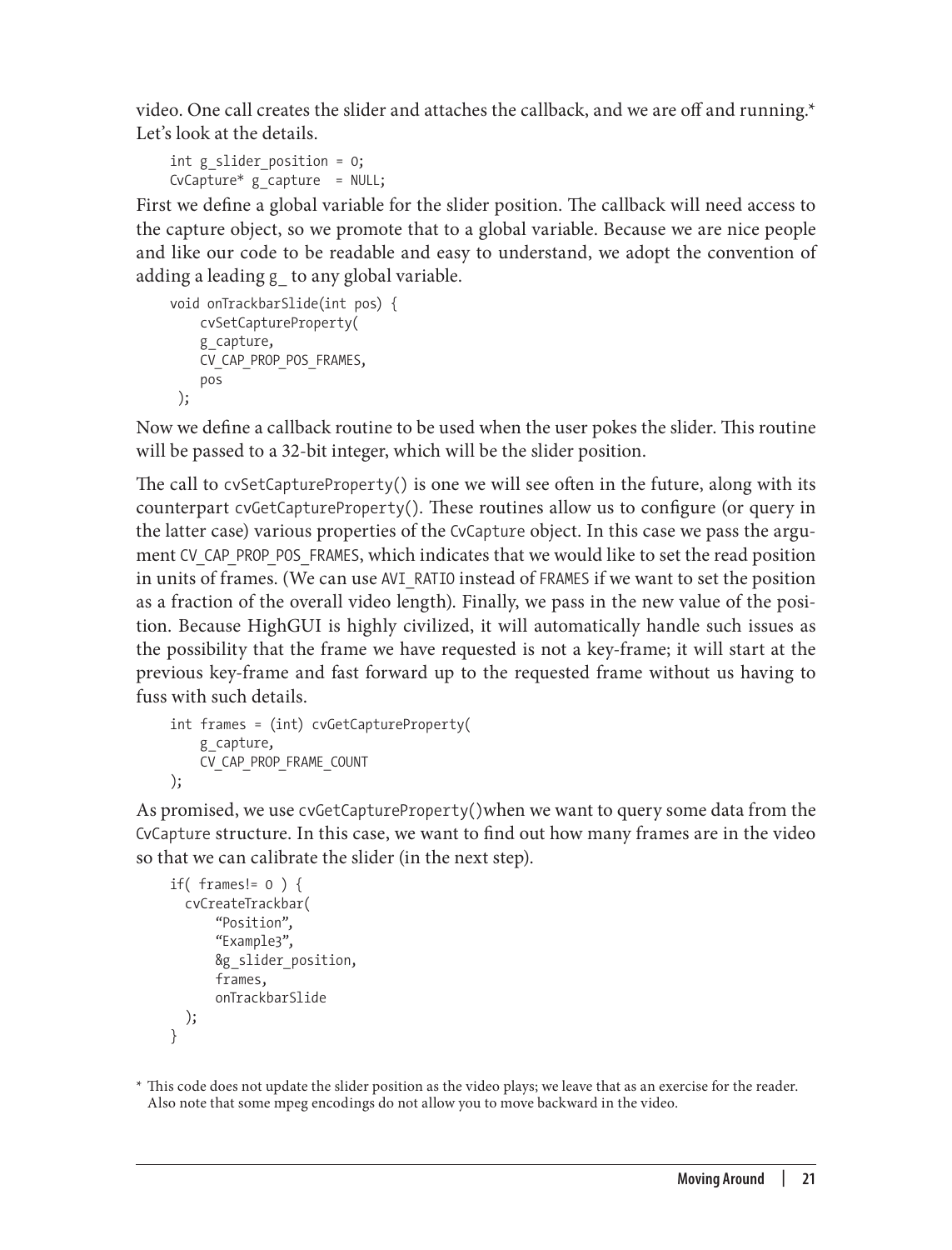The last detail is to create the trackbar itself. The function cvCreateTrackbar() allows us to give the trackbar a label\* (in this case Position) and to specify a window to put the trackbar in. We then provide a variable that will be bound to the trackbar, the maximum value of the trackbar, and a callback (or NULL if we don't want one) for when the slider is moved. Observe that we do not create the trackbar if cvGetCaptureProperty() returned a zero frame count. This is because sometimes, depending on how the video was encoded, the total number of frames will not be available. In this case we will just play the movie without providing a trackbar.

It is worth noting that the slider created by HighGUI is not as full-featured as some sliders out there. Of course, there's no reason you can't use your favorite windowing toolkit instead of HighGUI, but the HighGUI tools are quick to implement and get us off the ground in a hurry.

Finally, we did not include the extra tidbit of code needed to make the slider move as the video plays. This is left as an exercise for the reader.

# **A Simple Transformation**

Great, so now you can use OpenCV to create your own video player, which will not be much different from countless video players out there already. But we are interested in computer vision, and we want to do some of that. Many basic vision tasks involve the application of filters to a video stream. We will modify the program we already have to do a simple operation on every frame of the video as it plays.

One particularly simple operation is the smoothing of an image, which effectively reduces the information content of the image by convolving it with a Gaussian or other similar kernel function. OpenCV makes such convolutions exceptionally easy to do. We can start by creating a new window called "Example4-out", where we can display the results of the processing. Then, after we have called cvShowImage() to display the newly captured frame in the input window, we can compute and display the smoothed image in the output window. See Example 2-4.

*Example 2-4. Loading and then smoothing an image before it is displayed on the screen*

```
#include "cv.h"
#include "highgui.h"
void example2_4( IplImage* image )
    // Create some windows to show the input
    // and output images in.
    //
    cvNamedWindow( "Example4-in" );
```
<sup>\*</sup> Because HighGUI is a lightweight and easy-to-use toolkit, cvCreateTrackbar() does not distinguish between the name of the trackbar and the label that actually appears on the screen next to the trackbar. You may already have noticed that cvNamedWindow() likewise does not distinguish between the name of the window and the label that appears on the window in the GUI.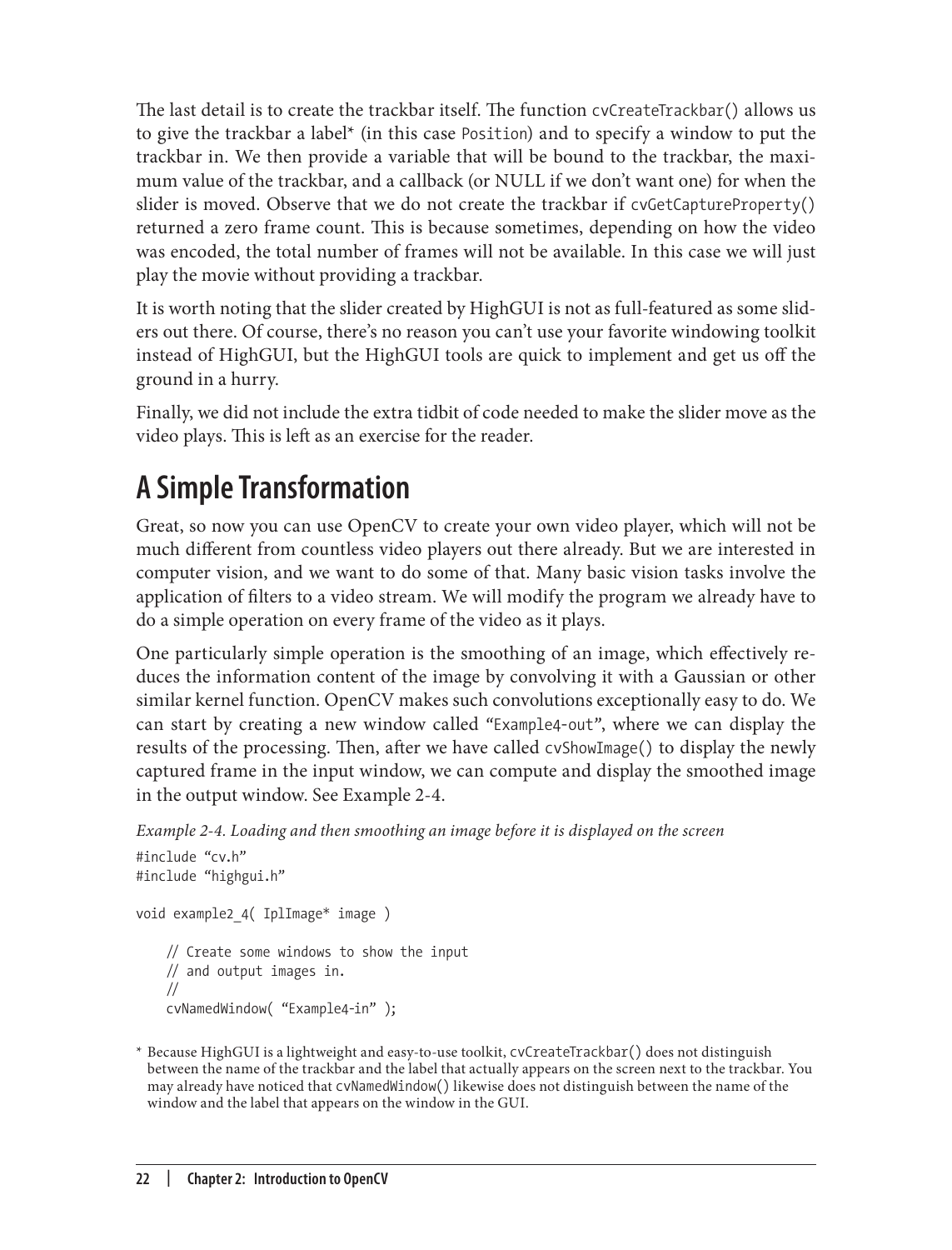*Example 2-4. Loading and then smoothing an image before it is displayed on the screen (continued)* cvNamedWindow( "Example4-out" );

```
 // Create a window to show our input image
 //
 cvShowImage( "Example4-in", image );
 // Create an image to hold the smoothed output
 //
 IplImage* out = cvCreateImage(
     cvGetSize(image),
     IPL_DEPTH_8U,
     3
 );
 // Do the smoothing
 //
 cvSmooth( image, out, CV_GAUSSIAN, 3, 3 );
 // Show the smoothed image in the output window
 //
 cvShowImage( "Example4-out", out );
 // Be tidy
 //
 cvReleaseImage( &out );
 // Wait for the user to hit a key, then clean up the windows
 //
 cvWaitKey( 0 ); 
 cvDestroyWindow( "Example4-in" );
 cvDestroyWindow( "Example4-out" );
```
}

The first call to cyShowImage() is no different than in our previous example. In the next call, we allocate another image structure. Previously we relied on cvCreateFileCapture() to allocate the new frame for us. In fact, that routine actually allocated only one frame and then wrote over that data each time a capture call was made (so it actually returned the same pointer every time we called it). In this case, however, we want to allocate our own image structure to which we can write our smoothed image. The first argument is a CvSize structure, which we can conveniently create by calling cvGetSize(image); this gives us the size of the existing structure image. The second argument tells us what kind of data type is used for each channel on each pixel, and the last argument indicates the number of channels. So this image is three channels (with 8 bits per channel) and is the same size as image.

The smoothing operation is itself just a single call to the OpenCV library: we specify the input image, the output image, the smoothing method, and the parameters for the smooth. In this case we are requesting a Gaussian smooth over a  $3 \times 3$  area centered on each pixel. It is actually allowed for the output to be the same as the input image, and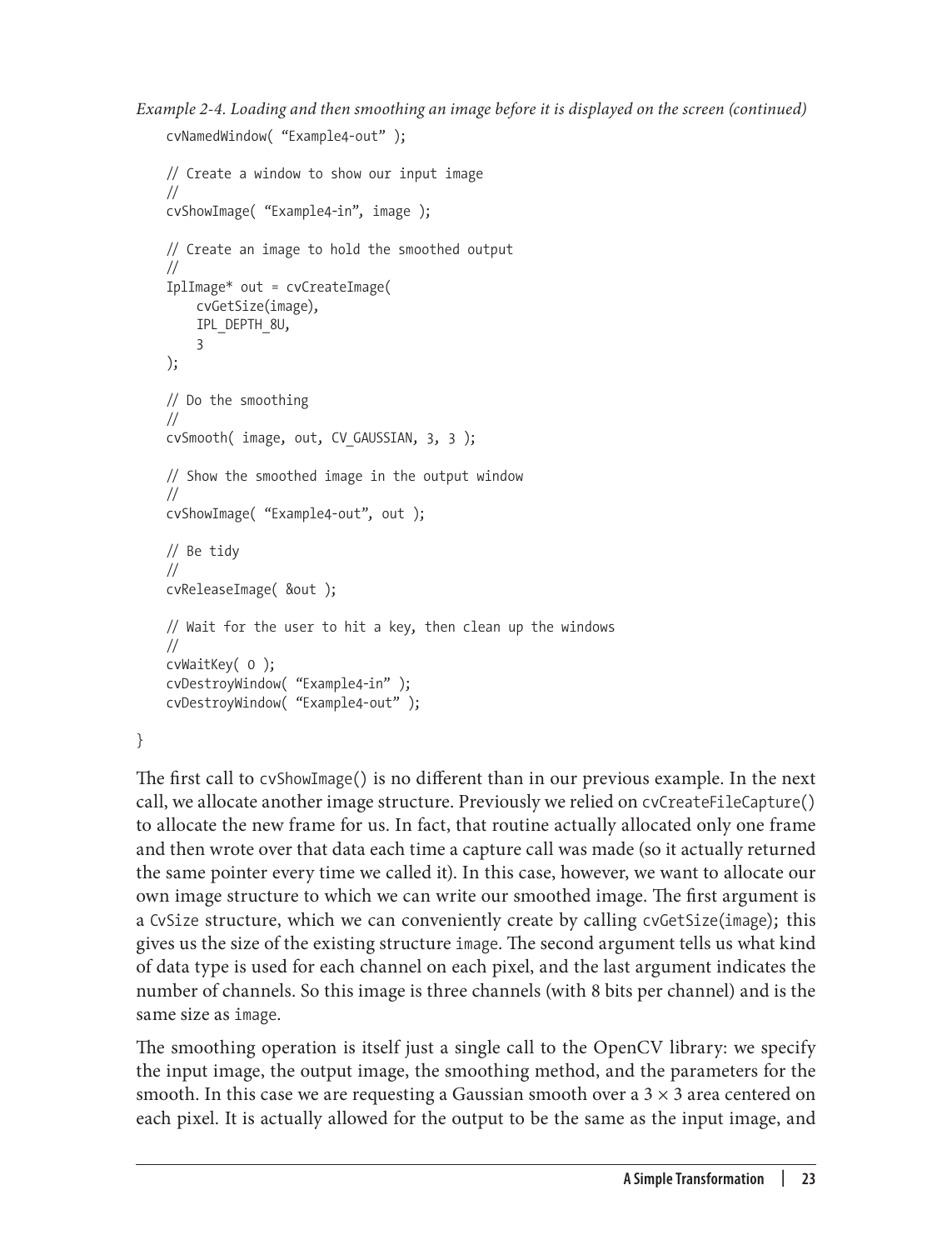this would work more efficiently in our current application, but we avoided doing this because it gave us a chance to introduce cvCreateImage()!

Now we can show the image in our new second window and then free it: cvReleaseImage() takes a pointer to the IplImage\* pointer and then de-allocates all of the memory associated with that image.

# **A Not-So-Simple Transformation**

That was pretty good, and we are learning to do more interesting things. In Example 2-4 we chose to allocate a new IplImage structure, and into this new structure we wrote the output of a single transformation. As mentioned, we could have applied the transformation in such a way that the output overwrites the original, but this is not always a good idea. In particular, some operators do not produce images with the same size, depth, and number of channels as the input image. Typically, we want to perform a *sequence* of operations on some initial image and so produce a chain of transformed images.

In such cases, it is often useful to introduce simple wrapper functions that both allocate the output image and perform the transformation we are interested in. Consider, for example, the reduction of an image by a factor of 2 [Rosenfeld80]. In OpenCV this is accomplished by the function cvPyrDown(), which performs a Gaussian smooth and then removes every other line from an image. This is useful in a wide variety of important vision algorithms. We can implement the simple function described in Example 2-5.

*Example 2-5. Using cvPyrDown() to create a new image that is half the width and height of the input image*

```
IplImage* doPyrDown(
  IplImage* in,
  int filter = IPL_GAUSSIAN_5x5
) {
    // Best to make sure input image is divisible by two.
 //
   assert( in->width%2 == 0 && in->height%2 == 0 );
    IplImage* out = cvCreateImage( 
         cvSize( in->width/2, in->height/2 ),
         in->depth,
         in->nChannels
    );
    cvPyrDown( in, out );
    return( out );
};
```
Notice that we allocate the new image by reading the needed parameters from the old image. In OpenCV, all of the important data types are implemented as structures and passed around as structure pointers. There is no such thing as private data in OpenCV!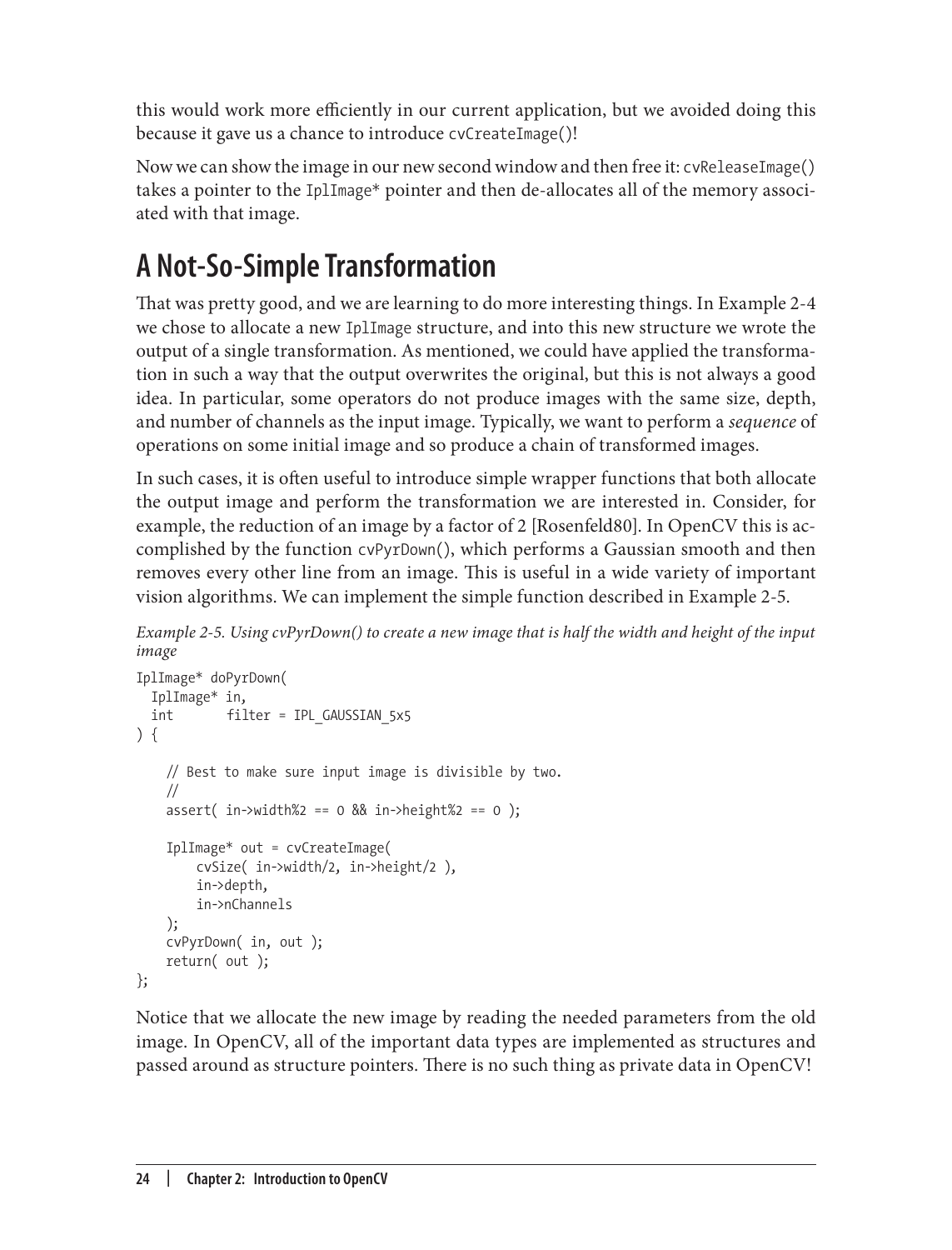Let's now look at a similar but slightly more involved example involving the *Canny edge detector* [Canny86] (see Example 2-6). In this case, the edge detector generates an image that is the full size of the input image but needs only a single channel image to write to.

*Example 2-6. The Canny edge detector writes its output to a single channel (grayscale) image* 

```
IplImage* doCanny(
    IplImage* in,
              lowThresh.
    double highThresh,
    double aperture
) {
    If(in->nChannels != 1)
         return(0); //Canny only handles gray scale images
     IplImage* out = cvCreateImage(
         cvSize( cvGetSize( in ),
         IPL_DEPTH_8U, 
 1
     );
    cvCanny( in, out, lowThresh, highThresh, aperture );
    return( out );
};
```
This allows us to string together various operators quite easily. For example, if we wanted to shrink the image twice and then look for lines that were present in the twice-reduced image, we could proceed as in Example 2-7.

*Example 2-7. Combining the pyramid down operator (twice) and the Canny subroutine in a simple image pipeline*

```
IplImage* img1 = doPyrDown( in, IPL_GAUSSIAN_5x5 );
IplImage* img2 = doPyrDown( img1, IPL_GAUSSIAN_5x5 );
IplImage* img3 = doCanny( img2, 10, 100, 3 );
// do whatever with 'img3'
//
…
cvReleaseImage( &img1 );
cvReleaseImage( &img2 );
cvReleaseImage( &img3 );
```
It is important to observe that nesting the calls to various stages of our filtering pipeline is not a good idea, because then we would have no way to free the images that we are allocating along the way. If we are too lazy to do this cleanup, we could opt to include the following line in each of the wrappers:

```
cvReleaseImage( &in );
```
This "self-cleaning" mechanism would be very tidy, but it would have the following disadvantage: if we actually did want to do something with one of the intermediate images, we would have no access to it. In order to solve that problem, the preceding code could be simplified as described in Example 2-8.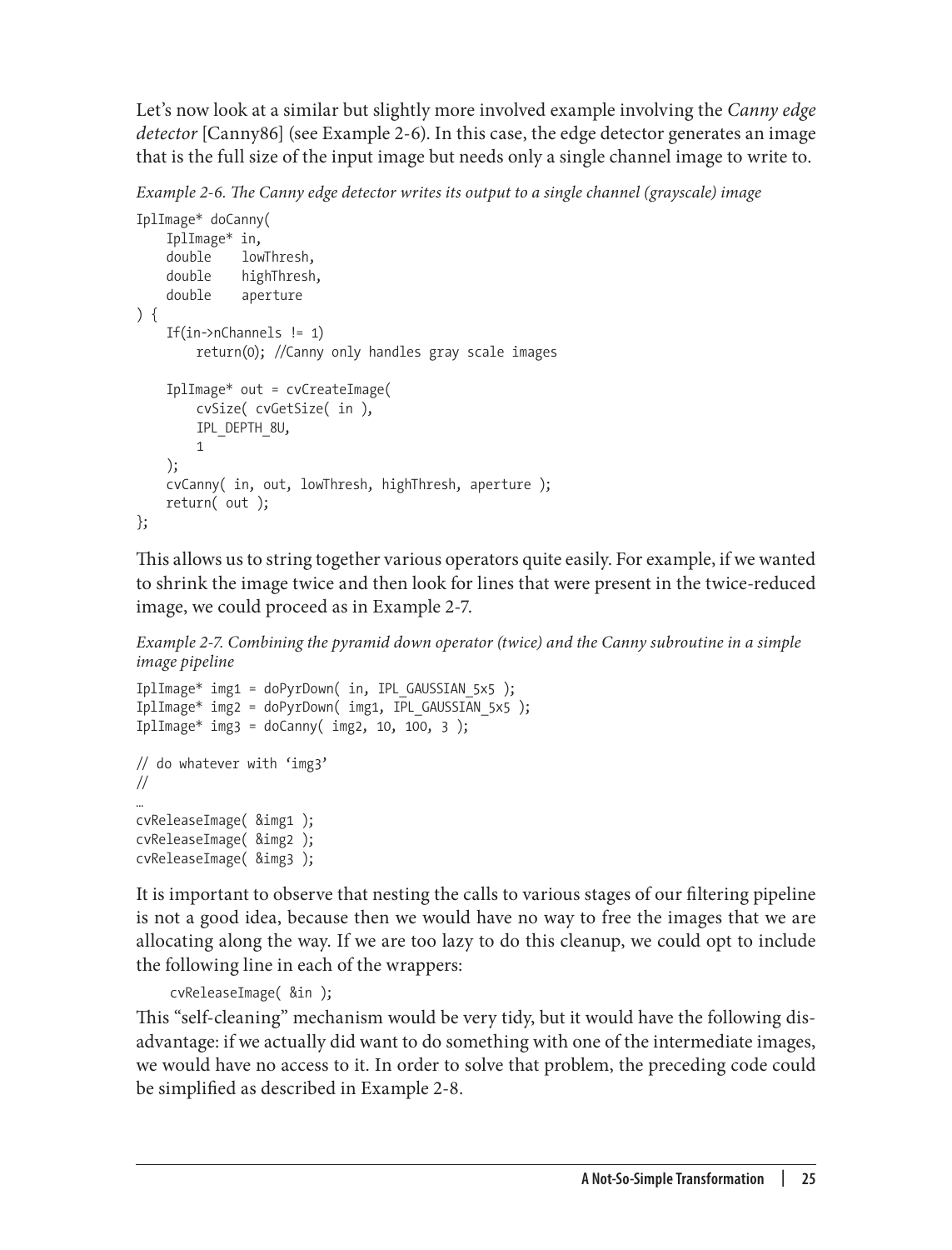*Example 2-8. Simplifying the image pipeline of Example 2-7 by making the individual stages release their intermediate memory allocations*

```
IplImage* out;
out = doPyrDown( in, IPL GAUSSIAN 5x5 );
out = doPyrDown( out, IPL GAUSSIAN 5x5 );
out = doCanny( out, 10, 100, 3 );
// do whatever with 'out'
//
…
cvReleaseImage ( &out );
```
One final word of warning on the self-cleaning filter pipeline: in OpenCV we must always be certain that an image (or other structure) being de-allocated is one that was, in fact, explicitly allocated previously. Consider the case of the IplImage\* pointer returned by cvCreateFileCapture(). Here the pointer points to a structure allocated as part of the CvCapture structure, and the target structure is allocated only once when the CvCapture is initialized and an AVI is loaded. De-allocating this structure with a call to cvReleaseImage() would result in some nasty surprises. The moral of this story is that, although it's important to take care of garbage collection in OpenCV, we should only clean up the garbage that we have created.

# **Input from a Camera**

Vision can mean many things in the world of computers. In some cases we are analyzing still frames loaded from elsewhere. In other cases we are analyzing video that is being read from disk. In still other cases, we want to work with real-time data streaming in from some kind of camera device.

OpenCV—more specifically, the HighGUI portion of the OpenCV library—provides us with an easy way to handle this situation. The method is analogous to how we read AVIs. Instead of calling cvCreateFileCapture(), we call cvCreateCameraCapture(). The latter routine does not take a file name but rather a camera ID number as its argument. Of course, this is important only when multiple cameras are available. The default value is –1, which means "just pick one"; naturally, this works quite well when there is only one camera to pick (see Chapter 4 for more details).

The cvCreateCameraCapture() function returns the same CvCapture\* pointer, which we can hereafter use exactly as we did with the frames grabbed from a video stream. Of course, a lot of work is going on behind the scenes to make a sequence of camera images look like a video, but we are insulated from all of that. We can simply grab images from the camera whenever we are ready for them and proceed as if we did not know the difference. For development reasons, most applications that are intended to operate in real time will have a video-in mode as well, and the universality of the CvCapture structure makes this particularly easy to implement. See Example 2-9.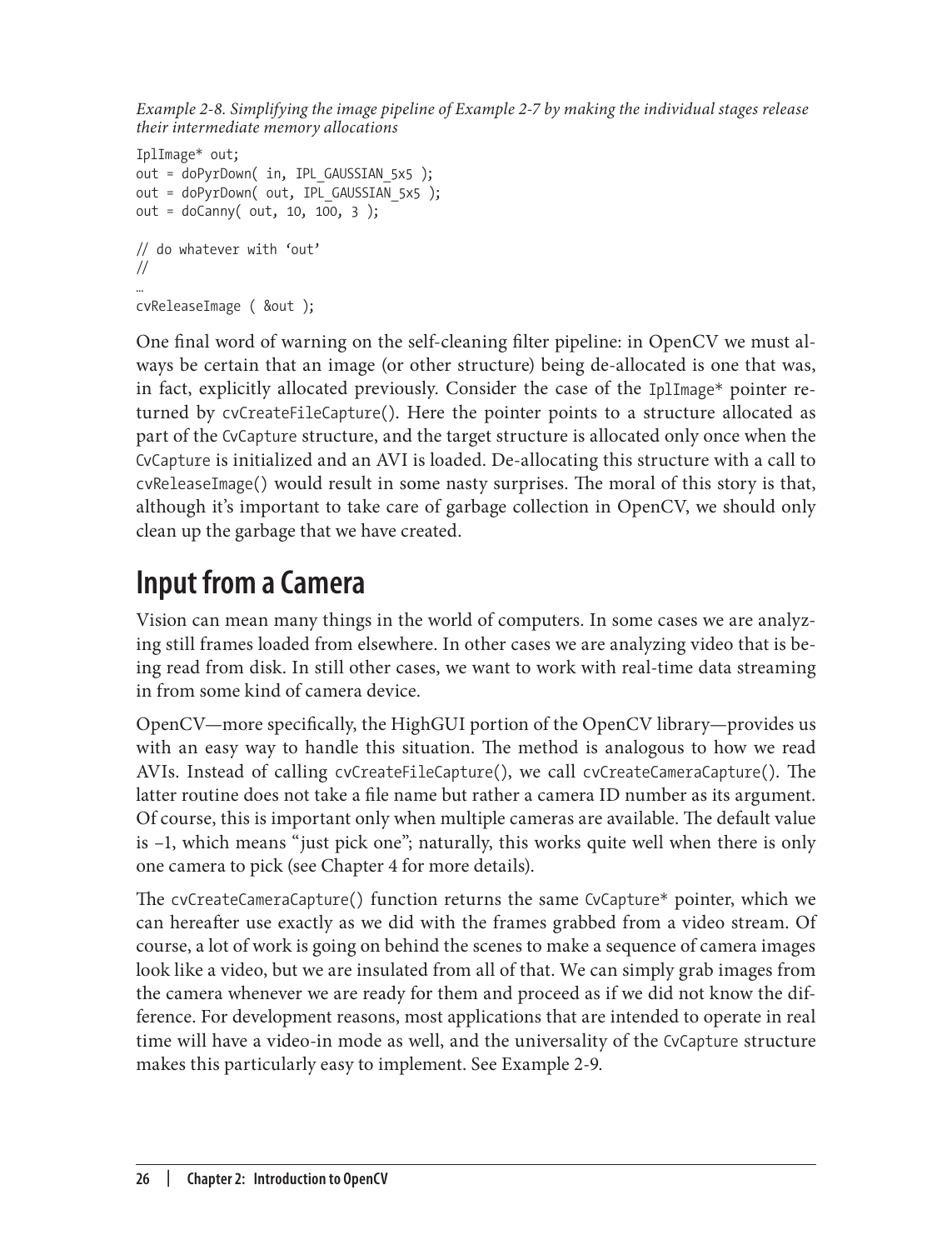*Example 2-9. After the capture structure is initialized, it no longer matters whether the image is from a camera or a file* 

```
CvCapture* capture;
if( argc==1 ) {
    capture = cvCreateCameraCapture(0);
} else {
    capture = cvCreateFileCapture( argv[1] );
}
assert( capture != NULL );
// Rest of program proceeds totally ignorant
…
```
As you can see, this arrangement is quite ideal.

## **Writing to an AVI File**

In many applications we will want to record streaming input or even disparate captured images to an output video stream, and OpenCV provides a straightforward method for doing this. Just as we are able to create a capture device that allows us to grab frames one at a time from a video stream, we are able to create a writer device that allows us to place frames one by one into a video file. The routine that allows us to do this is cvCreateVideoWriter().

Once this call has been made, we may successively call cvWriteFrame(), once for each frame, and finally cvReleaseVideoWriter() when we are done. Example 2-10 describes a simple program that opens a video file, reads the contents, converts them to a logpolar format (something like what your eye actually sees, as described in Chapter 6), and writes out the log-polar image to a new video file.

*Example 2-10. A complete program to read in a color video and write out the same video in grayscale*

```
// Convert a video to grayscale
 // argv[1]: input video file
  // argv[2]: name of new output file
  //
#include "cv.h"
#include "highgui.h"
main( int argc, char* argv[] ) {
     CvCapture* capture = 0;
     capture = cvCreateFileCapture( argv[1] );
     if(!capture){
         return -1;
 }
     IplImage *bgr_frame=cvQueryFrame(capture);//Init the video read
     double fps = cvGetCaptureProperty (
         capture,
         CV_CAP_PROP_FPS
     );
```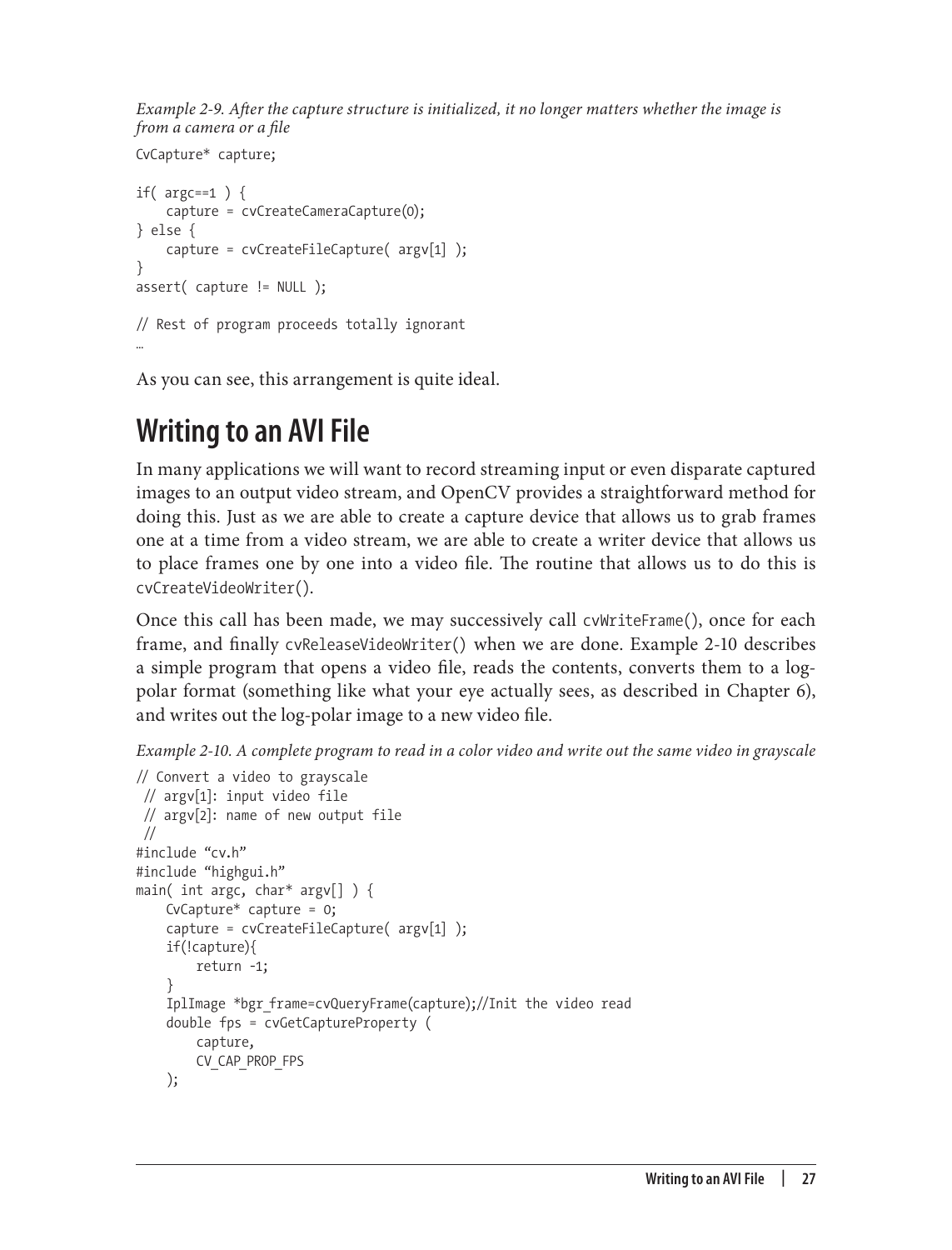*Example 2-10. A complete program to read in a color video and write out the same video in grayscale (continued)*

```
 CvSize size = cvSize(
        (int)cvGetCaptureProperty( capture, CV_CAP_PROP_FRAME_WIDTH),
        (int)cvGetCaptureProperty( capture, CV_CAP_PROP_FRAME_HEIGHT)
    );
    CvVideoWriter *writer = cvCreateVideoWriter(
         argv[2],
         CV_FOURCC('M','J','P','G'),
         fps,
         size
    );
    IplImage* logpolar_frame = cvCreateImage(
         size,
         IPL_DEPTH_8U,
 3
    );
   while( (bgr frame=cvQueryFrame(capture)) != NULL ) {
        cvLogPolar( bgr frame, logpolar frame,
                     cvPoint2D32f(bgr_frame->width/2,
                     bgr_frame->height/2),
 40,
                    CV_INTER_LINEAR+CV_WARP_FILL_OUTLIERS );
        cvWriteFrame( writer, logpolar frame );
    }
    cvReleaseVideoWriter( &writer );
    cvReleaseImage( &logpolar_frame );
    cvReleaseCapture( &capture );
    return(0);
```

```
Looking over this program reveals mostly familiar elements. We open one video; start 
reading with cvQueryFrame(), which is necessary to read the video properties on some 
systems; and then use cvGetCaptureProperty() to ascertain various important proper-
ties of the video stream. We then open a video file for writing, convert the frame to log-
polar format, and write the frames to this new file one at a time until there are none left.
Then we close up.
```
The call to cvCreateVideoWriter() contains several parameters that we should understand. The first is just the filename for the new file. The second is the *video codec* with which the video stream will be compressed. There are countless such codecs in circulation, but whichever codec you choose must be available on your machine (codecs are installed separately from OpenCV). In our case we choose the relatively popular *MJPG* codec; this is indicated to OpenCV by using the macro CV FOURCC(), which takes four characters as arguments. These characters constitute the "four-character code" of the codec, and every codec has such a code. The four-character code for *motion ipeg* is MJPG, so we specify that as CV FOURCC( $(W', 'J', 'P', 'G')$ .

The next two arguments are the replay frame rate, and the size of the images we will be using. In our case, we set these to the values we got from the original (color) video.

}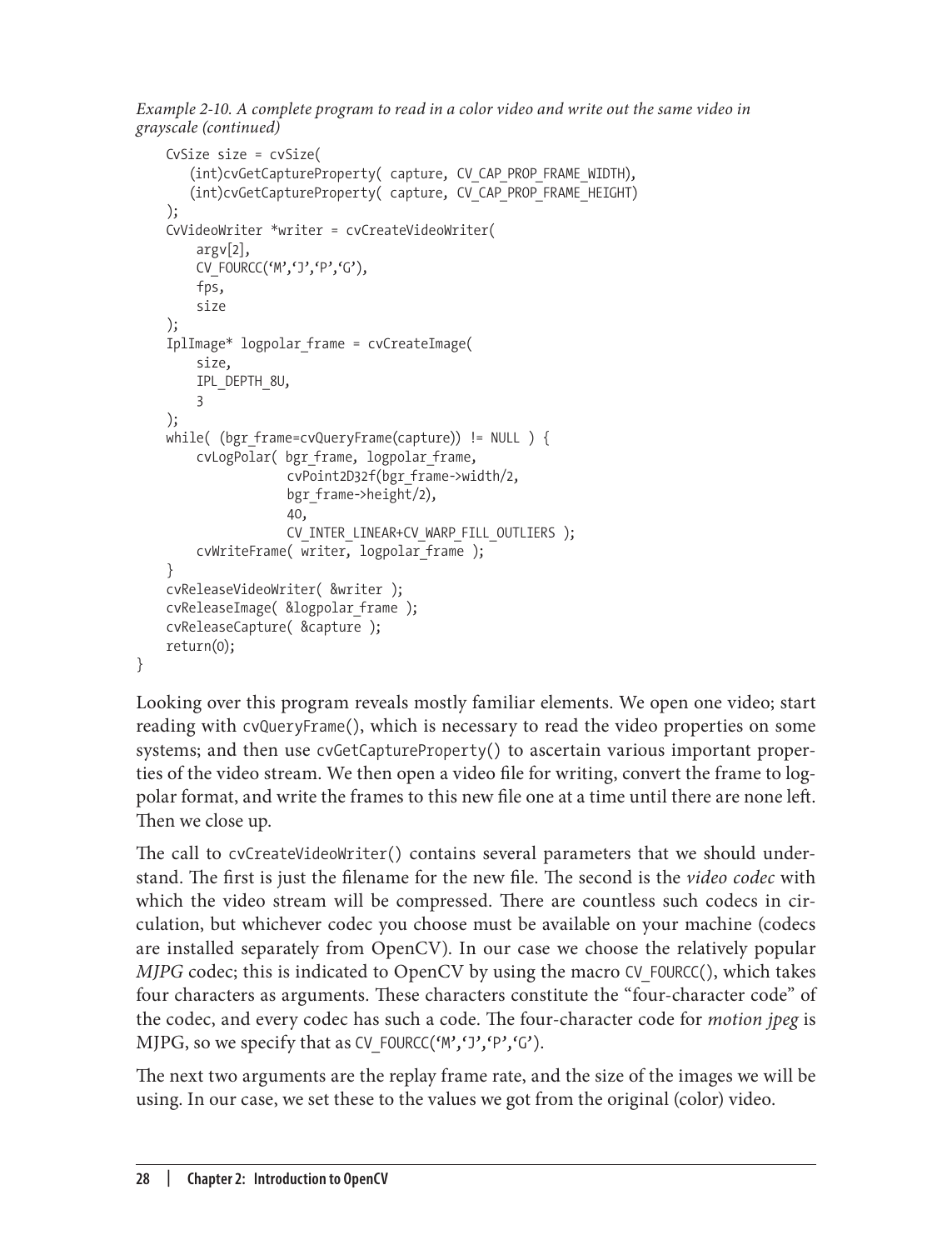# **Onward**

Before moving on to the next chapter, we should take a moment to take stock of where we are and look ahead to what is coming. We have seen that the OpenCV API provides us with a variety of easy-to-use tools for loading still images from files, reading video from disk, or capturing video from cameras. We have also seen that the library contains primitive functions for manipulating these images. What we have not yet seen are the powerful elements of the library, which allow for more sophisticated manipulation of the entire set of abstract data types that are important to practical vision problem solving.

In the next few chapters we will delve more deeply into the basics and come to understand in greater detail both the interface-related functions and the image data types. We will investigate the primitive image manipulation operators and, later, some much more advanced ones. Thereafter, we will be ready to explore the many specialized services that the API provides for tasks as diverse as camera calibration, tracking, and recognition. Ready? Let's go!

### **Exercises**

Download and install OpenCV if you have not already done so. Systematically go through the directory structure. Note in particular the *docs* directory; there you can load *index.htm*, which further links to the main documentation of the library. Further explore the main areas of the library. *Cvcore* contains the basic data structures and algorithms, *cv* contains the image processing and vision algorithms, *ml* includes algorithms for machine learning and clustering, and *otherlibs/highgui* contains the I/O functions. Check out the *\_make* directory (containing the OpenCV build files) and also the samples directory, where example code is stored.

- 1. Go to the *…/opencv/\_make* directory. On Windows, open the solution file *opencv .sln*; on Linux, open the appropriate makefile. Build the library in both the debug and the release versions. This may take some time, but you will need the resulting library and *dll* files.
- 2. Go to the *.../opency/samples/c/* directory. Create a project or make file and then import and build *lkdemo.c* (this is an example motion tracking program). Attach a camera to your system and run the code. With the display window selected, type "r" to initialize tracking. You can add points by clicking on video positions with the mouse. You can also switch to watching only the points (and not the image) by typing "n". Typing "n" again will toggle between "night" and "day" views.
- 3. Use the capture and store code in Example 2-10, together with the doPyrDown() code of Example 2-5 to create a program that reads from a camera and stores downsampled color images to disk.